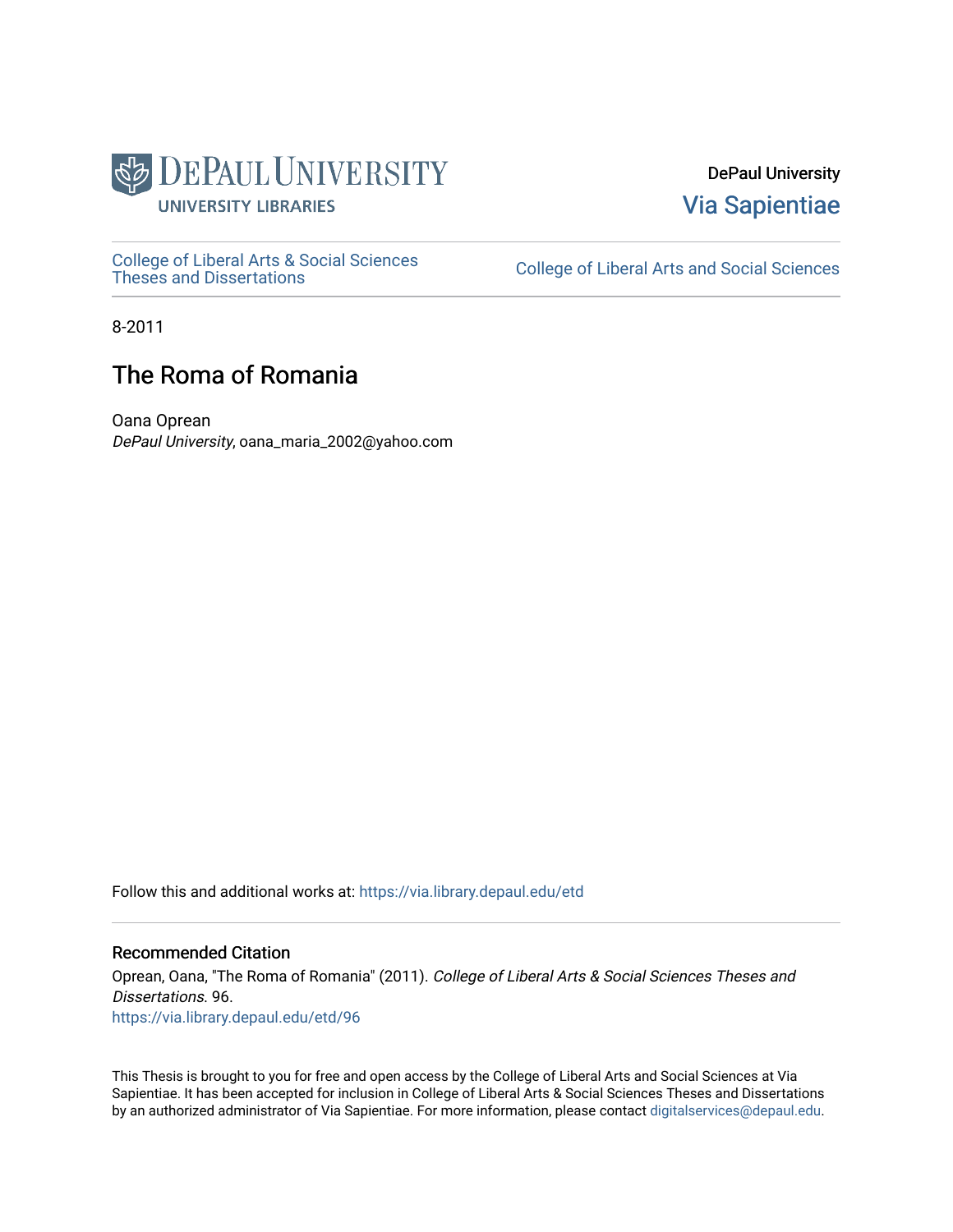**The Roma of Romania**

**By**

**Oana M. Oprean**

**DePaul University**

**International Studies – Graduate Program**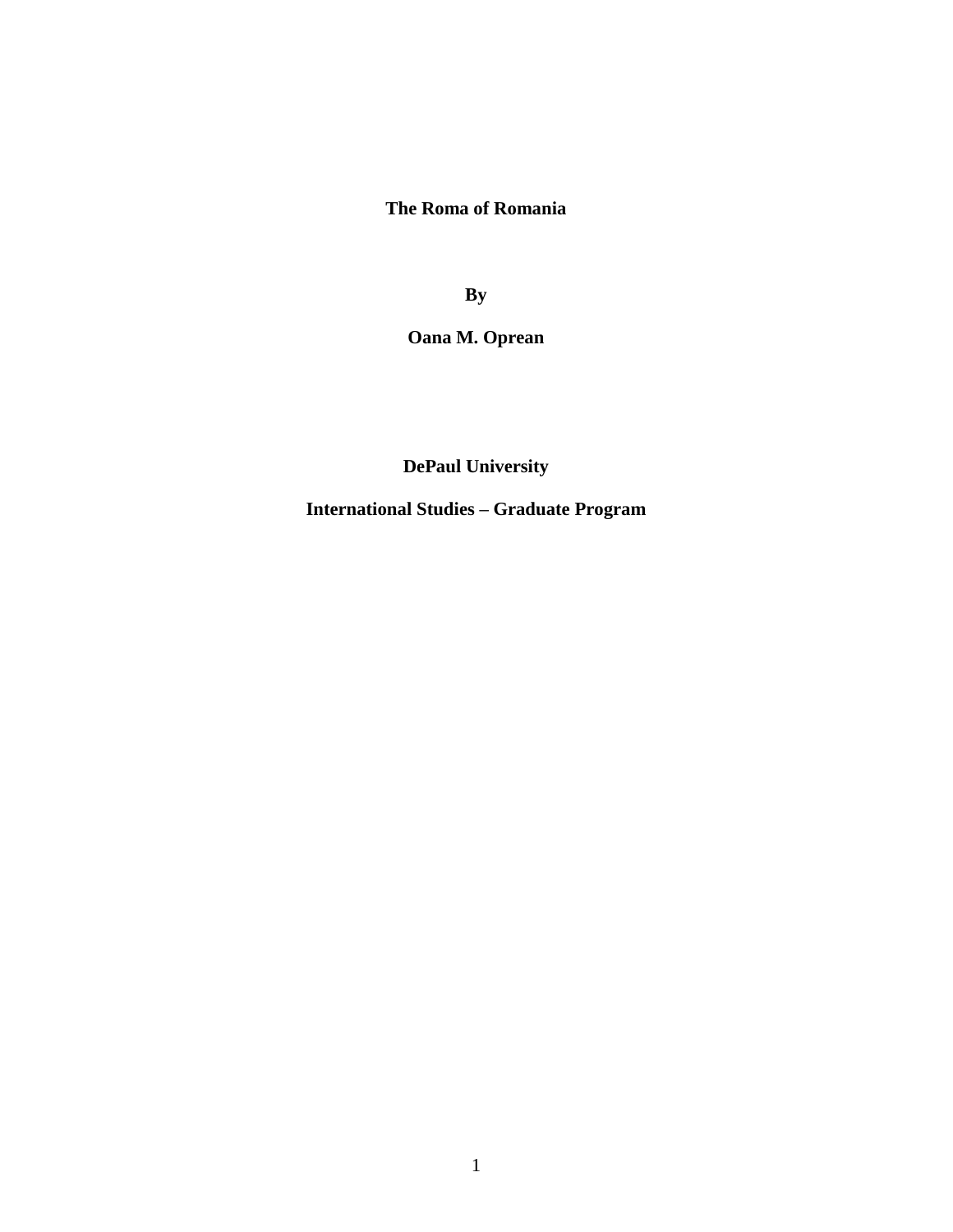# **Table of Contents**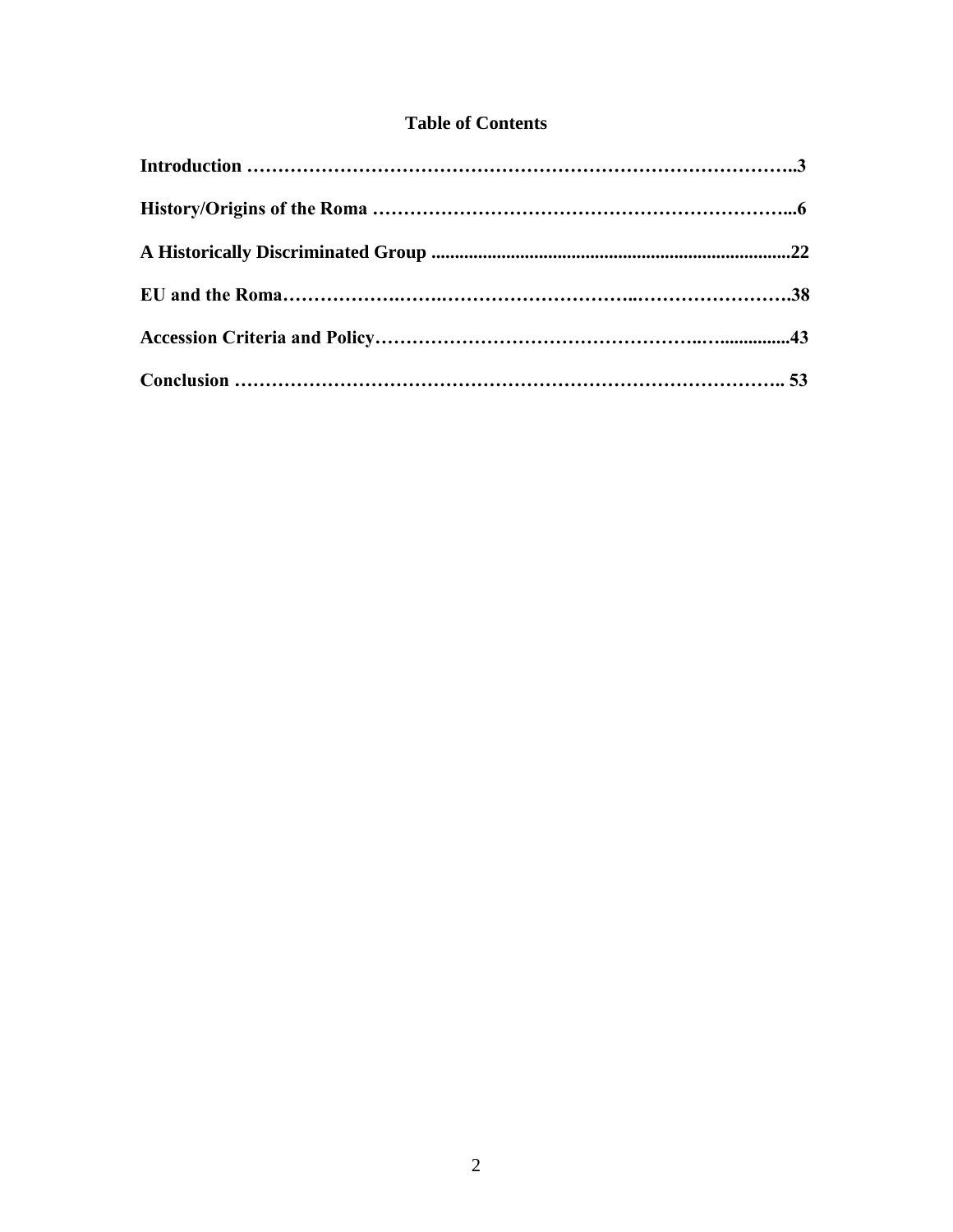# **Introduction**

The Roma are an ethnic minority group, which is a group of individuals who identify themselves with each other on the basis of recognition of common ancestry and features such as religion, biology, culture, history and language and do not represent a majority in any one given society (Filipescu 2008). In accordance with this definition, the Roma constitutes an ethnic minority group, who has its own culture, history and language.

Since the eastward enlargement of the European Union (EU), a new emphasis was been placed on the social inclusion and fundamental rights of the Roma population. During the period of accession, the EU had repeatedly asked its member states to promote the social inclusion of the Roma population and to pass policies aimed at preventing discrimination and social exclusion of minorities. In order to achieve its goals, the EU imposed minority rights protection as a condition of accession. This condition of accession had a significant impact on the Eastern European country of Romania, which has the largest number of Roma residing within its boundaries. In June of 1993, the European Council created the Copenhagen Criteria for Membership, which included the protection of minority rights as a condition of ascension to the EU. Romania was determined to do whatever was necessary to oblige the European community and gain membership to the EU, which meant that Romania was forced to take actions towards the protection of the minorities residing within its borders. In 1993, Romania signed the European Agreement and began its ascension to the EU. After the Revolution of 1989 and the consequential fall of Communism, one of Romania"s main objectives was to integrate into the EU. In 2007, Romania officially became a member of the EU.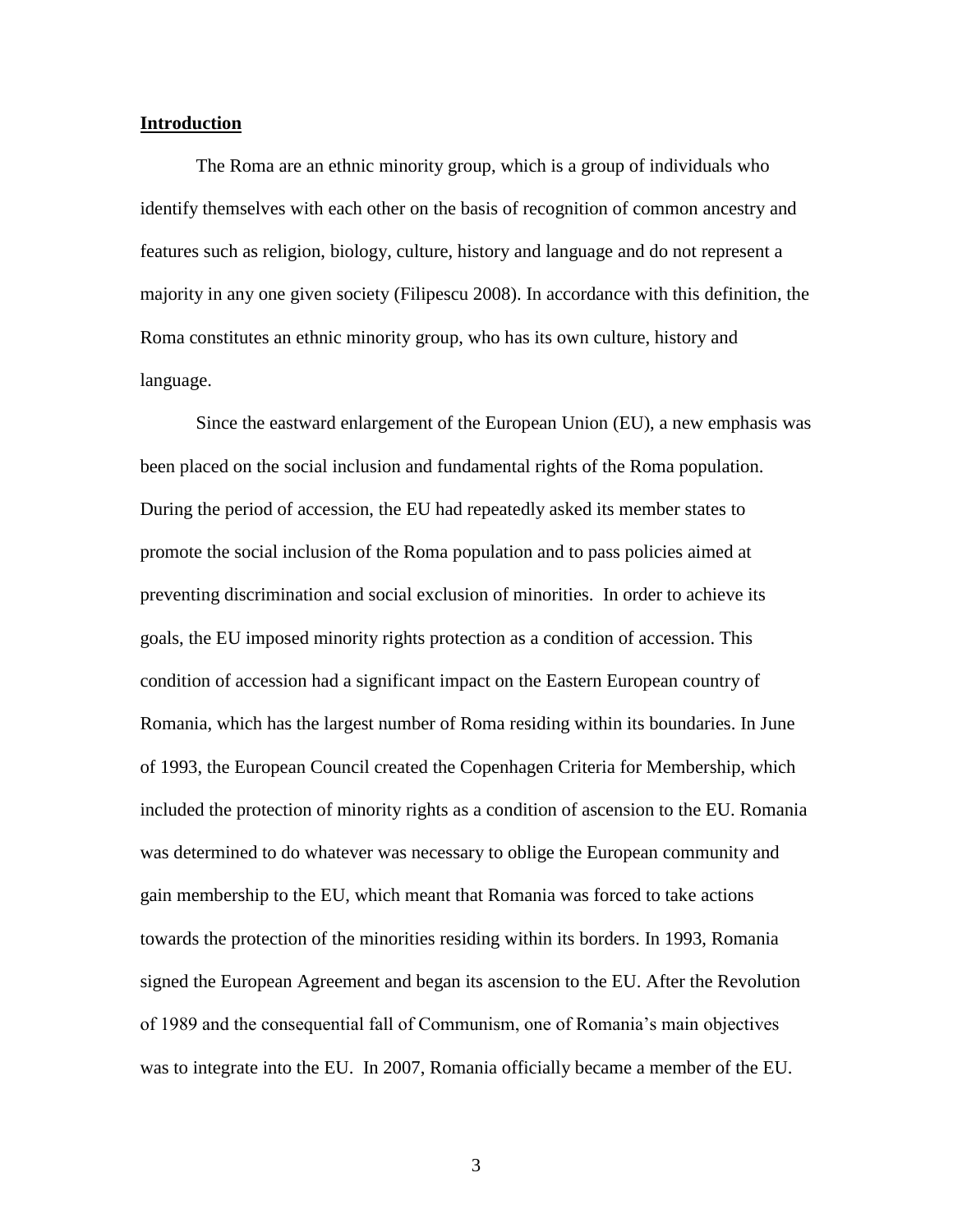Since minority rights protection was a condition of ascension, it is logical to conclude that Romania was successful in achieving this goal, along with other criteria, and gaining membership in the EU. Unfortunately, I will argue, this statement is not accurate, and the EU failed in achieving its goal of providing minority protection.

The EU enlargements of 2004 and 2007 brought between five and six million people of Roma origin into the European community and protecting their rights and addressing their social and economic problems became a European issue (Swoboda, 2011). The year 1993, when Romania began its accession to the EU, was a promising year for the Roma. It promised to bring about equality, protection of minority rights and the prevention of discrimination and social exclusion. In reality, the road to the EU has been unsuccessful in bringing about change and creating better living conditions for the Roma. The EU has offered Romania opportunities for social change with regard to the rights of the Roma minorities; however, due to a lack of pressure from the EU, the ways in which the Romanian government has responded to these opportunities has not always been consistent with the intentions and the hopes of the EU policy makers. In many cases, the EU initiatives that focus on the inclusion of the Roma fall short of their objectives. Furthermore, the privatization of the economy has not led to equality and stability.

The main problem concerning Roma minority rights is the strong anti-Roma prejudice prevailing in all European countries. In order to combat the prejudices, more effort, time and money were needed. Furthermore, laws dealing specifically with minority rights must be implemented and people"s prejudices must be combated. Overall, a new policy on the Roma issue should be implemented: a policy of desegregation.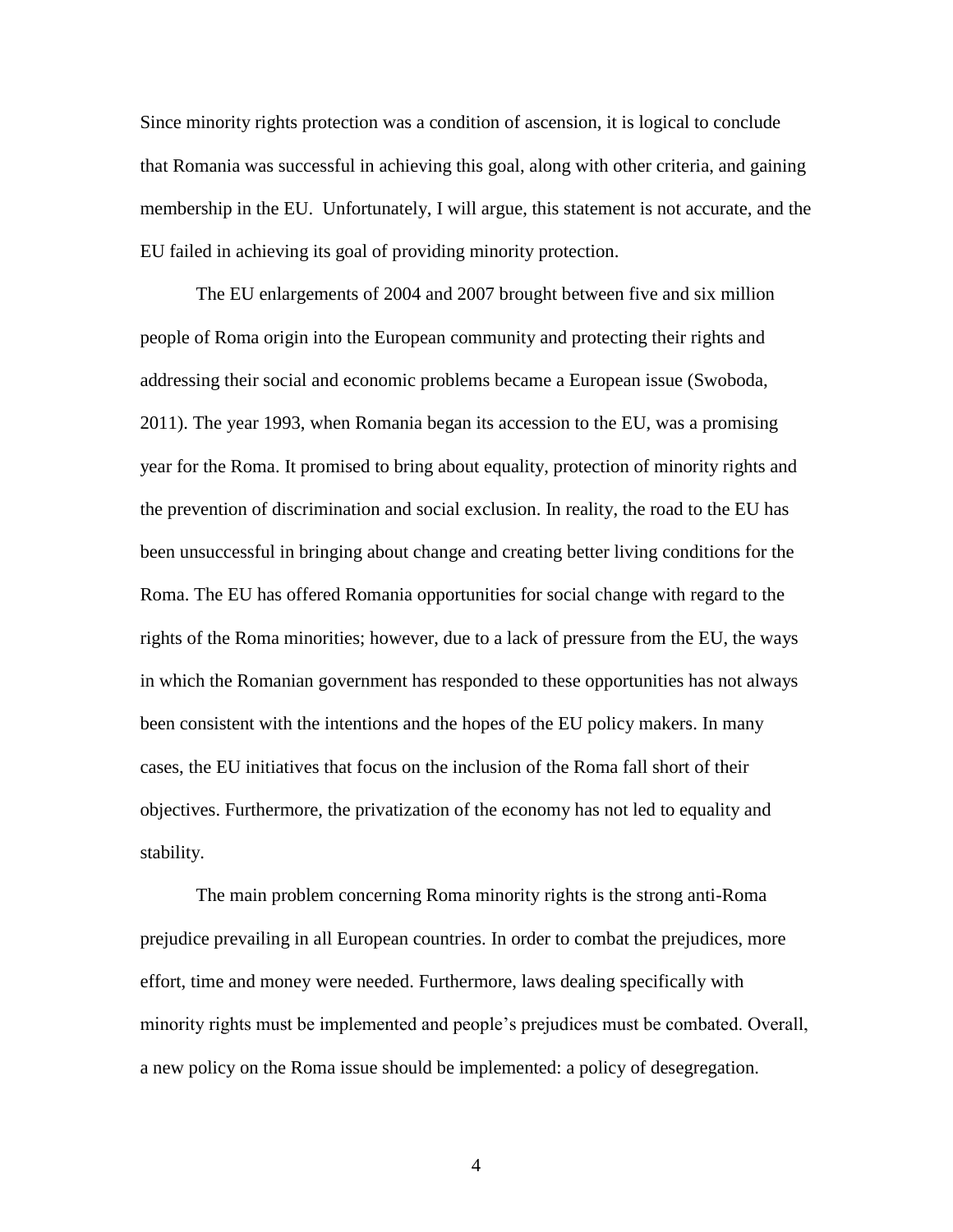Furthermore, one of the biggest factors affecting the rights of the Roma is the lack of a clear definition, by the international community, of the term "minority". Member states of the EU argue that minority rights are unnecessary in a system that provides equality and protection to all individuals. The states argue that the minorities are included in the terms "all", however, individual rights, are not sufficient to protect a minority group's culture, language, and religious beliefs. As such, discrimination against the Roma is unlikely to be eliminated without reconsidering the role minority groups play in the international system, and redefining the ways in which they can be protected.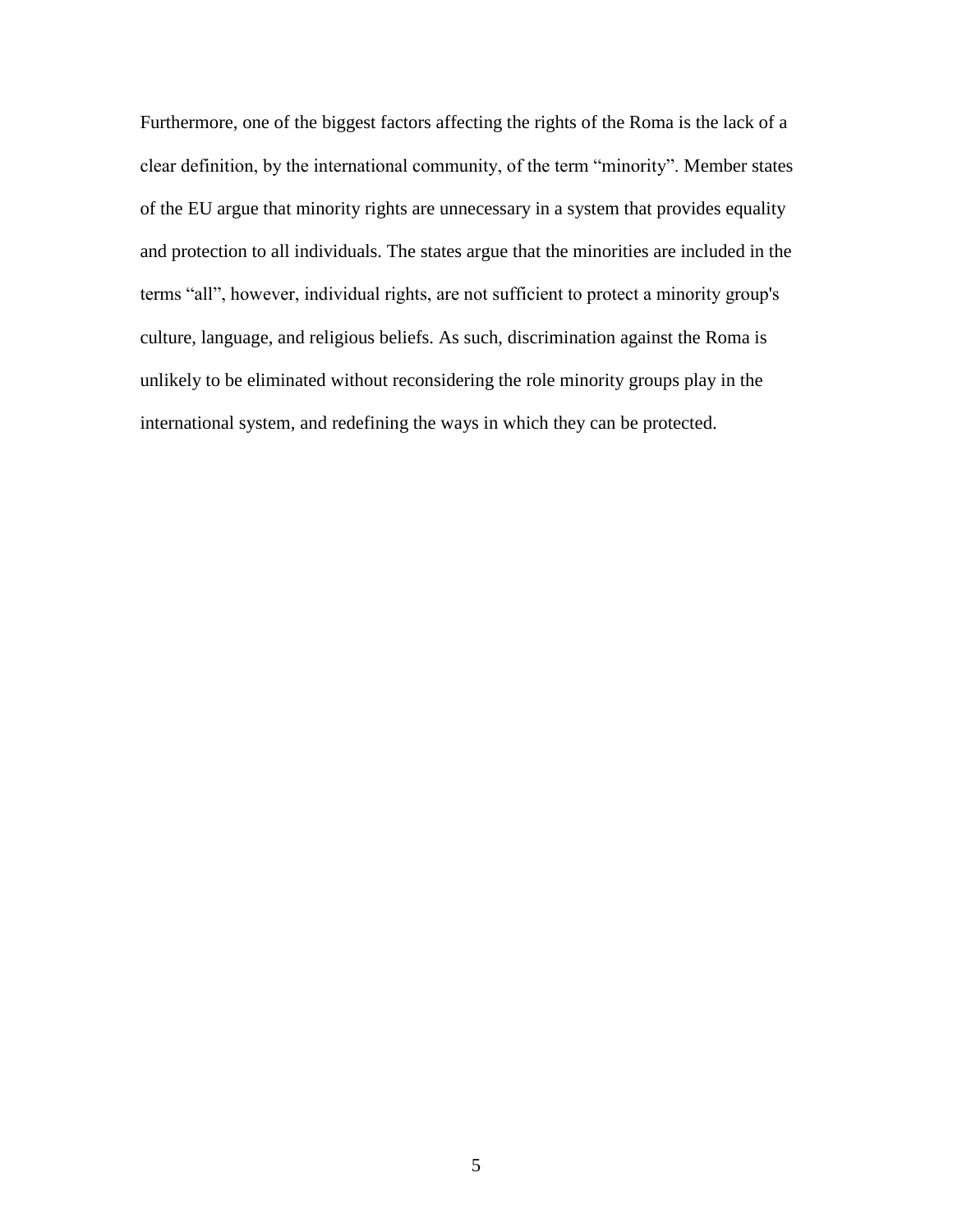# **History/Origins of the Roma**

The Roma are found predominantly in Europe, especially in countries such as Romania, Macedonia, Hungary, Bulgaria, Slovakia, Greece, Spain and Serbia. Many Roma have migrated to countries such as the United States of America and North Africa, however the majority of Roma still reside primarily in Europe. In 1998, it was estimated that over 4 million Roma lived in Europe, at that time forming a substantial minority. By 2011 it was estimated that there were approximately 10 million Roma, with full rights as citizens, residing in Romania and southeastern Europe (Copenhagen Post 2011).

The history of the Roma is full of oppression, segregation and discrimination. Far from being integrated, the vast majority of Roma in Romania, as well as in all other European countries, are outcasts, denied the opportunity to integrate and be contributing members of the society. Stereotypes abound, and the media does nothing to stem the tide of discrimination. There is the tendency within state structures to view the Roma as a social problem and treat them as such (Rostas 1998). As long as this continues, the Roma will never be fully accepted by or integrated into non-Roma communities in Romania.

From the moment that the Roma stepped foot on European soil, they were almost immediately seen as a threat. Throughout Europe, the Roma are perceived, as a whole, to be untrustworthy, lazy, uneducated, conniving and mainly thieves that make a living from conducting illegal businesses. This mentality has been engrained in the minds of the European people, and it is very hard to change a mentality that has been around for generations. In order to understand the current situation of the Roma in Europe, it is important to understand their history and past.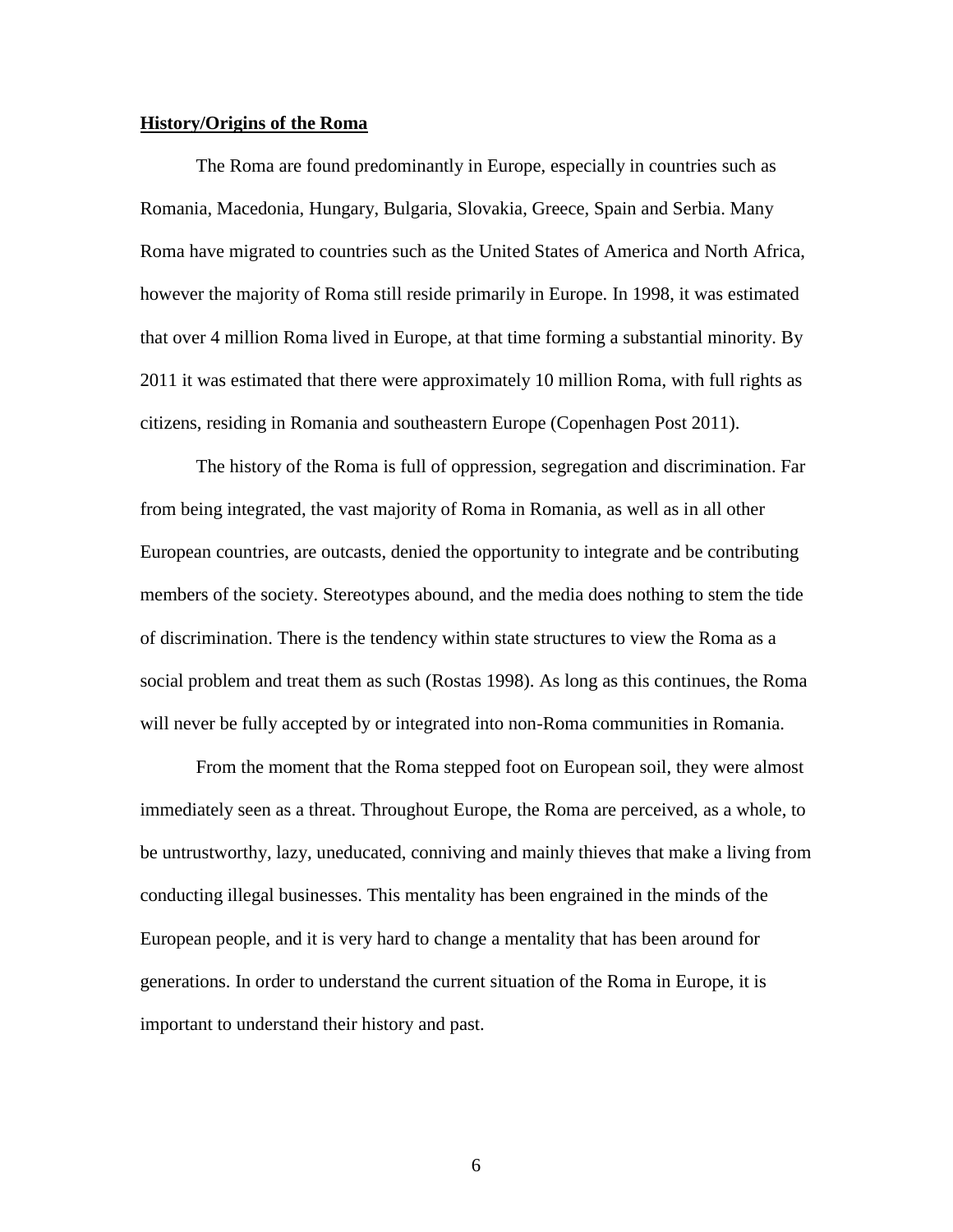It has often been said that putting together the history of the Roma people is like trying to put together a jigsaw puzzle. There seem to be many missing pieces in the history of the Roma. The Roma, also referred to as Gypsies, come from the region of northern Indian. The word *Gypsy* is an abbreviation of Egyptian, which is what the Roma immigrants were first called in Western Europe, because it was erroneously believed that the Roma originated from Egypt, not India (Kenrick 1998). Once it was determined that they originally came from India, the Roma were renamed. However, the terms Gypsy remained synonymous with Roma. The name Rom comes from the Indian word dom, which means man (Kenrick 1998). From having lived in Romania for the majority of my life, I can attest that the word Gypsy has very negative connotations. Being called a Gypsy is offensive and there is a certain stigma which comes with this title. It implies that the person is of a low social class, a thief and a cheat.

History places the Roma as moving out of the Indian region sometime between A.D. 800 and A.D. 950 (Hancock 1987). The Roma, by A.D. 1000, began their movement westward (McDowell 1970). Through the centuries, the Roma moved west through Persia and Armenia, all the way through Europe, until they reached the Byzantine Empire (Chronological History 2000).  $<sup>1</sup>$ </sup>

Originally, linguistic evidence was believed to show that ancestors of all Roma populations left India at the same time, constituting a single race who spoke the same language. This large group was believed to have subsequently diverged into two separate linguistic branches, both stemming from the same region of India (Hancock 1987). The

 $<sup>1</sup>$  In A.D. 1100, a monk at Mount Athos in Greece wrote about people who seem to strongly resemble the</sup> Roma, and this monk"s written record is believed to be Europe"s earliest record describing the Roma (McDowell 1970). One such record stated that in 1290 in Greece the Roma were shoemakers on Mount Athos (Kenrick 1998).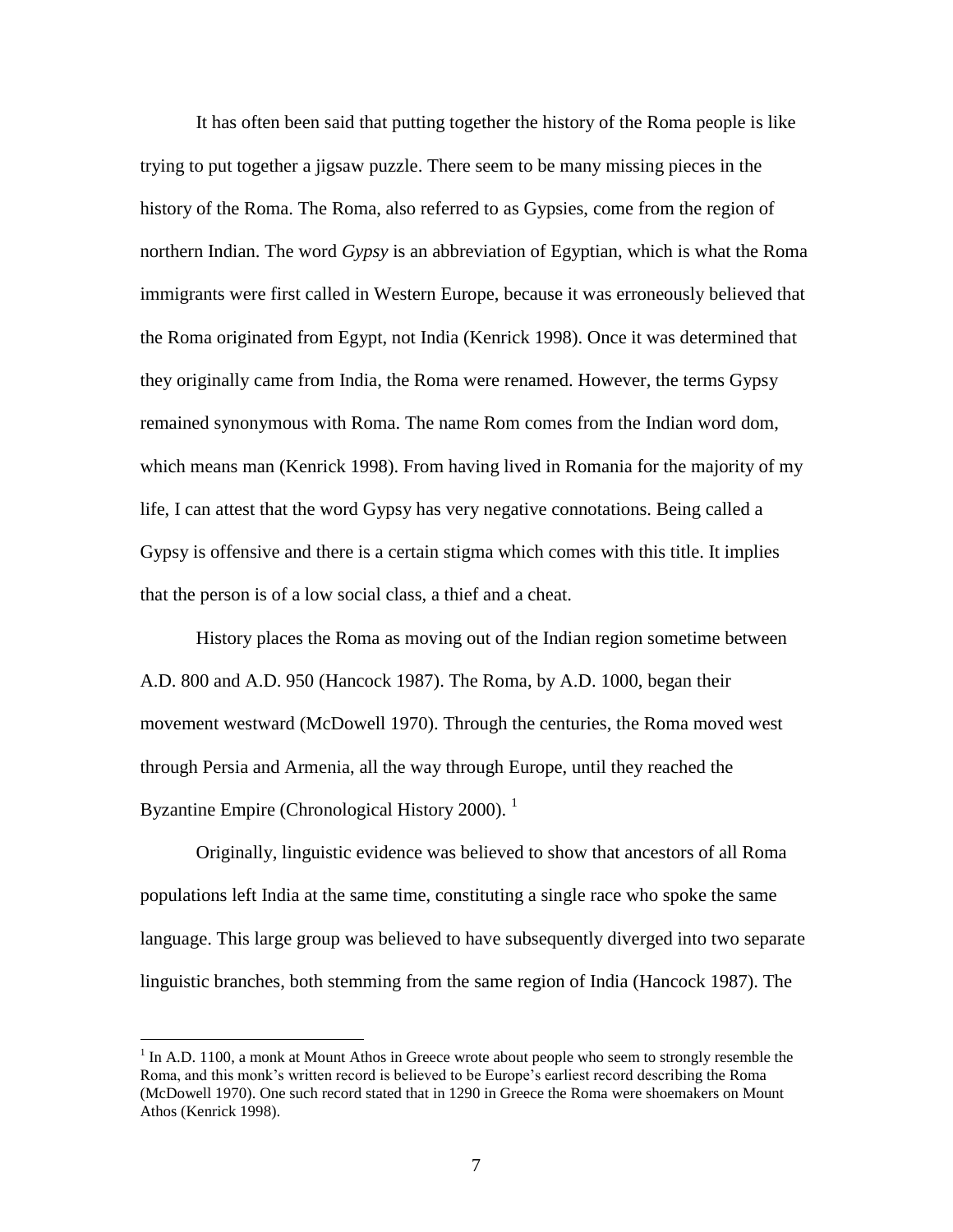two branches that were formed were the Nawar, Kurbat, Karaci and Helbi now found throughout Egypt and the Middle East, and the Bosa and Roma found throughout Armenia, Eastern Turkey and Europe (Hancock 1987). However, further research showed that it is very likely that each of the above Roma groups left India at different times and under different circumstances (Hancock 1986). Based on this new research, it was believed that the group that first left India is called the Domba, and they left as either prisoners of war or entertainers (Hancock 1987). Although many hypotheses exist regarding the departure of the Roma from India, one thing is for certain: the Roma originate from the northern region of India and the basic lexicon and grammar of the Romani dialect contains two thirds Indian features (Hancock 1987). Their language closely resembles the northern Indian group languages of Hindi and Punjabi (Kenrick, 1998:1). Generally, it is believed that the Roma emigrated from northern India and crossed into the Middle East and Europe. Some Romani stayed in the Middle East, while others continued their journey into Europe (Kenrick 1998).

In 1347 when the Black Death struck the Byzantine Empire and reached Constantinople, the Roma once again moved west. In 1348, the Roma reached the city of Prizren in Serbia. By 1362 they reached the city of Dubrovnik in Croatia and by 1378 there were reports of Roma living in villages near Rila Monastery in Bulgaria (Kenrick 1998). One of the greatest Romanian historians, Bogdan Petriceicu Hasdeu, translated and analyzed papers found in archives of monasteries of northern Romania, specifically the Tismana Monastery. In these archives, there were numerous papers found which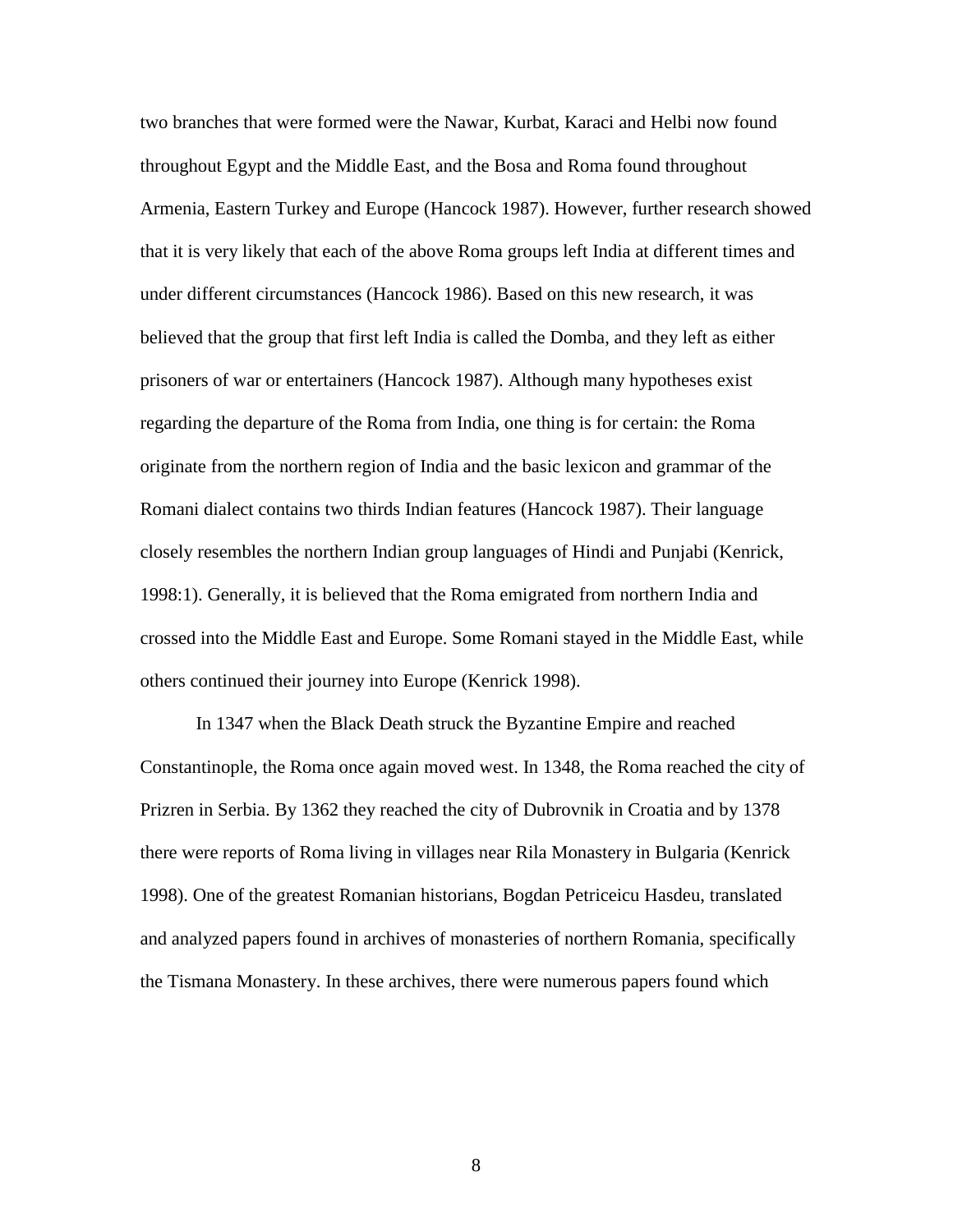referenced the Roma population. Among these papers there were documents which gave historian more information regarding the Roma enslavement in Romania.  $2^2$ 

From the moment the Roma entered the region, they governed themselves antithetical to the European majority. The Roma were a wandering group, who dressed, talked and behaved different than the European population. During the 14th and 15th century, many Roma migrated into Europe. They were mostly farm workers, blacksmiths, musicians, fortune tellers and entertainers (Kenrick 1998). In the beginning the Roma were welcomed into the European society. However it wasn"t long before they attracted negative attention from the state, the church and the guilds. There were three main reasons why the Roma attracted negative attention. First, they were a nomadic group, which contradicted the desire of the state to see everyone settled at a permanent address and therefore able to pay taxes. Second the church was worried about the heresy of fortune-telling. Third, from an economic point of view, the guilds were worried that these newcomers would undercut their prices (Kenrick 1998). Furthermore, feelings of mistrust towards these newcomers were accentuated by the fact that the Roma were dark skinned. Some Europeans even went as far as to believe that the Roma were spies for the Turks (Kenrick 1998). To this day, the present-day hatred of the Roma in Europe is believed to stem from the conviction that the color of their skin, the blackness, denotes inferiority and evil (Hancock 1987).

 $2$  One paper found at the Tismana Monastery dated back to 1387 and another paper found was signed by Mircea the Great, the rule of Wallachia from 1386 to 1418. Both documents indicated that the Roma had been in the northern part of Romania for at least a century before (Hancock 1987). Among the items found in these archives there were receipts which show evidence that the Roma had been enslaved. One such document was a receipt for a gift of forty Roma slaves given to the monastery. Another receipt showed Roma slaves given to the monastery, as a gift, by the King of Serbia (Hancock 1987).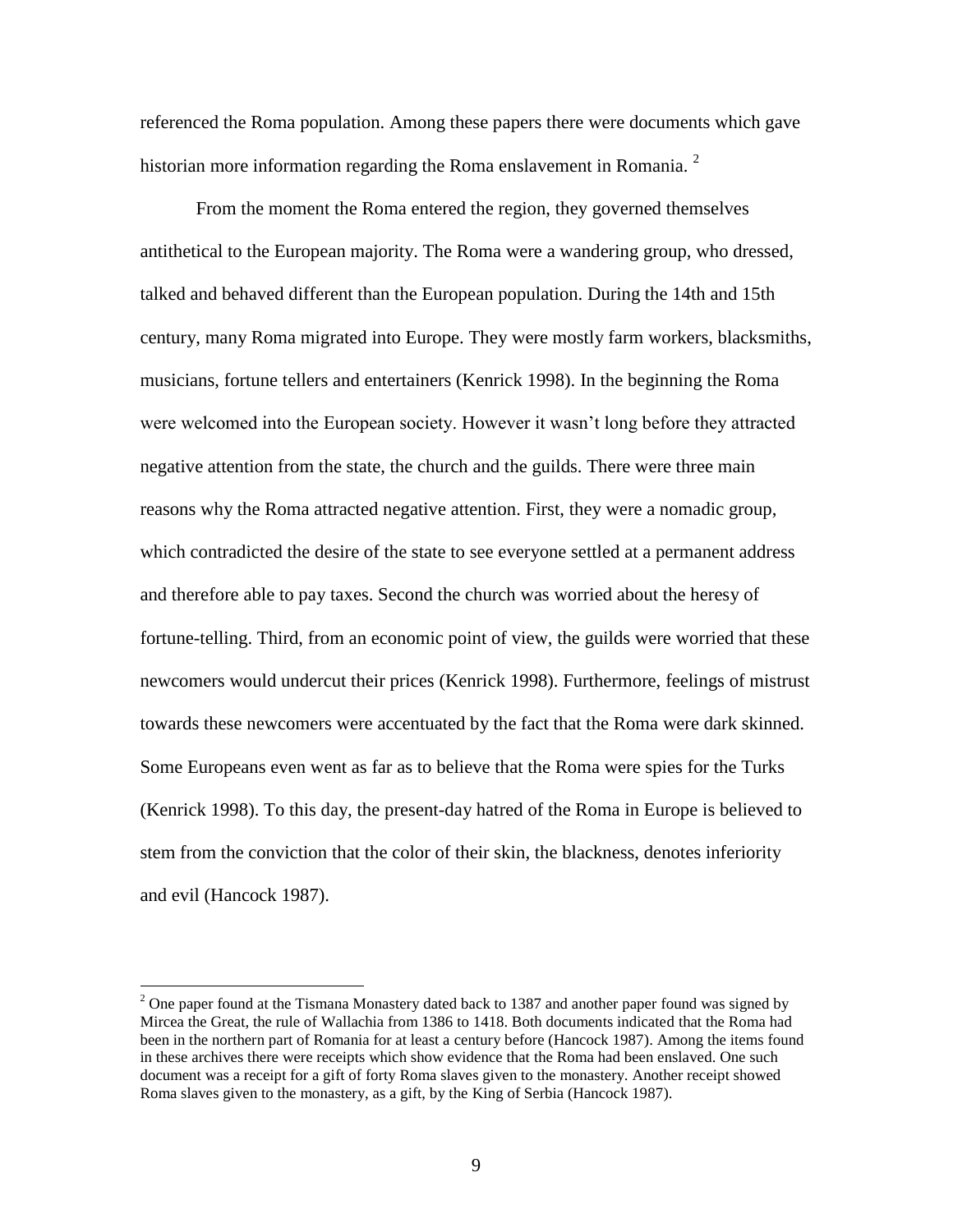The history of the Roma is not complete without a discussion of the two main events which shaped the lives of the Roma: their enslavement and the Holocaust. The enslavement of the Roma and the Holocaust, both which aimed at eliminating this race of people, are two of the largest and most violent pieces of the Roma"s history. The history of the Roma enslavement is one which is both controversial and highly disputed. Three famous authors, Jirechek, Potra and Chelcea, all suggested that slavery, for the Roma, was a condition which was inherent in their history and culture (Hancock 1999). Another theory about slavery is developed by the authors Soulins and Gheorghe, who claim that the Roma sold themselves into slavery in order to pay their debts (Hancock 1999). Nicolae Gheorghe, a specialist in Roma rights, and the Consultant of the Roma people for the Security and Cooperation Organization in Europe, maintains that slavery was a result of the stringent measures taken by landowners, the regal courts and the monasteries to ensure that the Roma people would not leave the principality (Gheorghe 1998). The Roma provided free labor, and since their looks and lifestyle was different than that of the Romanian people, it was easy to turn the Roma into an unwanted "other".

The Romanian scholar, Hasdeu, argues that the Roma were in the Balkans and had started to be enslaved sometime prior to AD 1300. Around 1453 the Byzantine Empire and the Middle Ages came to an end, and the European Renaissance began. Other scholars argue that during the era of the Byzantine Empire, the Roma represented an oppressed caste, although at this time they were not yet considered slaves (Hancock 1987). As a result of the Crusades, the series of holy wars which lasted from 1099 to 1212, there were two routes which the crusaders took in order to get from Europe to Jerusalem. The first route was across northern Europe through Holland, Germany and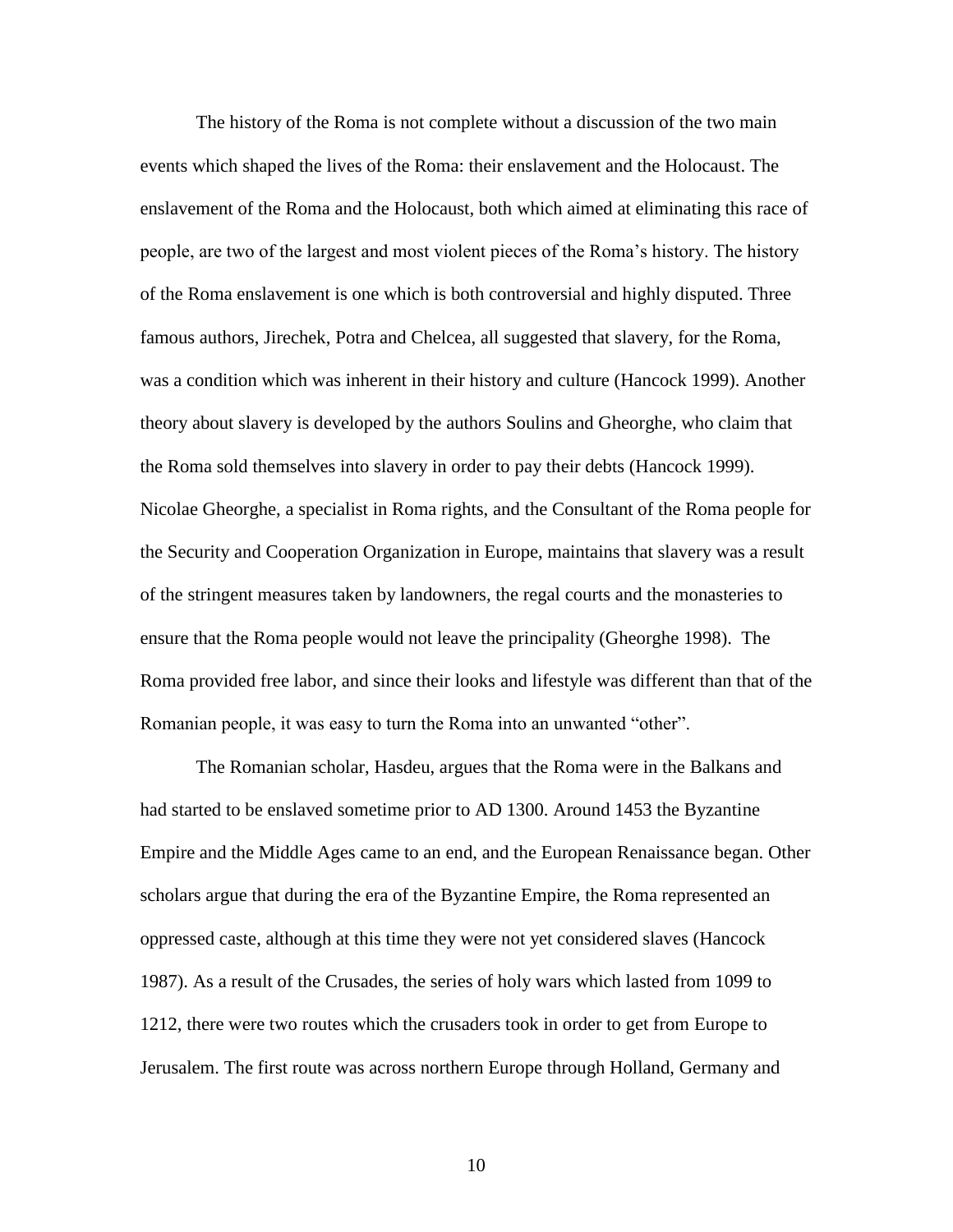Poland. The second route was through Hungary and Wallahia, a route which also led to ports on the Black Sea (Hancock 1987). Meanwhile, between 1241 and the mid-1400"s, due to the decline and eventual fall of the Byzantine Empire and the Mongol invasion in northern Europe, there was a strong anti-Islamic sentiment in Europe (Hancock 1987). Unfortunately, due to the harsh economic conditions which the Roma encountered upon their arrival in Europe, as well as the fact that the Roma were poor and in an unknown land, they were easily enslaved by the Romanian people.

The Roma were distributed in house slaves and field slaves. The field slaves were divided into three categories: the noble men slaves, the court slaves and the householders (Hancock 1987). The slaves that belong to private landowners were subject to the laws of those who own them, and although the churches and monasteries were governed by the law of the land the slaves that belong to these entities were treated with extreme cruelty. Various examples depict the cruelty that the Roma slaves suffered at the hands of the upper class:

"The boyars had a special Penal Code for Gypsies; beating on the soles of the feet until the flesh hung in shreds... When the runaway was caught, his neck was placed in an iron band lined with sharp points so that he could neither move his had nor lie down to rest. The boyars had no right to kill their slaves, by there was nothing said about slowly torturing them to death. No law forbade the boyar to take the most beautiful girls as his mistresses, or to separate wives from husbands, and children from parents." (Hancock, 1987: 20)

In Romania, during the beginning of the era of slavery, the Roma had no rights.

There were no laws against selling/buying the Roma, or even offering them as gifts (Kenrick 1998). The civil code during that time stipulated that all Roma that come from outside the boundaries will be the property of the state and every Roma child born in the boundaries of the principality shall automatically become a slave (Liegeois 1968). The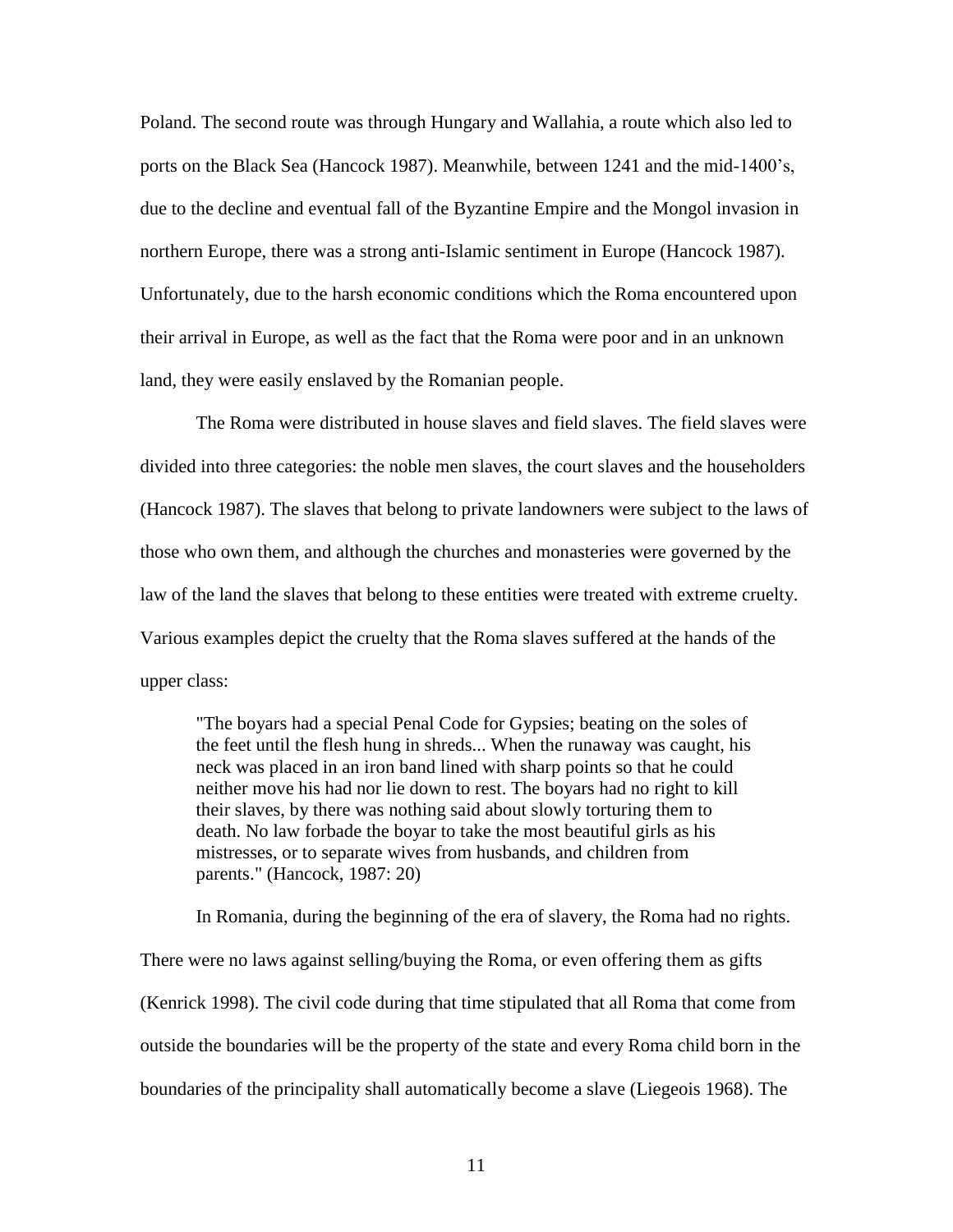rights of the Roma were actually fewer than the rights of the serfs. Unfortunately, because the Roma were so marginalized they were not able to put up any resistance (Hancock 2000).

During the late 1400"s, as feelings of mistrust towards the Roma grew, it wasn't long before chain reactions, targeting the Roma minority, started to occur throughout Europe. In 1482 the assembly of the Holy Roman Empire passed laws which banished the Roma from the territory and Spain followed suit 10 years later (Kenrick 1998). The punishment for Roma remaining in the countries which passed this law was death. This law never took full effect and the policy failed due to the large number of Roma residing in the European states. If the policy would have gone into full effect it would have led to genocide. In many cases the Roma were deported or expelled from that region. Since these new anti-Roma policies failed, many countries were faced with the decision of trying a new policy.

During the late 1400"s a chain reaction aimed at pushing the Roma out of the land took place all over Europe. The Roma were forced to move from one country to another. Wherever they went they were met with the same harshness and aggression. In 1492 Spain reviewed the first draft of a law calling for the expulsion of the Roma (Kenrick 1998). Meanwhile, other countries skipped over the stages of drafting the law and simple started adopting and passing the law of expulsion.<sup>3</sup>

 $3$  In 1493, Roma are expelled from Milan, Italy. In 1498 the Holy Roman Empire and Germany ordered the expulsion of the Roma. In 1499 in Spain the above referenced law is passed and the expulsion of the Roma is ordered. In 1504 France joins the ranks of its fellow nations and orders the expulsion of the Roma. In 1510 Switzerland introduces the death penalty for any Roma found living in the country. In 1515, Bavaria Germany adds borders to protect against the Roma. In Portugal, in 1525, the Roma are banned and in the same year, in Sweden they are ordered to leave the country (Kenrick 1998). In 1544, the Roma from England are deported to Norway. In 1549, in Bohemia, the Roma are declared outlaws and are to be expelled when found living within the borders of the country. In 1554, in England, a law was passed which stated that Roma that do not willingly leave the country within one month are to be executed, which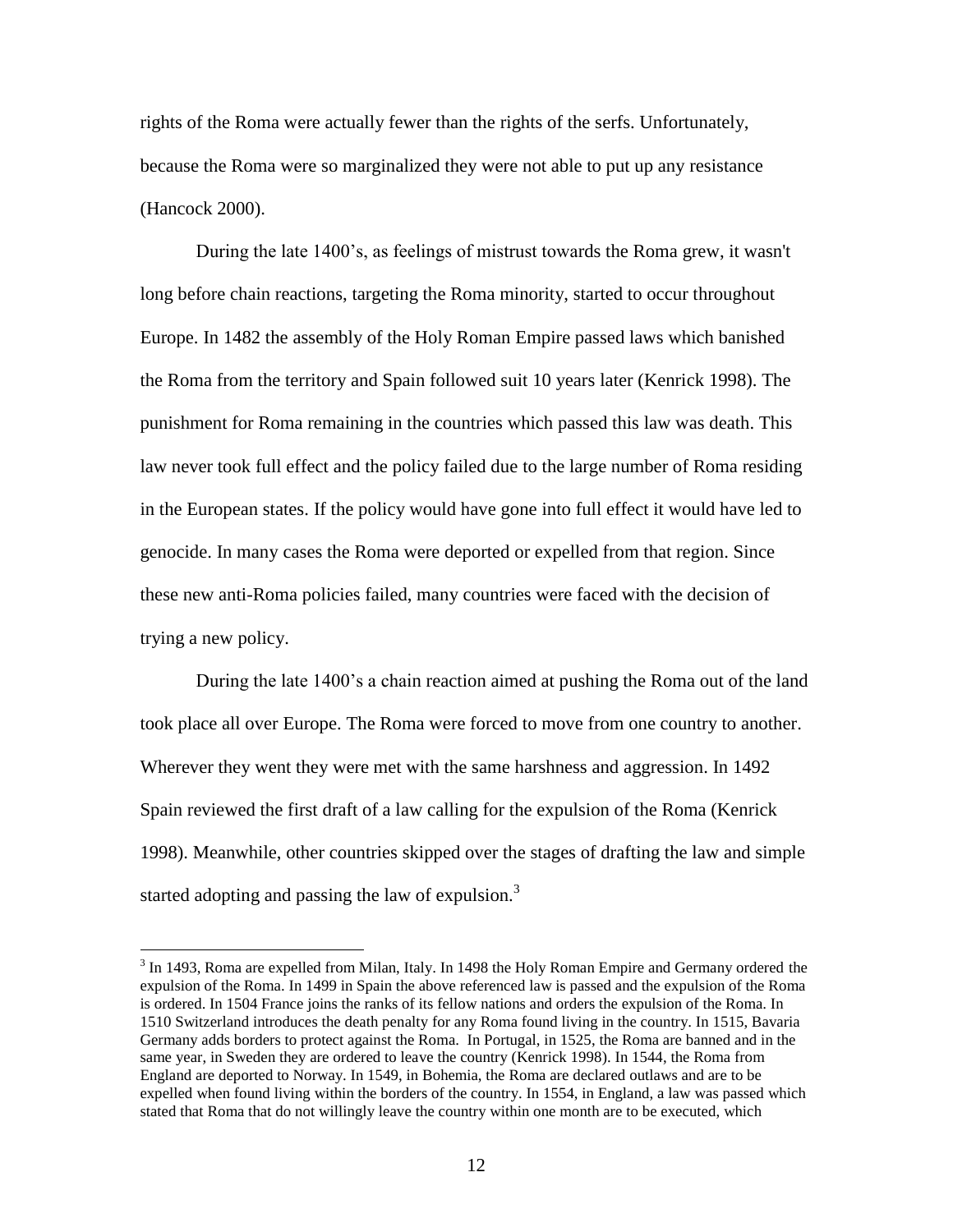During the 1700"s and the 1800"s the persecution of the Roma continued, and violence against an innocent group of people became more and more abundant.<sup>4</sup> The 1900"s continue to be a period of mixed legislation, with some European countries beginning to recognize the fact that the Roma are a part of the land and they represent a large minority, while other countries continued to institute laws aimed at alienating and discriminating against the Roma.  $5$ 

One of the cruelest laws against the Roma was instituted in Europe in 1926. A program called Pro Juventute was instituted. This program is aimed at the forced removal of Roma children from their families and their placement in foster care. The intent is to assimilate the Roma children into various households, therefore, removing that child from the Roma way of life and in essence erasing the child"s identity. The Pro Juventute resulted in the 1930 Norway law of forced sterilization. The law came about as a result of a Norwegian doctor's recommendation that all travelers, which in reality meant the Roma, be sterilized.

ultimately imposed the death penalty. By 1562 the above referenced law passed in England is broadened to include people who live and travel like the Roma (Kenrick 1998). In Portugal, by 1579, wearing traditional "gypsy" clothing was banned. In 1589 Denmark adopts the same policy as other countries, and it too imposes the death penalty for all Roma who refuse to leave the country. In Scotland, in 1611, under the law imposed in 1554 which stated that the death penalty shall be imposed on any Roma that refuses to leave the country, three Roma lose their lives.

<sup>&</sup>lt;sup>4</sup> In 1714, two female Roma were executed in Scotland. In 1746, in Spain, the Roma are ordered to live in designated developments and not interact with the rest of the population, but by 1749 the law segregating the Roma is no longer taken into consideration and the Roma are round up from the designated housing complexes and imprisoned. In 1782 accusations against the Roma reach a peak when two hundred Roma men and women from Hungary and Slovakia are charged with cannibalism, imprisoned and tortured (Kenrick 1998). In 1783, in Spain, the Romani language and style of clothing is banned (Kenrick 1998). In 1802, in the France province of Basque, the Roma are rounded up and imprisoned. In Denmark in1849, the laws prohibiting the Roma from entering the country become less stringent and the Roma are again allowed in the country. By 1875, Denmark once again barred the Roma from the country. During the 1870"s and 1880"s, countries such as Serbia, Bulgaria and Germany ban nomadism, the very foundation of the Roma communities (Kenrick 1998).

 $<sup>5</sup>$  In 1906, France issues identity cards for nomads, which causes many Roma to leave the country in search</sup> for better opportunities and less discrimination in other countries in Europe. In Germany the situation is not any better. By 1922 the remaining Roma of Germany are ordered to be photographed and fingerprinted. In 1924, another ridiculous charge of cannibalism is brought against a group of Roma men and women in Slovakia.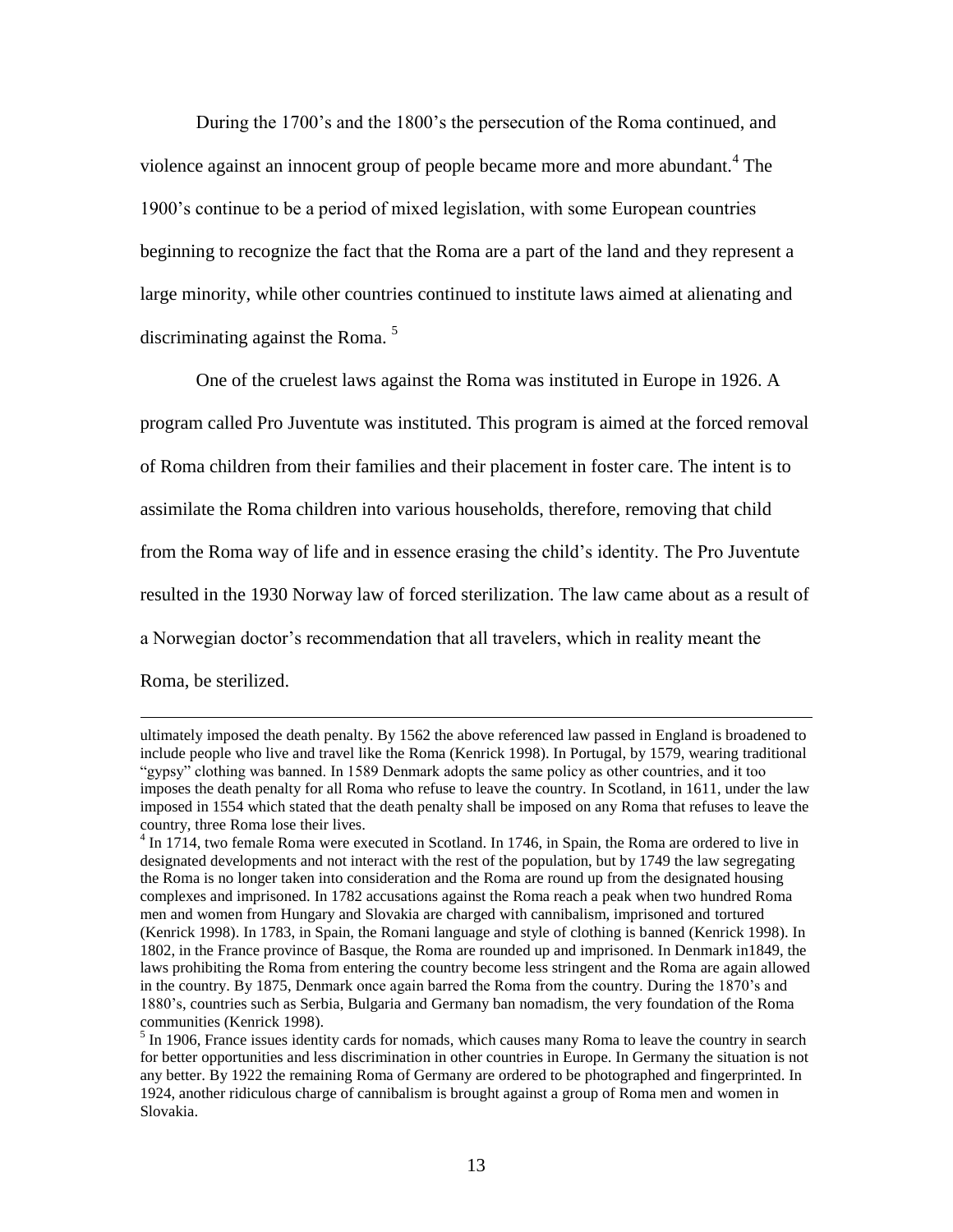In Romania, during their period of enslavement, the Roma were faced with a violently oppressive regime. The laws regarding the Roma slaves were aimed at subjugating the Roma and during this time the death penalty towards the Roma was more often encountered. The separation between the Europeans and the Roma was harshly imposed through laws aimed at maintaining the segregation. At the end of the fifteenth century, any man, other than a man of the Roma ethnic group, who left a Roma woman pregnant and/or married a Roma woman, was forced to become a slave himself. In most cases, the punishment of the Roma never fit the crime. For example, theft of any item, regardless of how small or invaluable it was, by a Roma slave was severely punished through lashings or death. Furthermore, according to a law passed in 1652, a slave who was found guilty of having raped a non-Roma woman would be condemned to be burned alive (Crowe 1995).

As the economy began to grow, the hard work provided by the Roma became even more needed and as a result of this there were laws passed that were aimed at continuing this practice. Legislation passed which made it illegal to trade slaves, because the Roma were valuable due to their mastery of the crafts of woodworking, farming and crafting. Since the owners did not want to lose them, there were also strict laws to severely punish any slaves who attempted to escape (Crowe 1991). Throughout Europe, during the sixteenth century, the terms "servant," "Gypsy" and "Roma" were synonymous with "slave".

The situation of the Roma living in other European countries was not much better than of those living in Romania. The Roma living in Hungary were going through similar struggles as those living in Romania. During the rule of the Austro-Hungarian Empire in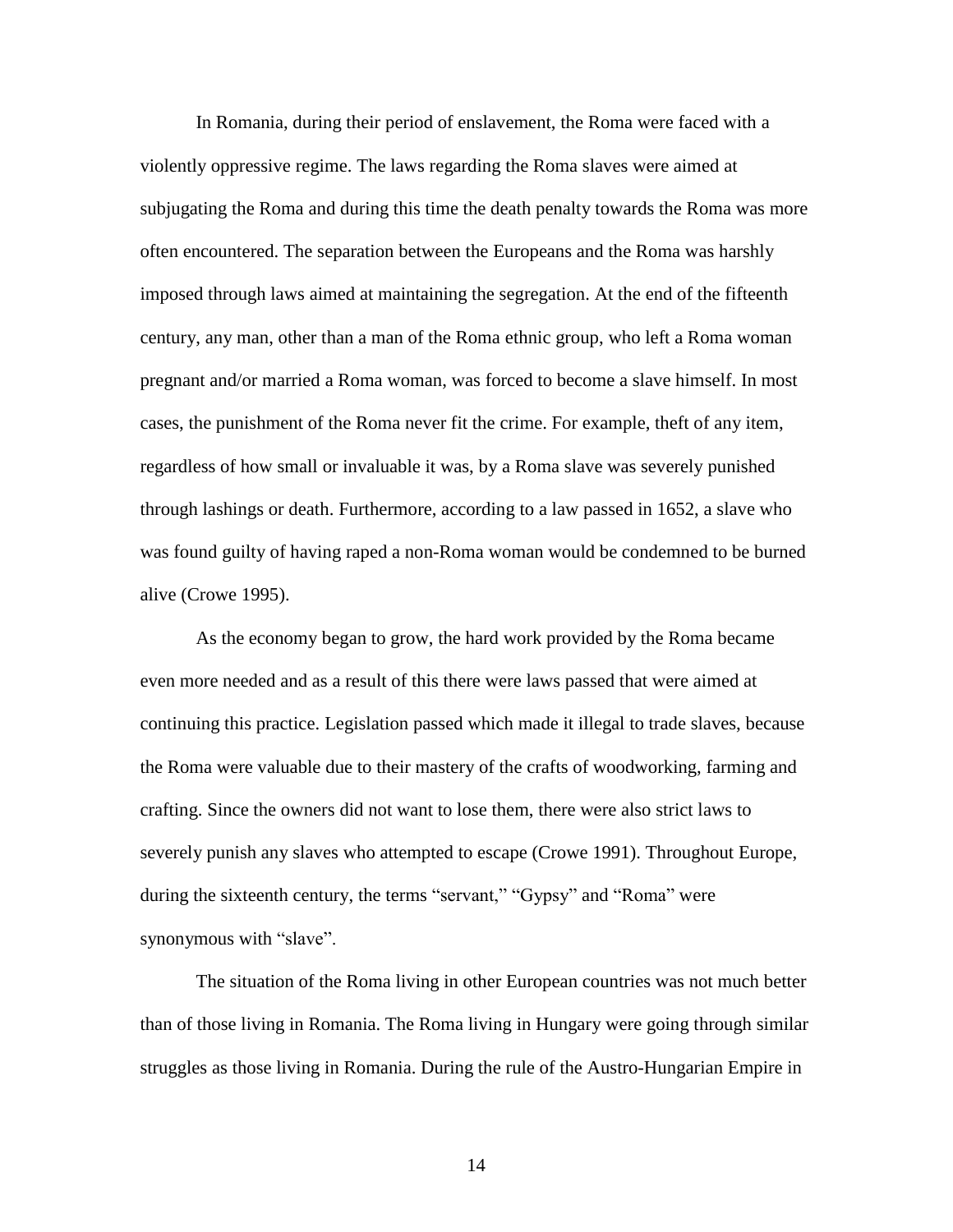Hungary a policy of forced assimilation was initiated, and this policy was also forced on the Roma population by the communist regime. This forced assimilation forbade the Roma from speaking the Romani language in public or private and from practicing their traditional crafts (Helsinki Watch 1991). Any Roma who was caught speaking Romani received the punishment of 25 lashes with a whip. The Roma were also forbidden to wear their traditional costumes (Liégeois 1986). Furthermore, they were forbidden even to be called Roma. When the Roma would refer to their ethnicity they were required to call themselves *Uj Magyar*, which means Hungarian again. Words of disapproval against the Roma were widespread, and in Hungary they soon became scapegoats for all kinds of delinquent acts, from minor robbery to acts of cannibalism and vampirism. Penalties for the latter were particularly brutal.<sup>6</sup>

In the early nineteenth century, there was a change of attitude and new ideas began circulating throughout Europe. One such idea was regarding slavery and it argued that slavery is an act of barbarism and that it needs to be stopped. By the mid-century, in 1842, several slave owners in Moldova, the northern part of Romania, began setting an example by freeing the slaves (Helsinki Watch 1991). In 1844 the churches in Moldova and in 1847 the churches in Wallachia followed suit and freed the Roma, despite the fact that the laws had remained unchanged and in accordance with those laws, slavery was still considered legal. However, changing the law seemed imminent, and by 1848 a temporary alliance managed to reach the central government in the capital of Romania, Bucharest, and raise the deplorable issue of slavery, proclaiming the immediate release of

 $6$  In 1782, in the Hungarian region, forty Roma men and women suffered one of the cruelest and most heart wrenching deaths. They were placed on a torture wheel and cut into wedges. The forty Roma had been accused of cannibalism, specifically of having eaten some Hungarian peasants. These accusations later turned out to be false accusation (Hancock 1987).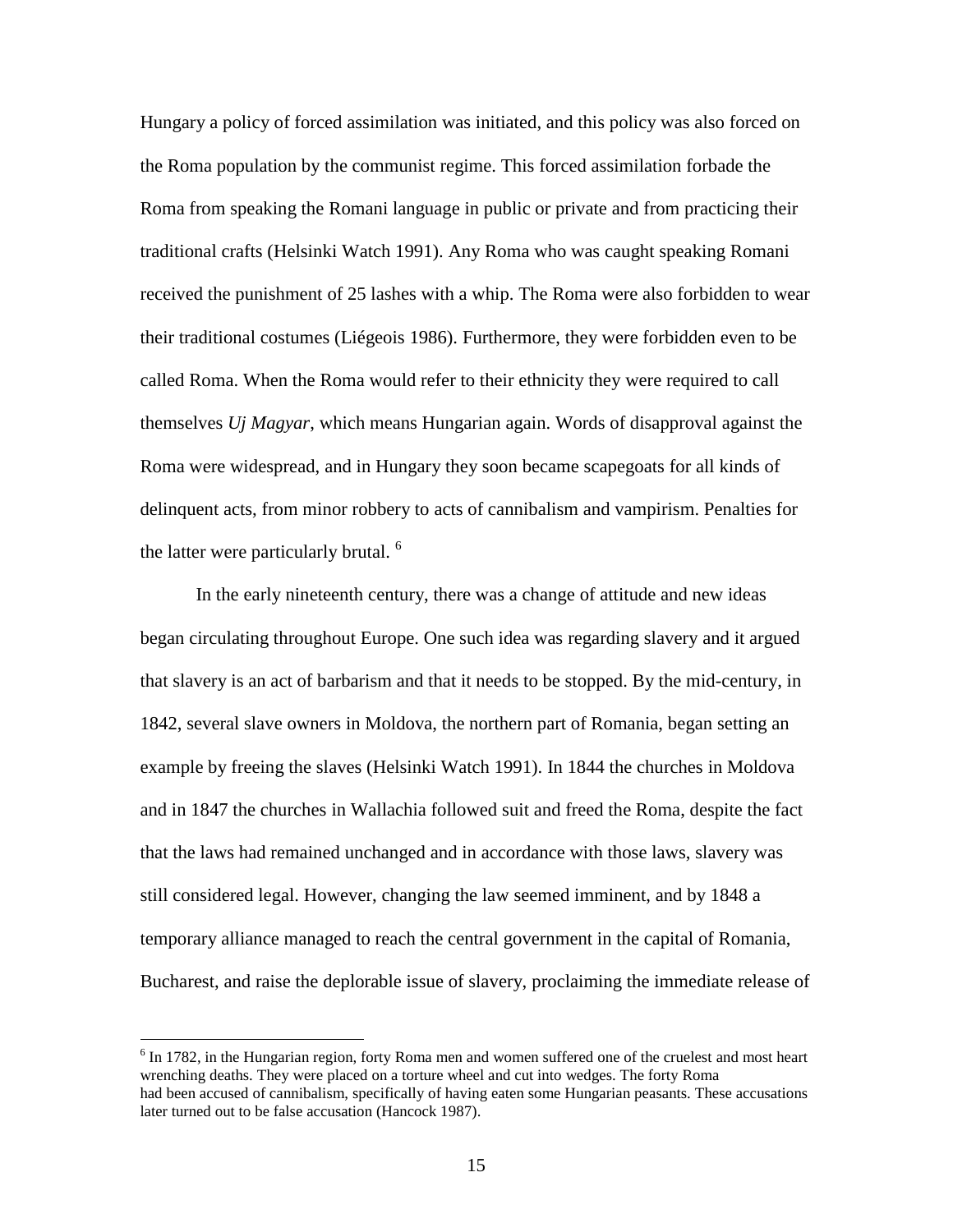all Roma from enslavement. The movement to free the slaves came to a halt because in December of 1848 the two Romanian principalities were invaded by the Russians and Turks, who restored many of the abolished slavery laws and put an end to the abolishment of any new laws. Furthermore, the Russians and Turks gave back the nobles possession of their slaves. It was not until 1855, when Gregory Ghica took control of the Wallachia and Moldova region of Romania, that slavery finally came to an end. Although Gregory was not in favor of slavery, the process of abolishing it was proceeding slowly. Gregory finally capitulated to pressure from his daughter, a woman who wholeheartedly hated slavery, and on December 23, 1855, the Moldova Assembly voted unanimously to abolish slavery in the principality of Wallachia (Hancock 1987). The complete abolishment took place in 1864, when Prince Ioan Cuza, the ruler of the two principalities, fully released the Roma slaves, and gave them the right to live in the areas that they had previously worked in. It is estimated that at that time there were about 600,000 freed Roma slaves residing in Romania (Roma: Culture and History 2000).

Once slavery was abolished, many Roma left Romania and turned to Western Europe or North America. Those who remained in Romania soon realized that their situation was far from having significantly improved. The Roma were indeed free; however, they were not given any land or financial compensation. This situation caused them to turn to occupations that they had done during their period of enslavement, such as woodworking. Unfortunately, since they were forced to do the same things they were doing while under slavery, these occupations resulted in the Roma maintaining their status of poverty and discrimination. In order to survive, the Roma began to use modest resources (with low economic potential) such as purchasing and selling empty bottles or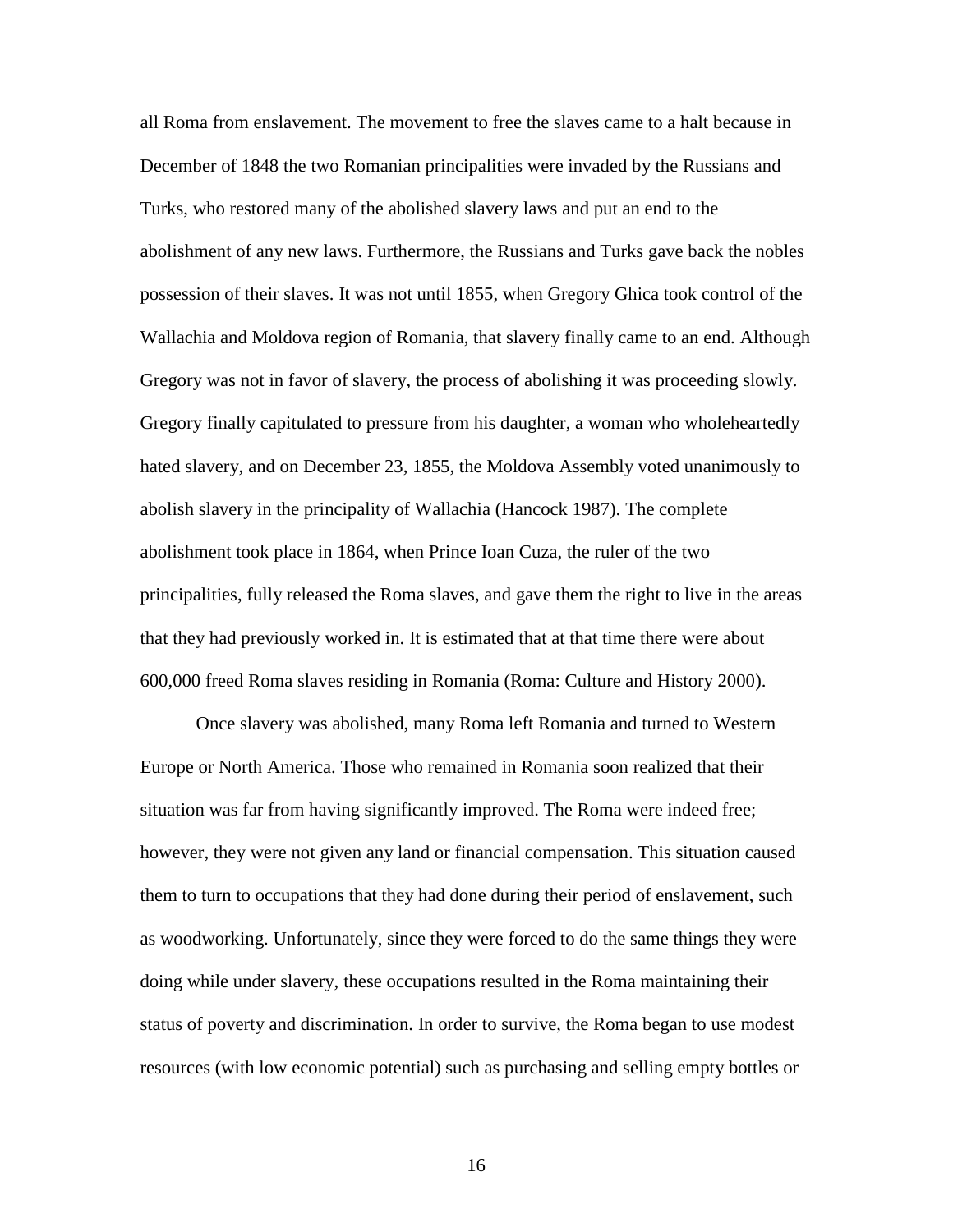marginal operations such as fortune telling and begging (Zamfir 199). Being dependent on the "masters" for such a long time caused the Roma to have no means by which to earn a living and maintain a standard of living (Hancock 1987).

The end of World War I and the peace treaties which followed the war resulted in the rise of the minority population, in Romania, from 10% before the war to over 28% after the war. Out of this percentage 133,000 were of Roma ethnicity and represented 0.8% of the total population (Crowe 1991). In exchange for acquisition of new territories, Romania was forced to sign international agreements on human rights. The Government was envisioning a unitary state, in which minorities would be included. However, after World War I, as industrialization started to gain ground, many people were hit hard by the harsh taxes which had been instituted by the government in order to help facilitate the transition to a unitary state. Deteriorating living conditions caused the people of Romania to unite among a common perceived enemy. The people found a scapegoat on whom to blame the high taxes and the need to shift to a Unitarian state. Since the Roma did not have a written history and culture, the people of Romania began to argue that the Roma should not have the same rights as other minorities in Romania (Crowe 1991).

During a brief period of time in the early 1930"s, it seemed as if the situation of the Roma was going to change. A change in attitude towards the Roma started to take place when they began to organize and form communities (Helsinki Watch 1991). In 1933, the General Association was founded in Bucharest, and in the same year, a newspaper entitled the *Voice of Roma* emerged. The newspaper was published for only six years. However, this breakthrough paved the way for the expansion of the Roma community and other newspapers and organizations began to emerge.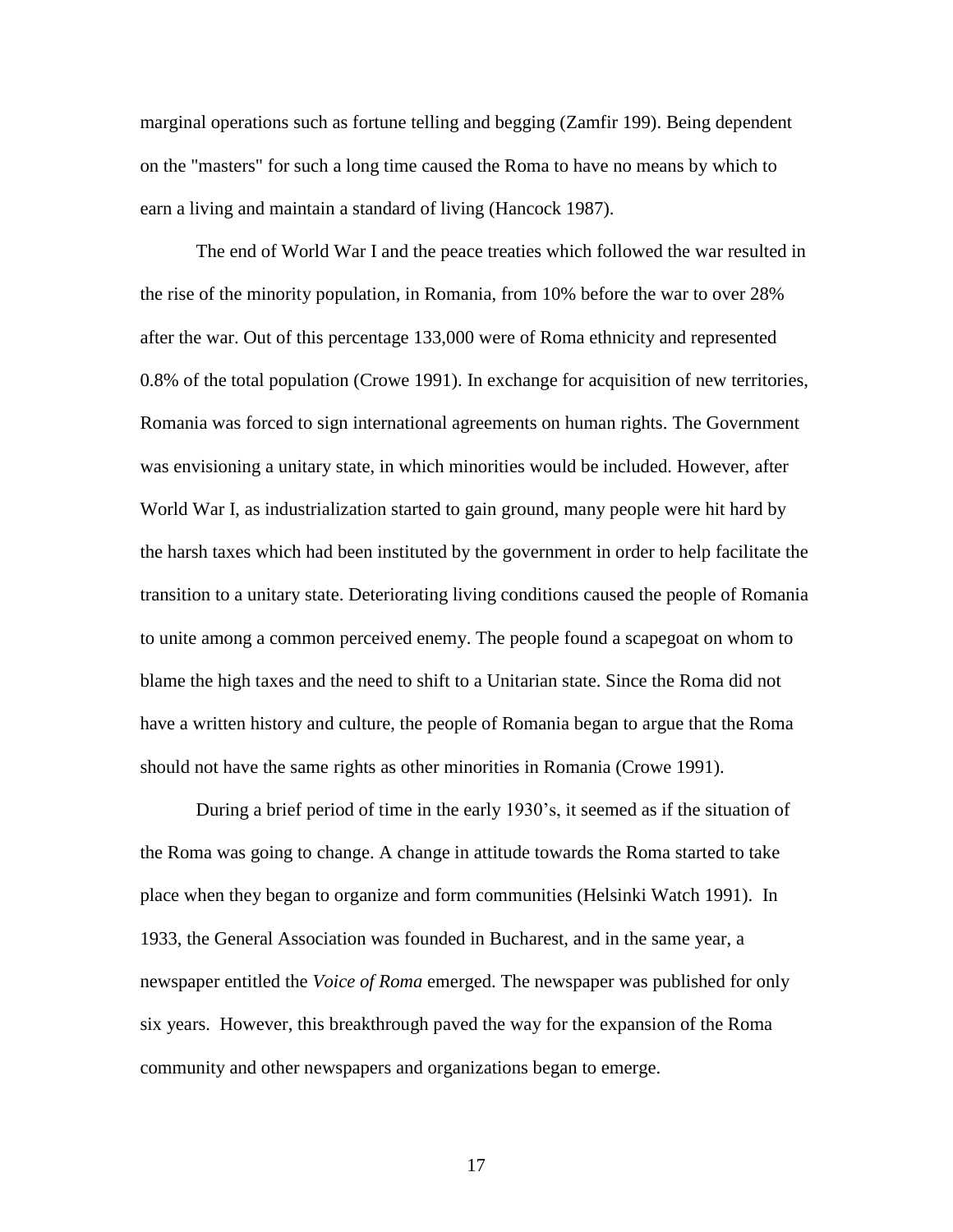One of the most important elements of minority identity is self-organization. This did not begin amongst the Romanian Roma until the 1930s, when increasing anti-Roma sentiment and a government who did not believe they deserved the same rights as other minorities moved them to act. The first Roma organization was formed in Clabor in 1926. The 1930's saw the establishment of the journal *Neamul Ţiganesc* (*The Gypsy Clan*), and three years later the General Association of Roma in Romania was formed. The latter was only in existence for a year, but during that time it produced two publications: *Glasul Romilor* (*The Voice of the Roma*) and another newspaper called *O Rom*. The Association also advocated the adoption of a national holiday to celebrate Roma emancipation. The Association began to discuss plans for a library, hospital and university for Roma. None of the goals, which the Association had, ever came to realization. The Gypsy World Congress of 1933 was also partially planned by the Association. The Congress advocated a program for raising ethnic awareness among Roma and demanding greater minority rights (Crowe, 1991: 69-70). In 1934 the General Union of Roma in Romania (*Uniunea Generala a Romilor din Romania*) was created in Bucharest. Led by Gheorghe Nicolescu, it pressed for an end to nomadism. The Second World War, however, ended the rise of Roma organizations throughout Europe (Liegeois 1986). The advent of communism in Romania ensured that Roma did not have another chance to establish their organizations until after the fall of the regime in 1989. Between 1934 and 1939 the General Union of Roma in Romania tried to promote equal rights for Roma of Romanian nationality, but the spread of fascism quickly put an end to this fight (Kenrick 1998).

In 1943, in Germany, the Nationalist Socialist Party came to power. At the time when Hitler became Chancellor of Germany, the Roma constituted a small minority with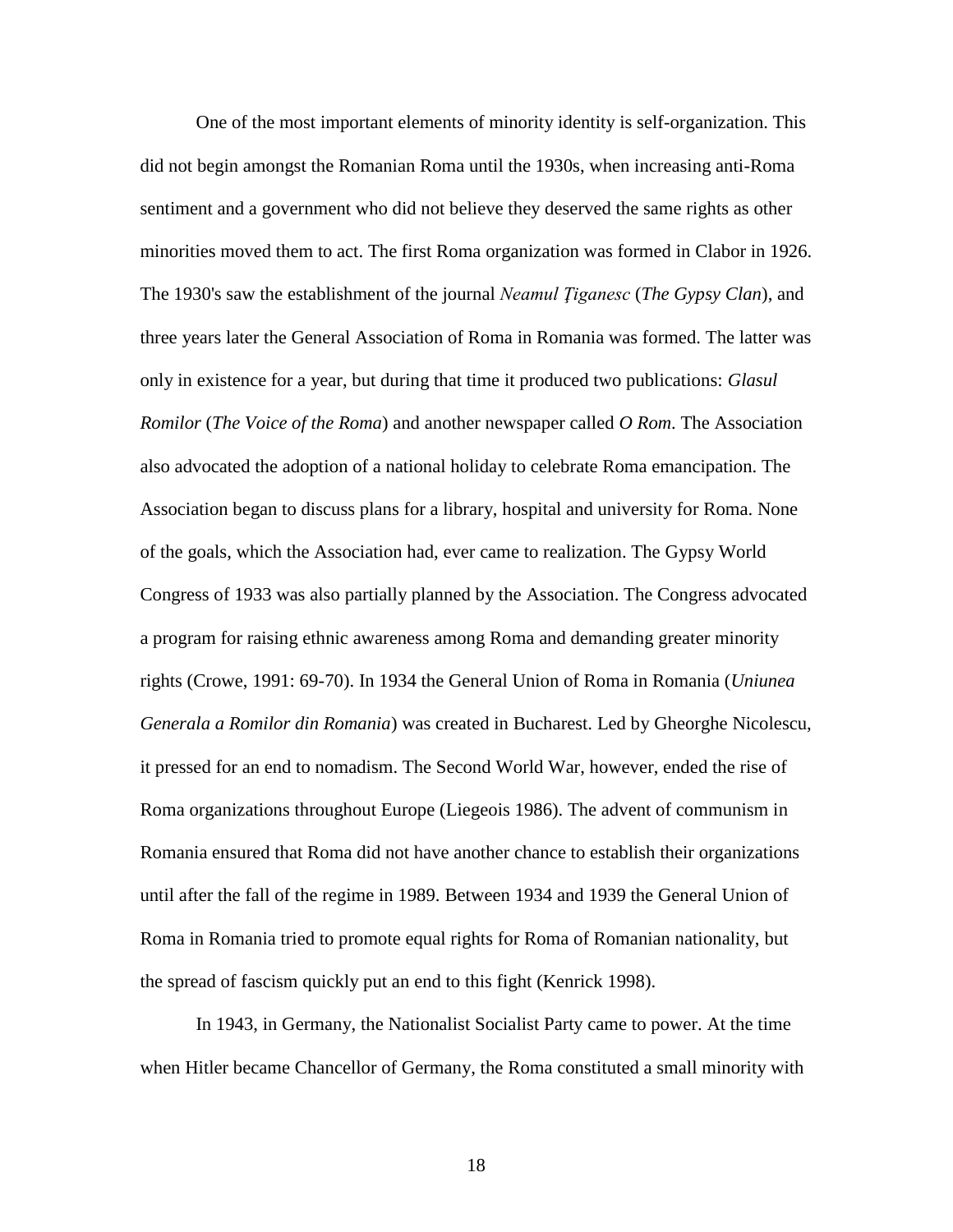approximately 26,000 living in Germany (Lewy 2000). The Nazis saw the Roma as a race and therefore made both the nomadic and the sedentary groups subject to the Nuremberg laws of 1935 (Kenrick 1998). Hitler saw the Roma as a danger to the purity of the German race, and much like the Jews, he attempted to isolate and ultimately destroy them (Kenrick 1998). From the 1930"s on, the regime's plans for the prevention of crime started taking interest in the Roma and subjecting them to intense scrutiny. This included incarceration of the Roma in concentration camps (Lewy 2000). In 1939 the Gypsy population in Germany and Austria had reached 30,000. In May of 1940 over 3,000 Gypsies were deported to Poland (Kenrick 1998). For two years there was a halt in the deportation; however, in 1942 the Auschwitz Decree was signed and in the following year around 10,000 German Roma were sent to camps (Kenrick 1998). In the European countries occupied by the Task Forces, the Roma were massacred outside the towns where they lived (Kenrick 1998). In the occupied areas of the Soviet Union the Task Forces were given the order to murder the Roma, specifically to eliminate "racially undesirable elements," a category under which the Roma were included. It is approximated that the Task Forces murdered over 30,000 Roma men, women and children (Kenrick 1998).

Outside of Germany the conditions of the Roma were not improving. Yugoslavia was captured in 1941, and at that time Serbia also came under German military rule. The Roma were forced to wear a yellow armband with the word *gypsy* on it. Furthermore, public transportation, buses and trains were inscribed with the words "No Jews or Gypsies" (Kenrick 1998). The German army brought in mobile gas vans which were loaded with Roma women and children, taken into the forests, where they were gassed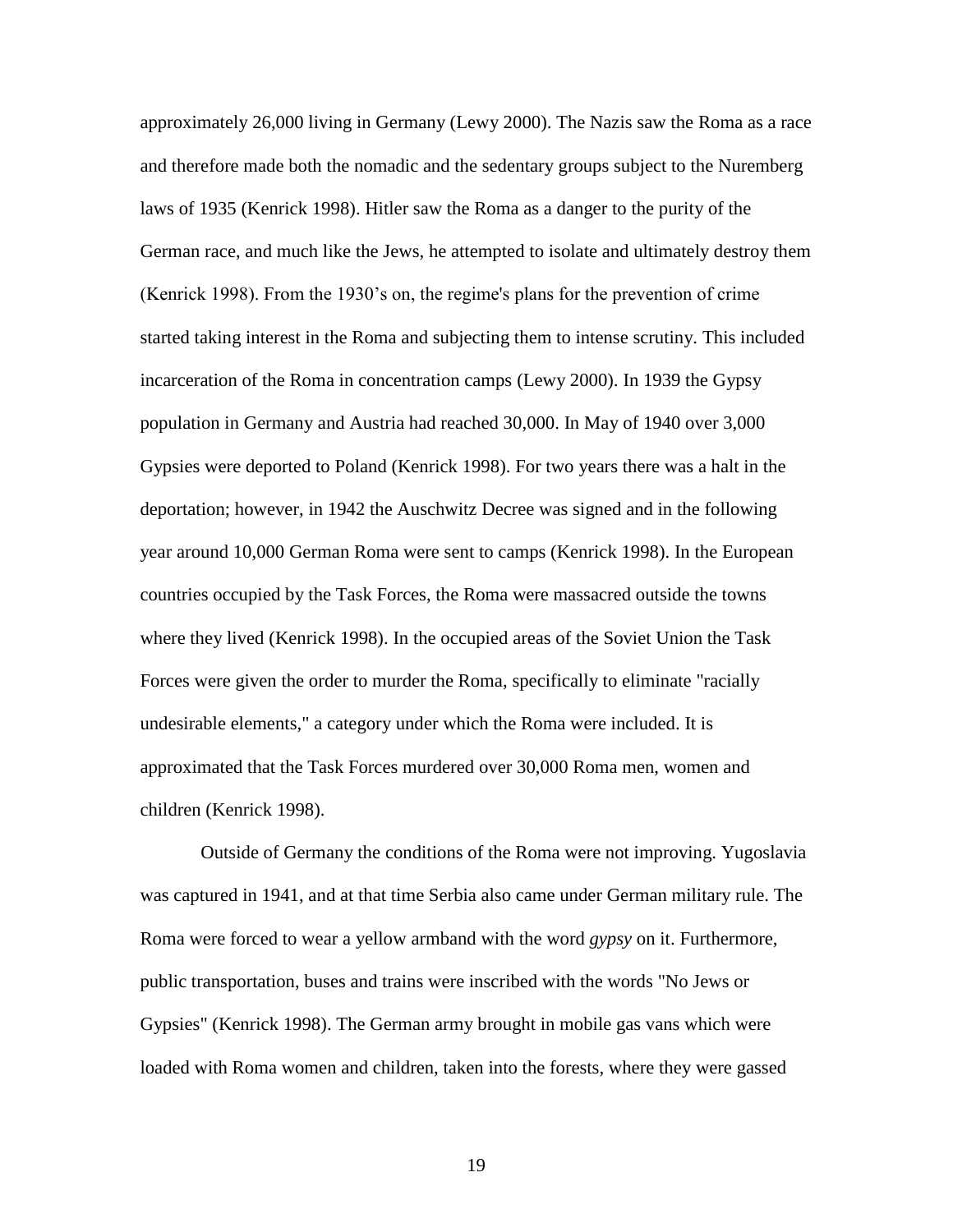and buried. The possessions of the Roma people who were murdered were sent to Germany to be distributed by charitable organizations to the civilian populations (Kenrick 1998).

There are numerous instances of Roma being persecuted by the Nazis. On May 10, 1940, the German armies invaded the Low Countries and France was defeated, which ultimately led to the reannexation of Alsace and Lorraine in June of 1940. In July, the Commander of Security Police in France ordered that all Jews, Gypsies, persons belonging to foreign races, criminals, beggars, and anyone that has "Gypsy – like itinerants" are to be treated like Gypsies "and expelled into the occupied zone of France" (Lewy 2000). Between 1933 and 1945, more than 200,000 Roma men and women were incarcerated in the first German concentration camp called Dachau, which was located just outside of Munich (Lewy 2000). The conditions in this camp were horrendous, the food was insufficient, there was no hospital on-site, and those people who collapsed from weakness were shot dead by the guards (Lewy 2000). The best records available are from the camp in Auschwitz, where Jewish prisoners kept secret notes. It is widely known and documented that experiments were conducted on the Roma prisoners. The Roma were used in the camps for experiments with typhus, saltwater and smallpox.  $\frac{7}{1}$ 

It is estimated that over 200,000 Roma lost their lives in the Holocaust (Gross 1999). During the Holocaust about 2,000 Czech Roma were detained at camp Lety, which is about an hour's drive south of Prague. Out of those detained, one third lost their

 $<sup>7</sup>$  The most horrifying of all experiments dealt with the attempts to find new and quick methods of</sup> sterilization, so that these methods can be used on all the races considered inferior (Kenrick 1998). From March 1942 until August 1942, at camp Dachau, Dr. Sigmund Rascher carried out experiments on reviving half frozen persons by exposing them to other human bodies. These were experiments which had been requested by the Air Force who was interested in this therapy for pilots who were shot down over the Atlantic and recovered after spending long periods of time in icy waters (Lewy 2000).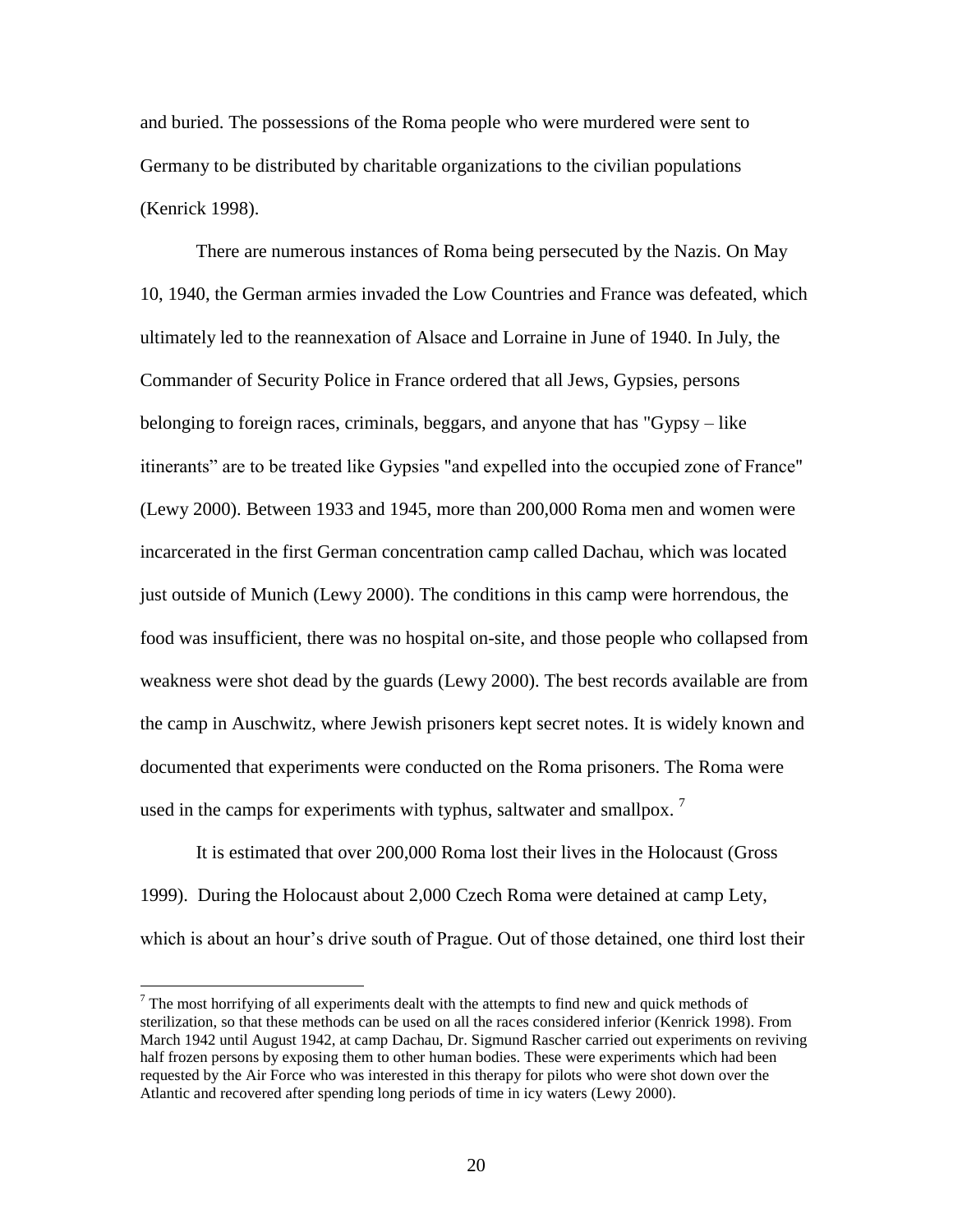lives at Camp Lety, while the rest were deported to Auschwitz (Gross 1999). In order to hide the fact that the camp ever existed, and without any respect for the Roma who lost their lives in Camp Lety, the Czech authorities allowed a pig farm to be build on the site (Gross 1999). Despite numerous newspaper articles and outcry from the international community, the situation did not change and this camp continues to operate as a pig farm.

As is evident, the history of the Roma people was filled with constant challenges. The Roma people had to constantly fight in order to achieve the things which all other nationalities took for granted: freedom to live their lives without discrimination and prosecution. The Roma people came to Europe in order to build a better life; however, because their skin color, culture and traditions were different, they were seen as outsiders, outcasts, who were not worthy of the same lifestyle and rights as the people of Europe. The Roma suffered many injustices at the hands of the Europeans during the early years of their life; however, unfortunately, these injustices are still far from being over.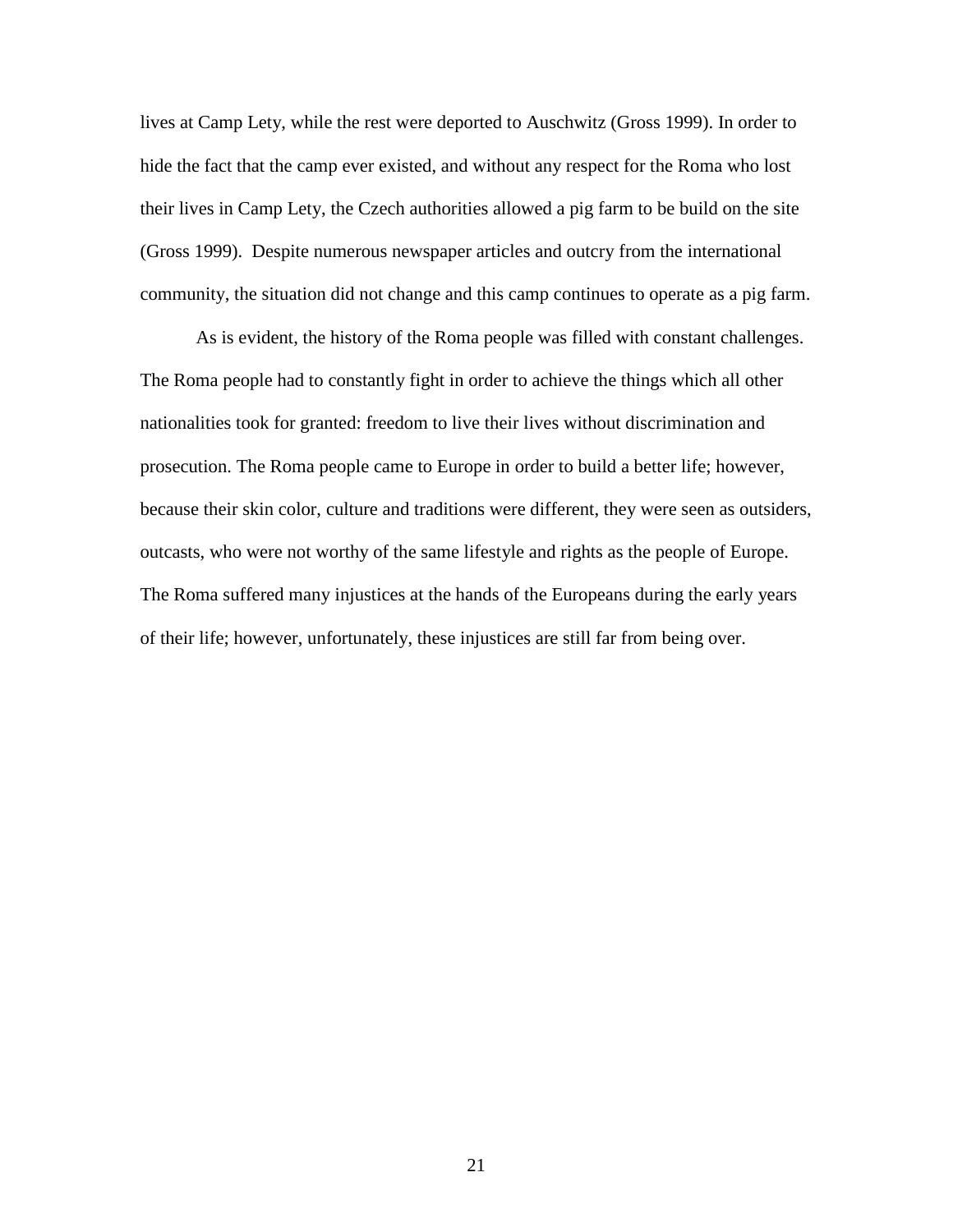#### **A Historically Discriminated Group**

Throughout their history, the Roma have been constantly excluded, discriminated against and used as scapegoats for the economic and political downturns of the country of Romania. In 1989, after the fall of communism and the execution of the former president, Nicolae Ceausescu, the Romanian people were hopeful of a better tomorrow, full of new opportunities. Unfortunately, the Roma population soon realized that despite the drastic change of switching from a communist to a democratic regime, their situation did not improve. In some cases, the social and economical situation of the Roma worsened. While restricted educational opportunities and exclusion from the labor market have been constant, for the majority of the Roma in Romania, the socialist welfare states in the era of communism provided stable, if inadequate, jobs and social services. State socialism required a large labor force without a high level of education (Ringold,Orenstein, and Wilkens 2003). With the demise of the system and the transition towards a market economy, the Roma found themselves in social and economic limbo while suffering as a convenient scapegoat for the discontented mainstream labor force (Miskovic 2009).

In the 1990s, the country of Romania struggled both with the political transition as well as the transition to a market economy. One important factor that affected the Roma was the lack of education they had received during the Communist regime,which ultimately made many Roma men and women ineligable for employment, resulting in a high level of unemployment among the Roma population (Pons 1999). From an economic standpoint, the Roma who manage to find jobs were often unskilled, therefore they tended to undertake jobs such as helping around farms in local villages and street sweeping. Under the communist regime the majority of Roma were employed in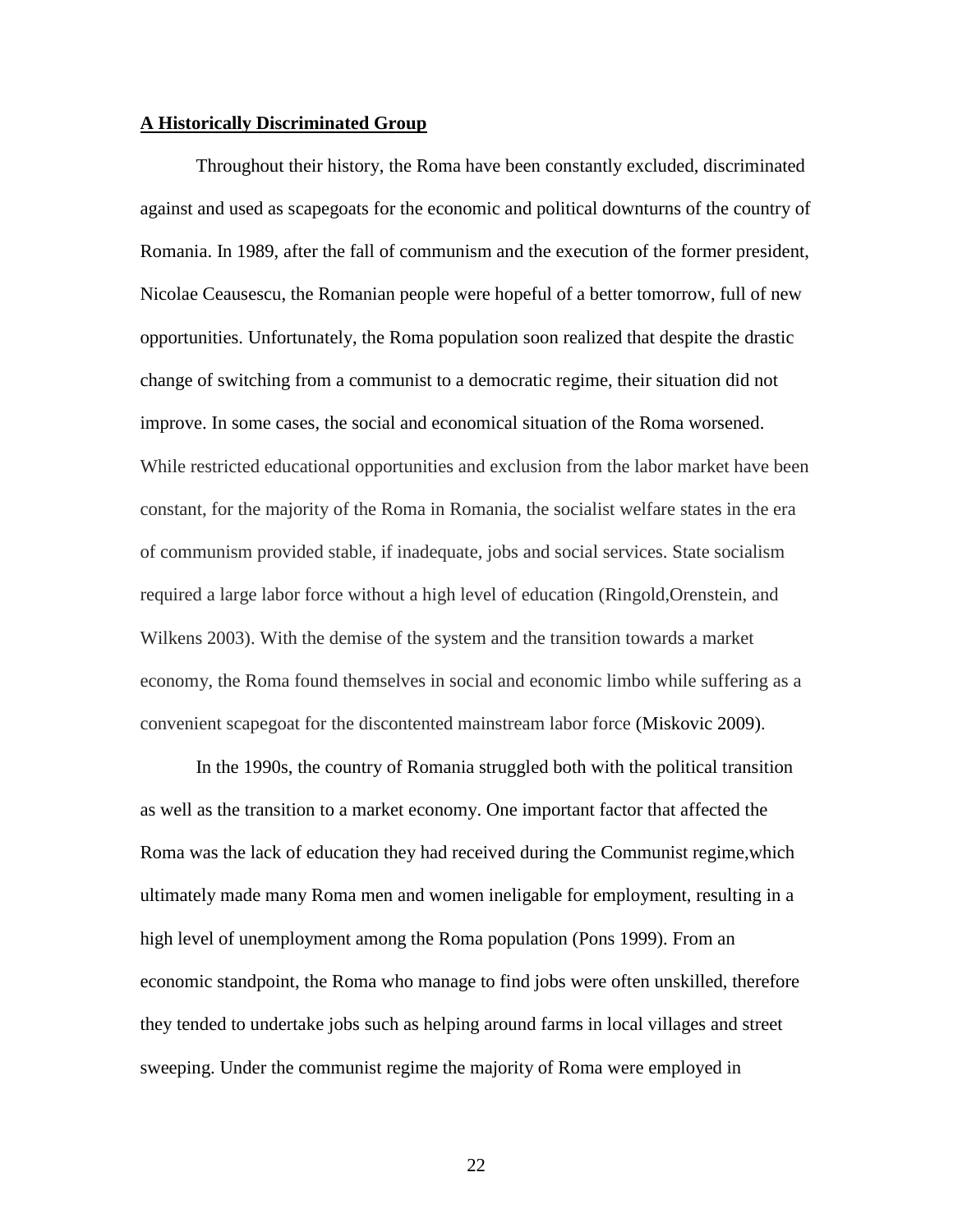agriculture, forestry, building and construction and food processing. Post 1989, the collapse of communism and of a centralized economy the unemployment rate of Roma got larger and jobs were very hard to find.

In the village where my grandmother currently lives, Palos, and where I grew up, it was, and still is, common to hire the Roma in the summer to help out with the day to day tasks in the field. I remember my grandfather negotiating what the Roma men would receive for a days' work. The men would start their day early in the morning, around 5AM. As part of the days" work my grandmother would always give them three meals – breakfast, a packed lunch and dinner. The Roma were not picky about the food, most often they were just happy to have a decent meal. After a breakfast consisting, usually, of eggs and bacon, my grandmother would pack cold cuts and bread for lunch. In the evening, when they returned from the field my grandmother would usually give them for dinner some kind of soup and whatever else we happen to be having for dinner that evening. I distinctly remember that the Roma men would never sit with us for the meal; they would usually sit outside in the yard. Unfortunately, to this day in the village where I was raised there is still a very strong separation between the Roma and the Romanians. After dinner my grandfather would pay them the previously negotiated fee and they would be on their way. Since my grandparents lived on a farm, fresh farm eggs and meat were very abundant. Therefore, if my grandmother liked the work the Roma men did or she knew the men to be hardworking and trustworthy, she would usually send them home with some food for their families.

The Roma were very ingenious when it came to making a living. I also remember Roma women coming to our house to sell various items, such as brooms, rugs, jewelry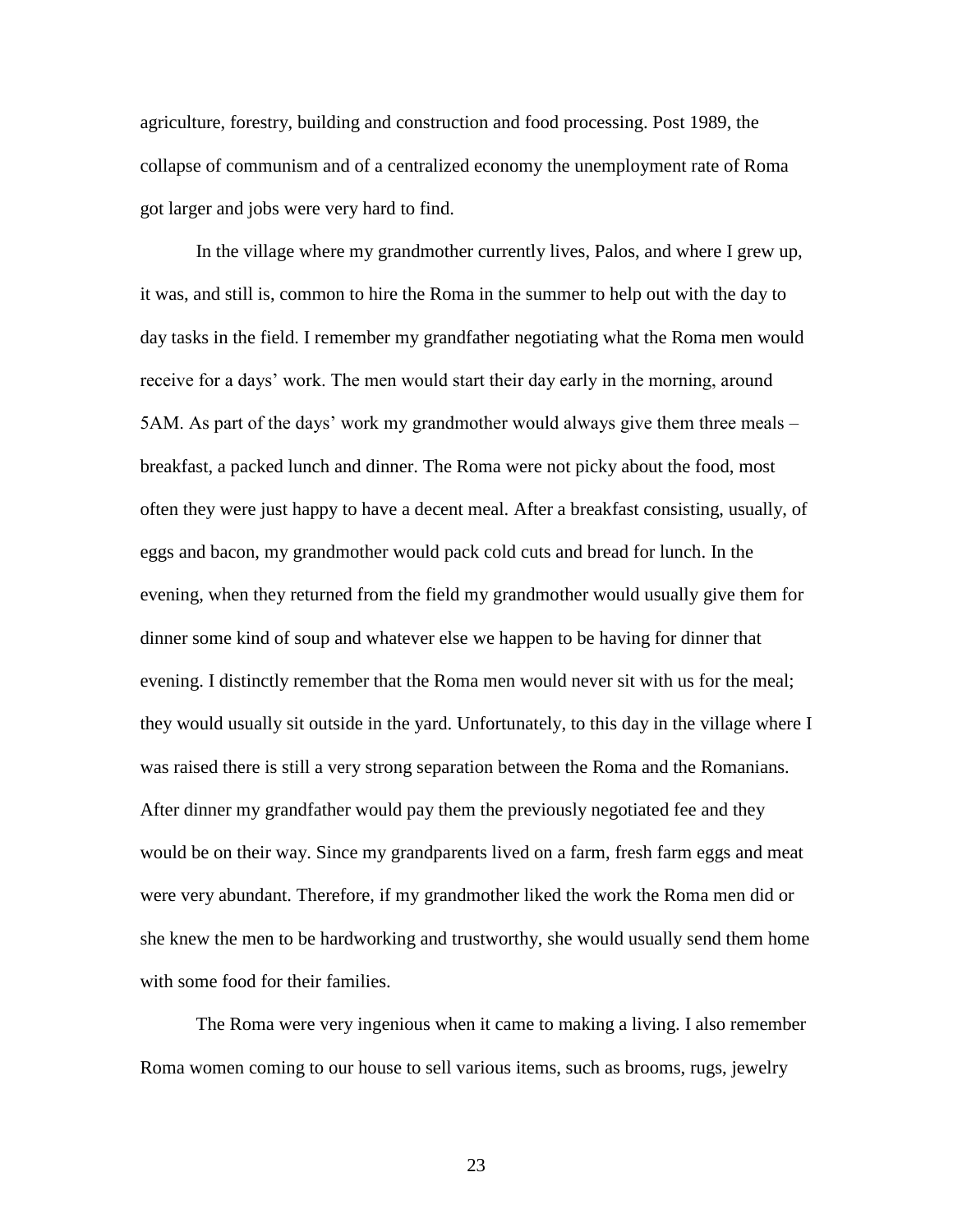and berries. Whenever the women would come with the berries I would always buy them because I felt so bad for them. In order to sell those berries the poor women had to go out in the forest and handpick all of those fruits. The prices they were selling them for were very low, barely enough to buy a loaf of bread. Sometimes I remember they would not even ask for money, but rather for food. I remember one woman who came to our house and knocked on the door in the summer of 1998. She was carrying a small child with her and had two small pales of berries with her. I offered to buy them both because I felt so bad for her and that poor child who was with her. When I offered money she said she did not want money because her husband would take the money and buy alcohol. What she wanted was food, not for herself, but for her child.

The collapse of communism led to lower living conditions for the Roma (Rostas 2000). In accordance with the Romanian Constitution, regardless of ethnicity or religion, discrimination is forbidden. Unfortunately, despite the Constitution legislation regarding discrimination is severely lacking in Romania. Discrimination against the Roma is evident through things such as newspaper advertisement for jobs which specifically exclude all Roma applicants (Weber 1998). Political and civic Roma associations monitored and sanctioned these practices immediately, however, the discrimination and attitude towards the Roma remains evident and unchanged.

When the Roma do manage to secure employment if there is a downturn in the economy and it is necessary to lay off individuals, the Roma are the first employees to lose their jobs, despite the fact that they have the same constitutional rights as other Romanian citizen and in many cases work harder and better then many of the Romanian employees. This is not to say that there are not Roma who have done well for themselves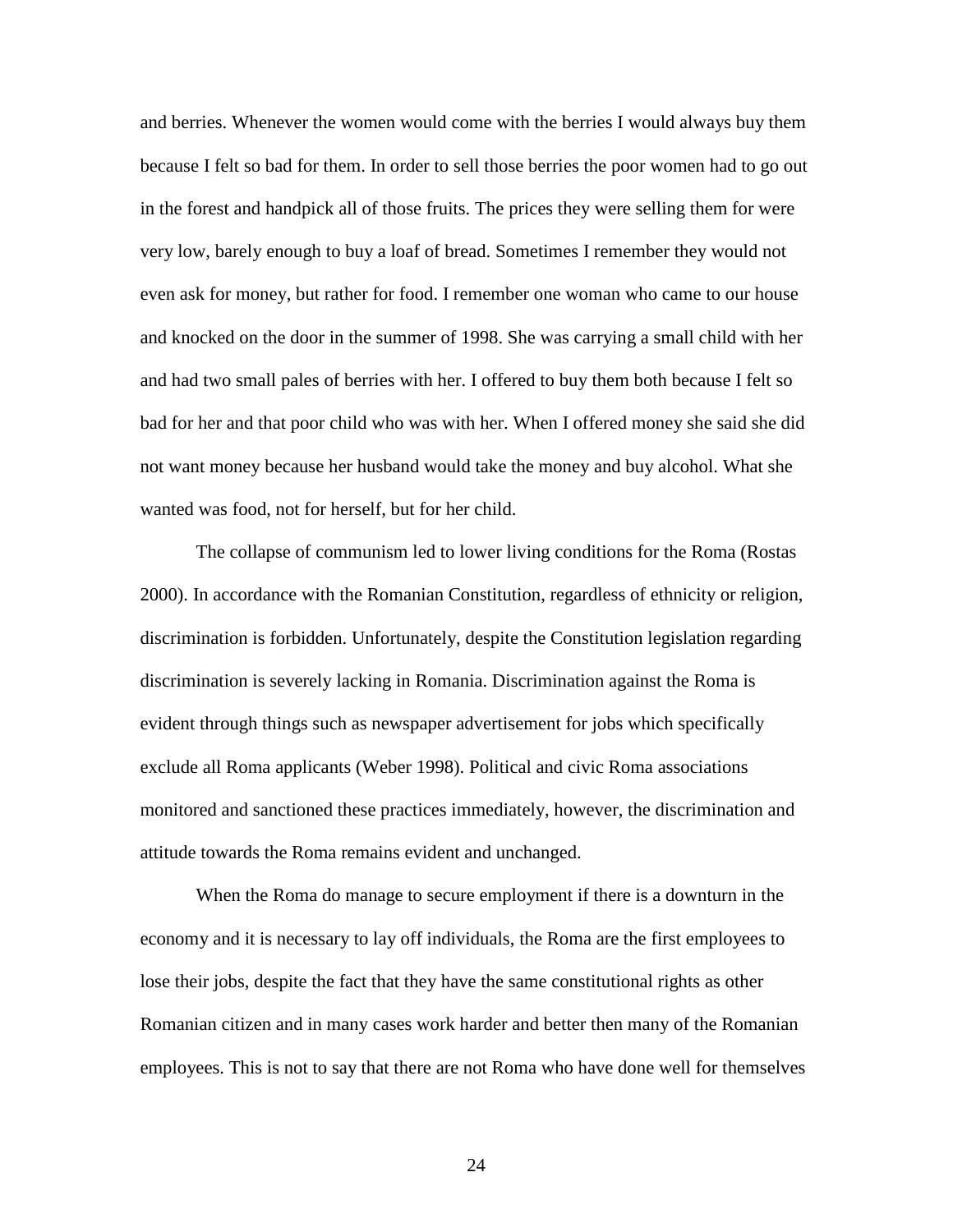and have managed to build a comfortable lifestyle. Unfortunately, over 60% of the Roma residing in Romania are living on or near the poverty line. There have been some Roma cooperatives which have been formed and these have helped raise crops and produce tools and other metal products. Unfortunately, the Roma which are thriving and doing well for themselves tend to be the exception rather than the norm (Braham 1992).

During the past twenty-one years, from the Revolution to the present, the degree of discrimination against the Roma population has increased and on many occasions it has lead to physical violence within the community. Examples of cruelty and discrimination against the Roma people includes the burning to the ground of their homes, being forced to leave the villages where they had set up their homes, and in some cases being severley attacked and killed (Szente 1996).

One of the most important events in the history of violence against the Roma took place in February of 1990, when the coal miners from Valea Jiului, Romania, were called to the capital of Romania, Bucharest, to "protect" the newly elected democratic government. The coal miners deviated from their duties and vented their frustration with the newly elected government on the Roma minority. A large number of miners attacked the Roma minorities, an act of violence which was by no means provoked by the Roma.<sup>8</sup>. This case gained a lot of international attention and newspapers all over Europe were discussing the violence in this newly Democratic country. Unfortunately, despite the media attention, there were no actions which the international community forced

<sup>&</sup>lt;sup>8</sup> The coal miners stationed themselves in the center of Romania and protested originally against communism, then against the new government which had just taken office and which they were there to protect. The coal miners compared the new government to the previous communist regime and argued that they were both one and the same. The miners quickly became violent and caused damage in the capital and began attacking the surrounding area of the capital, where the Roma resided (Kenrick 1998). This act of violence resulted in a large number of Roma being injured.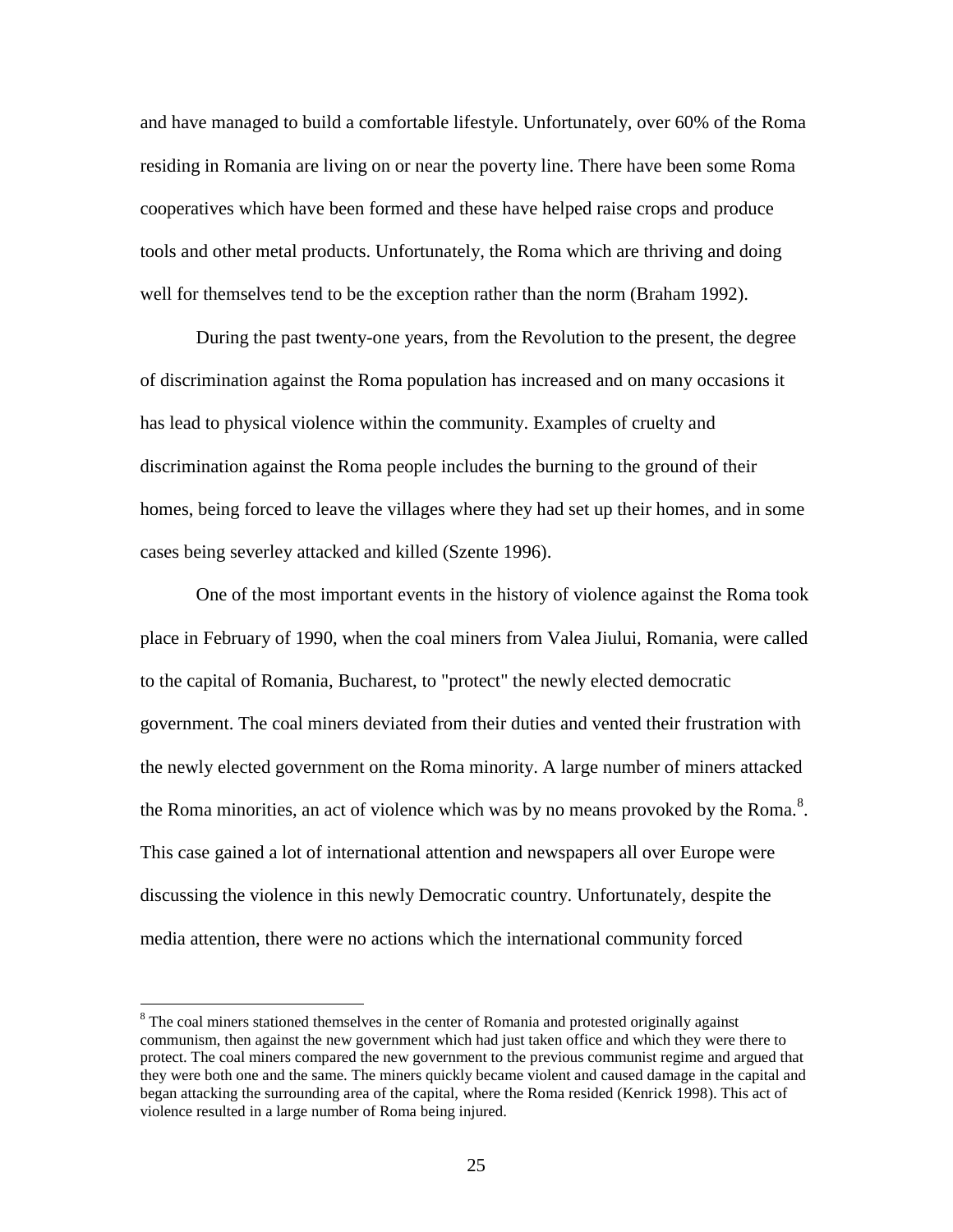Romania to take. The miners or the Romanian Government did not apologize to the Roma for the events which occured.

The violence against the Roma continued. In March of 1990, in a region of Romania called Targu Mures, ethnic conflicts started to take place between Roma and non-Roma people. As a result of these conflicts, a large number of Roma were arrested and tried by local authorities. The Roma pleaded their innocence but no one was willing to listen to them. They were tried, despite records showing that the Roma being accused were unjustly arrested because they were nowhere near the scene of the conflict.

During the 1990s there were over 30 conflicts in Romania in which Roma were either injured, sometimes fatally, or driven from their homes. Such incidents typically began as an argument between one or several Roma and one or several non-Roma and often escalated to the point where whole communities became involved. Romanian authorities have consistently denied the inter-ethnic nature of such incidents, but the fact that no one was seriously punished for committing such a crime against a Roma clearly shows the attitude of the state of Romania (Weber 1998). Research conducted by Helsinki Watch in 1991 found that not only was there a lack of protection for Roma communities under threat of attack, but one of the most pressing human rights concerns at the time was the absolute failure of state authorities to prosecute non-Roma for crimes perpetrated against this Roma minority (Helsinki Watch 1994).

During the 1990s, Helsinki Watch reported that there was no political desire in Romania to combat racial violence against Roma and to afford sufficient protection to Roma victims of crime (Helsinki Watch 1994). They also observed several cases in which authorities displayed overtly anti-Roma sentiments, such as the assertion that the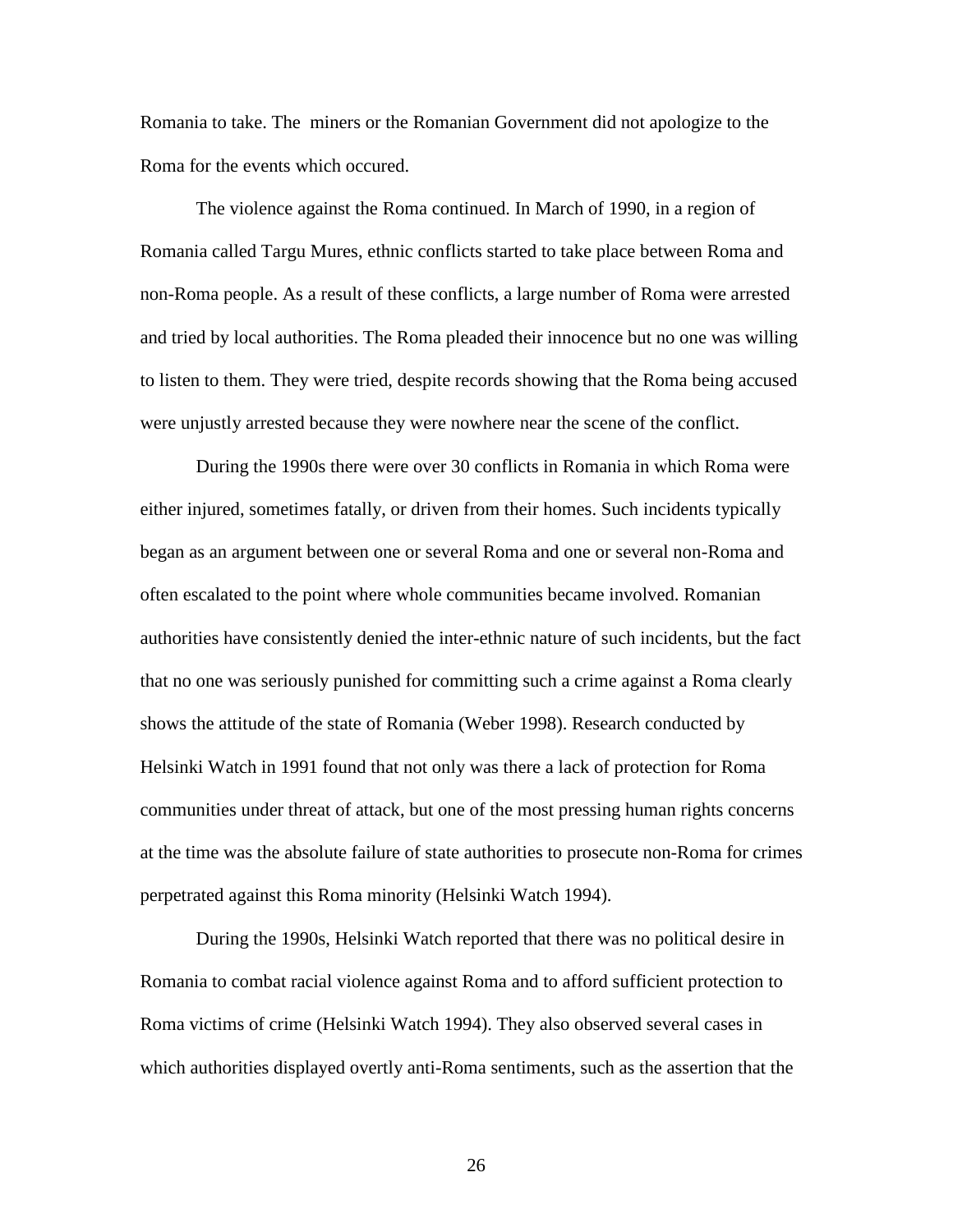burning of Roma homes is "in the public interest." Statements such as this make the racial prejudice of authorities quite clear (Helsinki Watch 1994). The lack of action taken by authorities since 1990 to mitigate the threat and violence against the Roma has proven the stance which the authorities have taken with regard to the minority. Following the violence in the Transylvanian town of Targu-Mures on March 19 and 20 in the year 1990, Helsinki Watch observed that the prosecutor"s office seemed to be attempting to make scapegoats of the Roma who were present at that location during that time. According to the prosecutor"s office, of the thirty-one individuals under investigation following the violence (which began as an inter-ethnic clash between Romanians and Hungarians), twenty-four were Roma. A further number of Roma were arrested for offences such as the possession of weapons and disturbance of the peace. The latter were tried under Decree 153, dating from 1970, and directed against ""parasites' of the socialist order." In addition to the fact that this decree was considered an extremely abusive tool invented by the Ceausescu communist regime, its use violates due process. The legal counsel representing seven of the Roma defendants stated that their trial began the day after they were arrested. In addition, there were witnesses present who testified to the innocence of the defendants, while one of the witnesses for the prosecution nullified his earlier statement by saying that he had been drunk and could remember nothing of the events of March 20, and then it emerged that the second witness had a long history of convictions and was himself in jail for his involvement in the violence. The Roma themselves gave testimony that contradicted their statements and were forced to sign the testimony, however, due to illiteracy many of them were unable to read and understand what they were being forced to sign. One of the defendants also claimed that he had signed the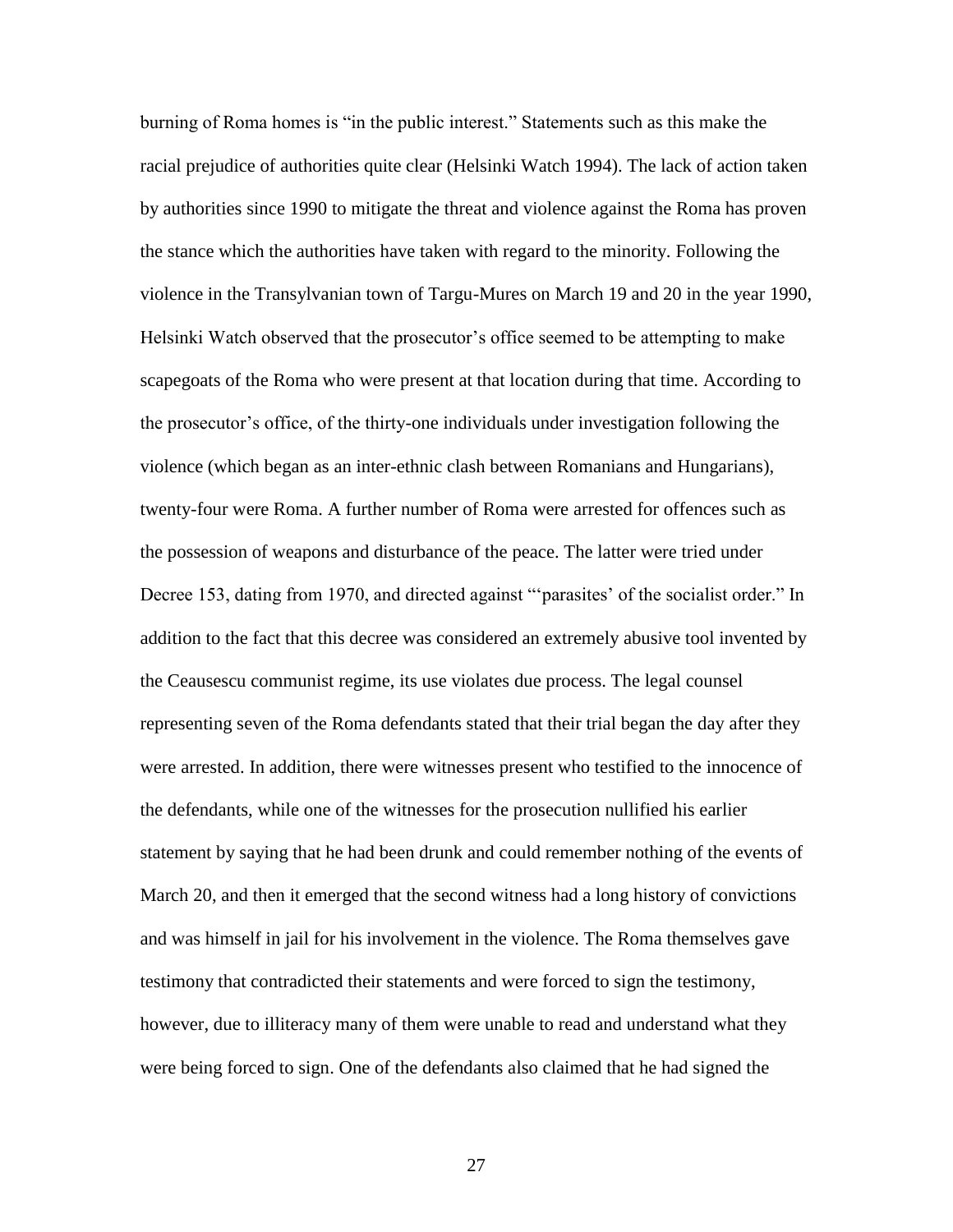statement under duress. Despite all of this, the defendants were given sentences ranging from three months of work and a monetary penalty to five months in prison. The legal counsel attested to the fact that she was threatened by the non-Roma after agreeing to represent the Roma. Furthermore, the other Roma arrested after March 20, who were not represented by counsel, received the maximum sentence of six months in jail (Helsinki Watch 1990). This case did not reach national status, however, it did reach the newspapers in Romania. The newspapers in Romania portrayed a bias encounter of the facts and all articles found sided with the Romanian majority.

In a 1993 report from the International Helsinki Federation for Human Rights (IHF), it was observed that Romanian authorities tended to brand the Roma as "criminals". By categorizing these individuals as criminals, the police was fueling the misconceptions about the Roma. The report stated that the Romanian authorities even tended to make it seem as if crimes against the Roma are not committed by the authorities or non-Roma, but rather by other Roma. The shocking report even states that the Romanian government stated that rebuilding the Roma houses, which had been destroyed mostly due to racial attacks against them, was contingent upon the Roma not having any additional charges brought against them. This was practically impossible especially since the police would target the Roma and often unjustly charge them with whatever crimes they could. The IHF found the above information, coupled with the legitimization of crimes against Roma by stereotyping Roma communities as inhabited by criminals particularly worrying. Furthermore, the report made clear that sentiments expressed by individuals in authority positions served to encourage racist violence (IHF 1993).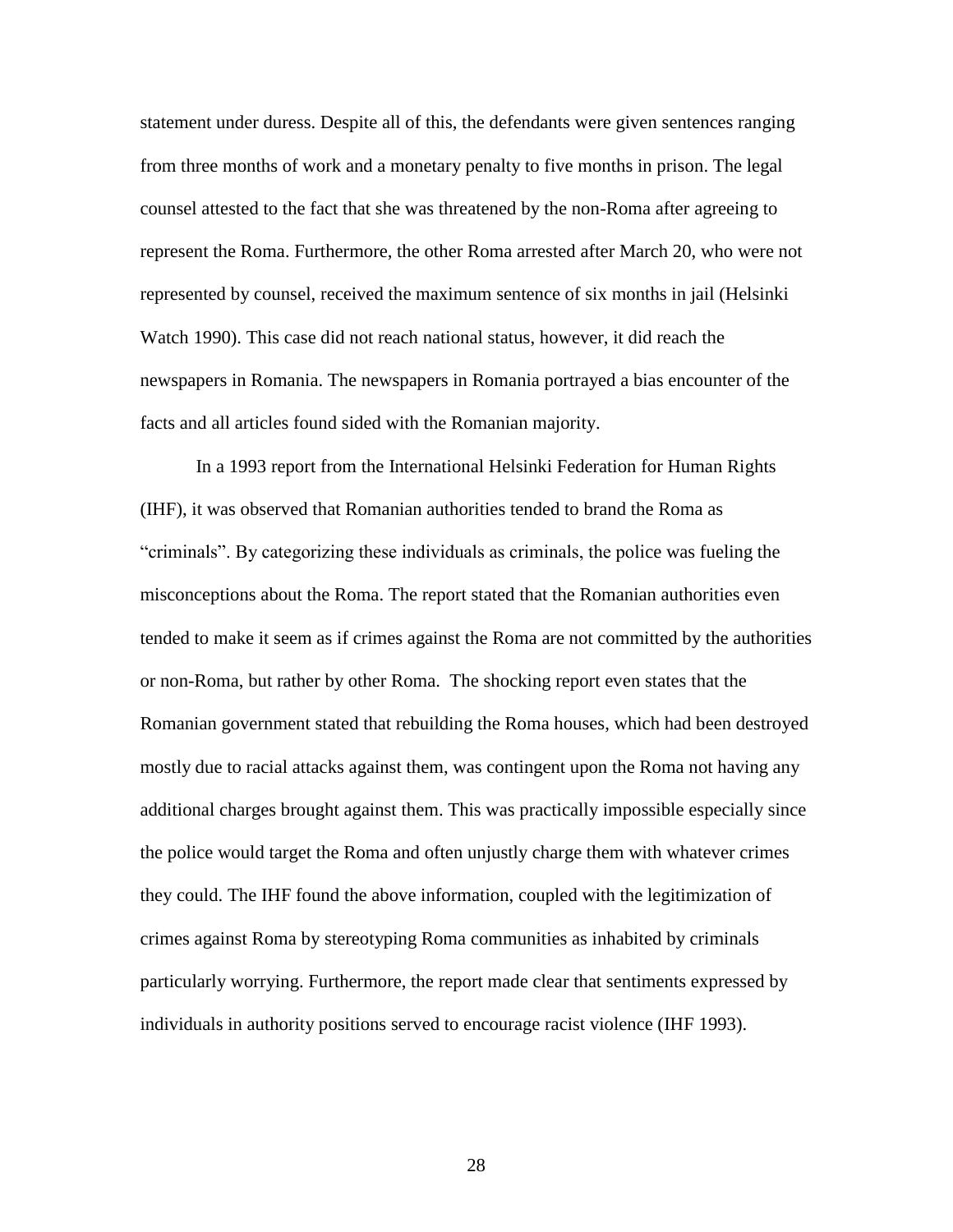Another way in which the Roma are discriminated against by the police is through the publishing of crime statistics. The police publish statistics which highlight specific offenses by the Roma, thus furthering the misconception that the Roma are nothing but criminals. The authorities also tend to make general comments about the criminal activity of the Roma minority as a whole, which fuels anti-Roma feelings and heightens the possibility of community violence. The Roma Association of Romania has spoken out against this practice; unfortunately, this did not deter the Romanian police from continuing with the practice and due to a lack of legislation enforcing a law aimed at dealing with this injustice, the police had no motivation or desire to stop this misrepresentation.

The period 1995-1996 saw many instances of police raids on Roma settlements. Despite the brutality suffered, many Roma are usually afraid to speak in public about these raids. The police, however, felt so confident that what they were doing, and how they were treating the Roma during the raids, was not only legal, but also morally correct, that they invited TV crews to join them on some of the raids. Through this millions of viewers saw the commandos as they broke into Roma houses, with the help of axes, without any prior warning. Therefore, the entire population was able to see how the police broke into the homes of the Roma, and how the Roma were thrown on the floor, handcuffed and never told why they were being arrested. The European Roma Rights Center noted in 1996 that such attacks by authorities had become commonplace and in many cases had replaced the vigilante violence so prevalent in the early 1990s. This was exacerbated by a 1993 agreement between Romania and Germany under the terms of which the latter deported Roma to Romania. Potential victims of racially motivated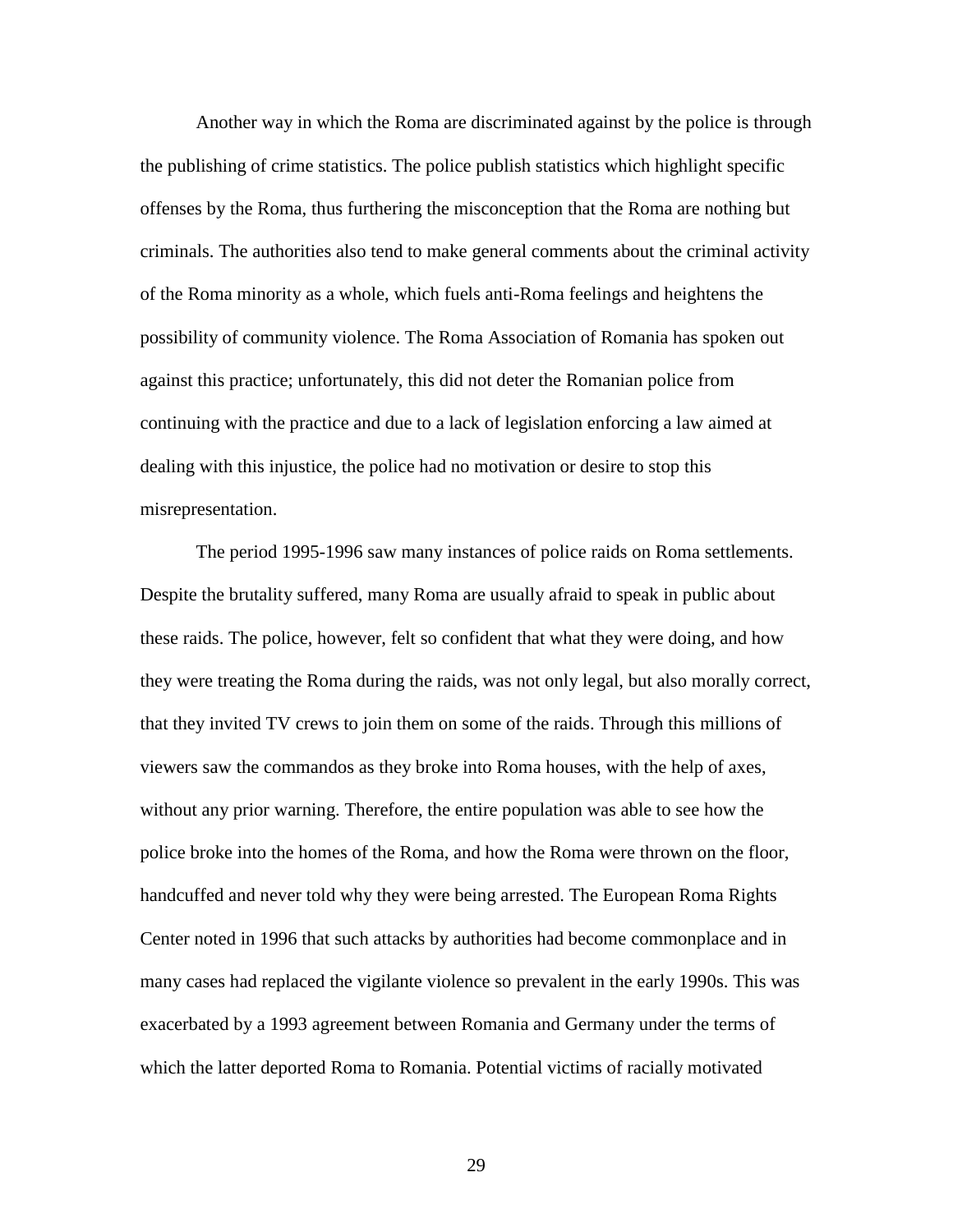violence were therefore sent to a state in which the authorities were often the aggressors (Szente, 1996: 10). The alleged purpose of police raids is to "prevent" Roma from committing "anti-social acts". However, the reality is that these raids serve to frighten the Roma into submission (Weber 1998).

In several European countries, the Roma victims encountered significant obstacles in their efforts to secure legal redress for racial attacks. The country of Romania is one such country where the Roma have encountered numerous obstacles in their quest for redress against the violence committed against them. As previously mentioned, during the post communist era, between the period of 1990 and 1996, the Roma communities were victims of a considerable amount of serious incidents, as a result of which some Roma were killed, other were severely injured and the homes of many were burned and destroyed. In comparison with the amount of incidents, the police have arrested and prosecuted few people liable for those incidents. In the cases in which the police took action, only some of the people believed to have been involved in the attacks were ever charged and out of those charged, few were ever convicted.

Local law enforcement officials have facilitated attacks against Roma communities, both by encouraging the violence as it occurs, and by remaining silent and allowing it to happen. The local government has been known to frequently support acts of vigilante violence against the Roma. One of the most well known cases, in which a conviction was actually made, deals with a case known as the Hadareni.<sup>9</sup> This case

<sup>&</sup>lt;sup>9</sup> The Hadareni case is about the murder of three Romani men. On September 23, 1993, three Romani men were killed by a mob of Romanians and Hungarians in the village of Hadareni, located in the central part of Romania. The Romanian and Hungarians were avenging the death of a Romanian man, who was believed to have been stabbed to death earlier in the day by one of the three Romani men. The Romanian and Hungarian men clubbed to death two Roma brothers who were believed to have been involved in the fatal stabbing of the Romanian man. Then they burned the home of a third Roma man, killing the man inside his house. Later in the day a group of villagers, fueled by the events which had taken place earlier, set fourteen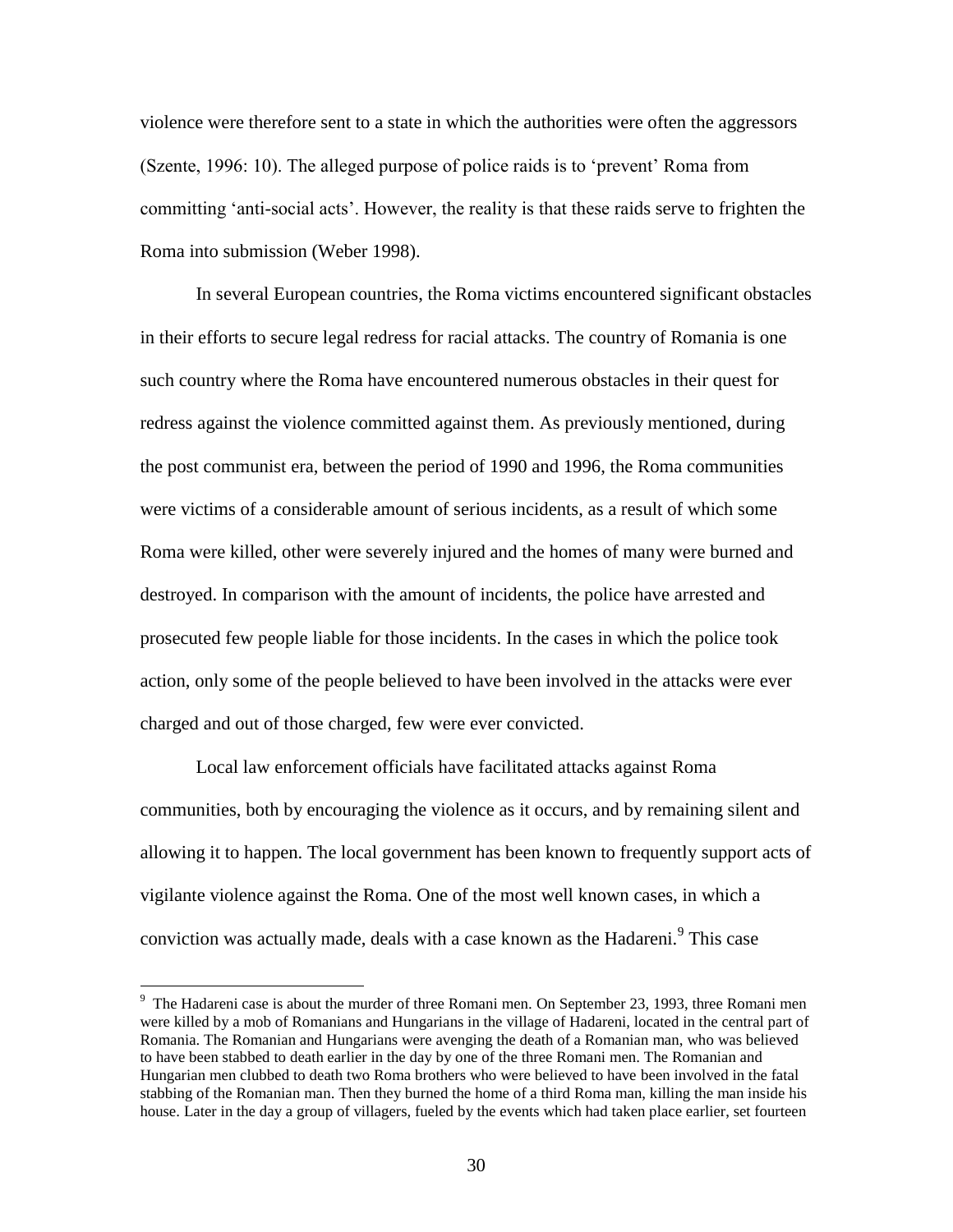received widespread media attention in Romania. Unfortunately, the attention which this case received was aimed at supporting the Romanian and Hungarian men which committed the horrendous crimes. The people of Romania did not see anything wrong with the actions taken by the men and did not believe that their sentencing was justified.

The Hadareni case shows a clear instance of hatred and discrimination, where the Romanian and Hungarian men felt entitled to take matters into their own hands and bring about "justice". This very notion of bringing about their own justice is one of the fundamental problems of the Romanian. This case also shows the total disregard for the lives of the Roma. The sentencing passed down in this case was not to the full extent of the law. Three Roma men were killed, and many more were injured, however, only three men were charged with the murders of the Roma men and those who burned down the fourteen Roma homes and drove the Roma out of the Hadareni village were not charged with any crimes. This case received wide international attention and the EU community was enraged at this act of violence. The newspapers in France, England and Germany picked up the story, however, no action or pressure was placed on Romania. The Hadareni case, as well as other cases, was revisited by the Helsinski Watch in 1994, however, according to Romanian NGOs, the government now asserts that the statute of limitation prevents further prosecutions in most of the cases from the early 1990s (Helsinki Watch, 1994: 24). The Hadareni case took place only one year before Helsinki published its report, but the Romanian government in order to avoid any further

Roma houses on fire and physically damaged other houses. That night 175 Roma, whose families had lived in Hadareni for more than seventy years, were chased out of the village (APADOR-CH, 1997). The three Romanian and Hungarian men were sentenced to seven years in jail, however, an appeals court reduced the sentences of two of the three men convicted from seven to six years.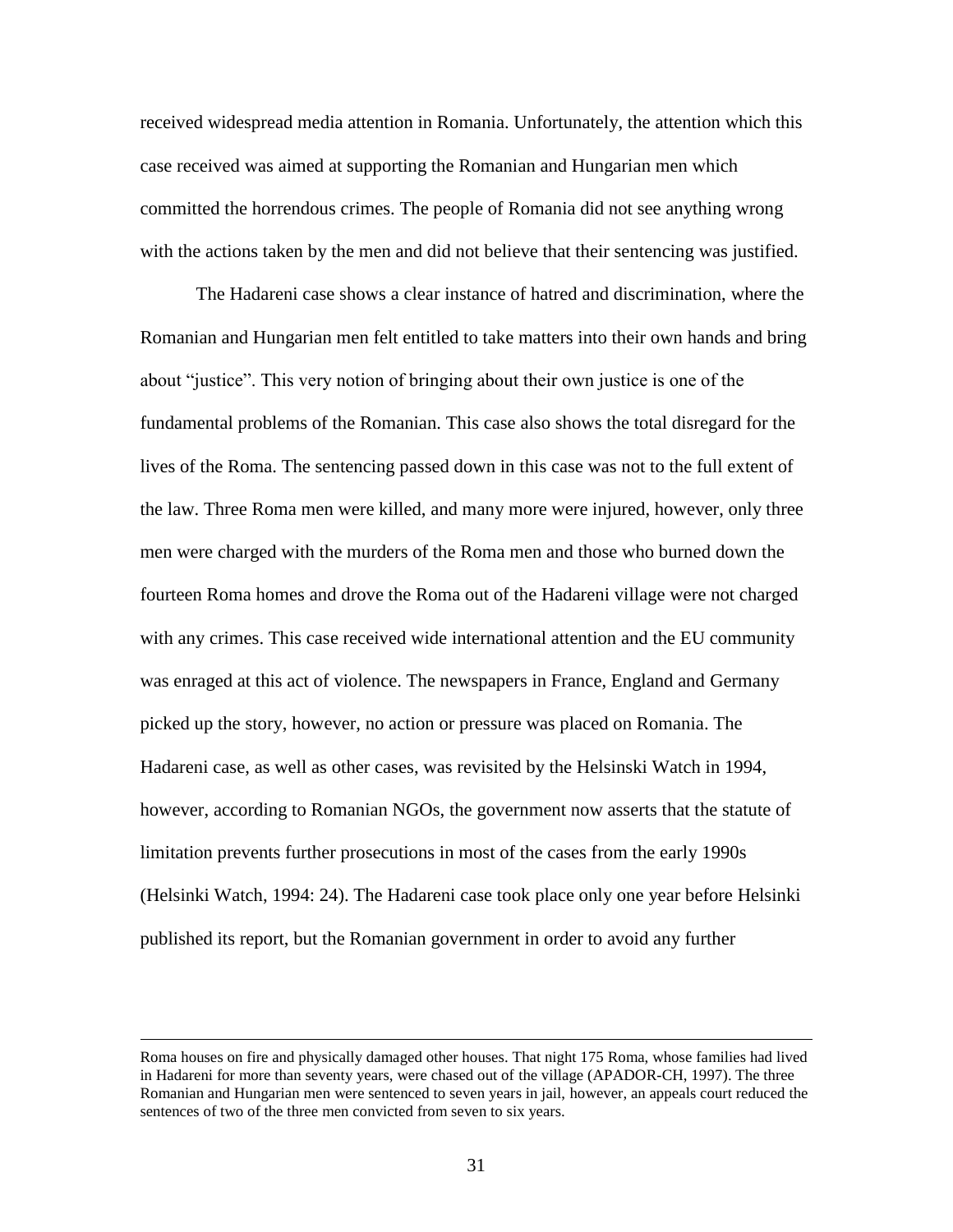persecutions, made the audacious claim that the statue of limitations expired, and the international community accepted this explanation without resistance.

One of the fundamental problems in Romania was that those in authority have perpetrated many of the actual attacks on Roma.<sup>10</sup> The politicians in Romania were just like the police; they strongly despised the Roma. In the public arena, extremist politicians expounded racist rhetoric against Roma without any censure. During the late 1990s one of the most vocal anti-Roma party leaders emerged. His name is Vadim Tudor and he is the leader of an extremist opposition party, the Great Romania Party. He also served as a Senator in Romania's Parliament. On August 16, 1998, Vadim Tudor announced a tenpoint "program to run the country" (Institute of Race Relations 1999). This ten point program was one of the most radical and racist programs ever presented. The program included the isolation of all Roma "criminals" in special colonies. Vadim Tudor claimed

 $10$  One such incident, where the police were the aggressors and the Roma the aggressed, occurred in Bucharest in 1992 when Roma were attacked at a market, by military police. The Roma were beaten and property was damaged in revenge for a fight between a Sergeant Major from the military police and a Roma individual, which had occurred two days before, as a result of which the former had to be hospitalized. Following the incident, none of the policemen were disciplined, and no compensation was paid for the damage to property as it was ruled as "unintentional" (Helsinki Watch 1994). Another incident which received widespread media attention took place on September 20, 1993, when a group of Roma men were waiting at a bus stop to get to a neighboring village. A Roma man had an argument with an ethnic Romanian man who approached them with a whip. After throwing the Romanian man on the ground, the Roma, fearing retribution by the Romanian man"s three sons and others nearby, tried to escape. Unfortunately, the Roma man was not able to get away and a fight started, during which the Roma man stabbed the Romanian man in self defense. The Roma man immediately fled the site with his brother and their brother-in-law, and took shelter in a nearby house of a local Roma who was not at home at the time. A crowd subsequently gathered in front of the house. The police officers that arrived at the scene were not reacting quick enough for the angry crowd which had formed outside of the house. The impatient crowd then set the house on fire and beat to death two of the Roma as they attempted to escape the smoke and flames. The third man was later found burned to death inside the house. When more policemen arrived in the village, the crowd broke into smaller groups. These groups then set another thirteen houses on fire and razed to the ground another four homes, while the policemen allegedly did nothing to stop the destruction. The police stood by, watching to make sure that there were no traffic accidents, since the village is located on two sides of a major road. The government promised swift action after that incident. For a while it seemed that the government would be able to stop further incidents of community violence. However, optimism did not last long. No one was charged with the death of the three Roma men, nor with the destruction of private property (Helsinki Watch 1994).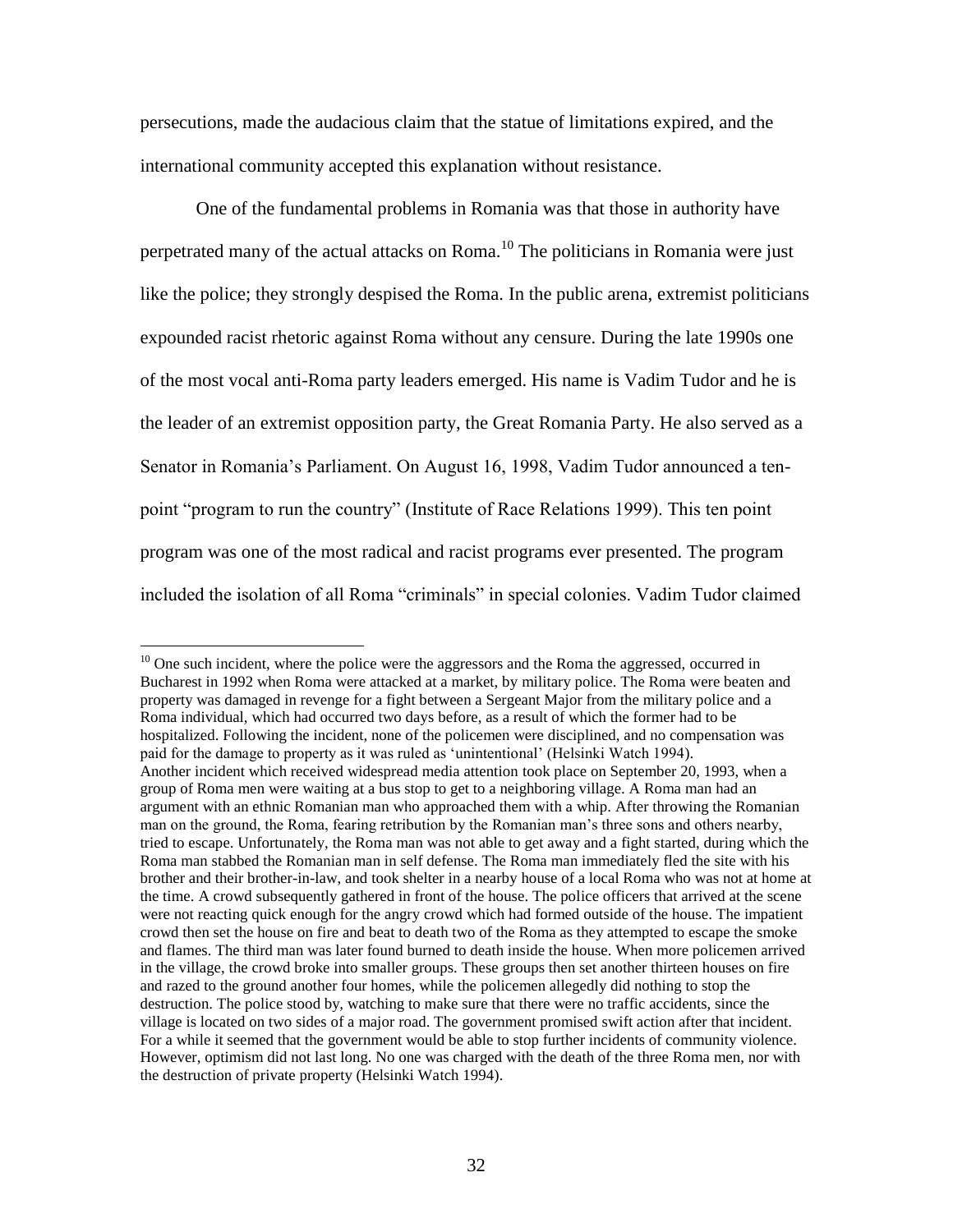that these "special colonies" would "stop the transformation of Romania into a Gypsy camp" (Max van der Stoel 2000). Unfortunately, this negative way of viewing the Roma is not isolated to this one politician. An official in Romania"s Ministry of Interior stated, when asked about authorities' responses to programs against Roma in the early 1990s, that the conflicts between the Romanians and the Roma are "a reaction of the majority to the behavior of the Roma minority" and therefore, the Roma bring this type of attitude and behavior upon themselves and this is not a result of racism (Max van der Stoel 2000). These assertions capture the phenomenon of racial stereotyping that has long afflicted Roma. The official"s remarks apparently were based upon the behavior of specific individuals, whose conduct was generalized to describe that of the group to which they belong. This form of ethnic stereotyping is not only misleading, it is dangerous (Max van der Stoel 2000).

As has been discussed, the crimes against the Roma are not only brought on by other Romanian men and women, but by the very people who are supposed to protect and keep the community safe.<sup>11</sup> Despite the involvement of the international community, not

 $11$  On August 11, 1997, five witnesses saw how a Roma man by the name of Liviu Cioc, was brutally beaten by four police officers and a civilian, and then taken in a car and left, in critical condition, in a forest. The reason this man had been so brutalized is because he had been confused with another Roma person who had robbed the civilian. The beating suffered at the hands of the police and civilian caused the Roma man to be hospitalized for ten days. According to the medical record provided by the Institute for Court Medicine, Liviu Cioc needed 22-24 days of medical assistance; however, due to inability to pay for medical assistance it comes as no surprise that the victim was released much earlier from the hospital. Upon release from the hospital, Mr. Cioc filled a complaint to the Military Prosecutor's Office, however, his complaint was not even considered. Seeing as no action was taken, the Human Rights Office became involved in the situation. On April 9, 1998, the Human Rights Office of the PRO EUROPA League sent a letter to the Military Prosecutor requesting information about the case, and a cassette, which Liviu Cioc had managed to record while policemen were trying to make him repeal his complaint. Following the letter, and on the basis of the cassette - accepted as evidence - the case was reopened. Despite all of the evidence, in 1999, after two years of investigation, the Military Prosecutor"s Office ruled that the police officers had only made a "mistake" by allowing the civilian to beat Liviu Cioc. Despite evidence of the contrary, the prosecutors argued that the police officers had not participated in the beating. The prosecutor also did not offer any explanation as to how Liviu Cioc had been forced into the car and how he ultimately ended up in the forest. On the basis of this ruling, the policemen involved were absolved of any criminal responsibility. In order to appease the Human Rights Group, it was decided that two of the four policemen would be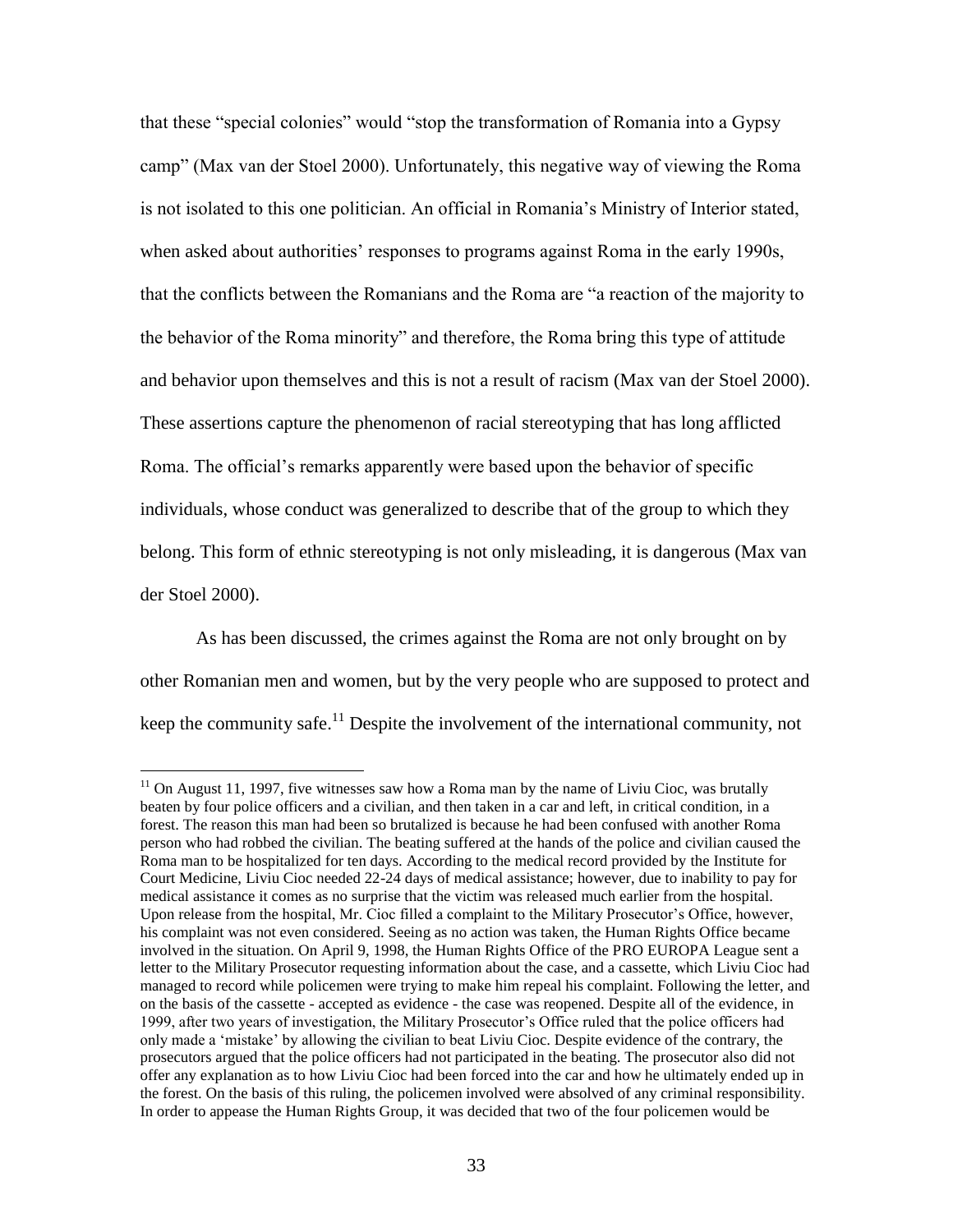much changed for the Roma population. The international community failed to make the Romanian authorities and government change their views and opinions regarding the Roma. The international newspapers wrote about Romania"s violence against the Roma, however, no actions, regulations, sanctions, etc. were imposed on the country of Romania for the way in which it was treating this innocent minority.

There have been many policies regarding the Roma in Romania. In the Habsburg Empire, coercive assimilation was intended by Maria Theresa's 'Gypsy Decrees' 1758– 73 ordering them to settle (and not leave their assigned villages without permission) while paying taxes and performing mandatory military service as well as services to churches and landowners. There was zero tolerance for Roma dress, language or leadership while children over five were sent to state schools and foster homes. The intent was to have the Roma settle down, raise families and most importantly pay taxes. The issues which the Roma were faced with in Romania were always downgraded to seem as miniscule and unimportant issues. Due to heavy data manipulation, Romania wanted to make it seem as if the Roma minority was small and therefore did not represent a problem. During the Ceausescu regime in Romania, it was evident that the communists favored coercive assimilation from the late 1940s onward. The lifestyle of the Roma was considered irreconcilable with the unified socialist nation that Ceausescu envisioned (Georgescu, 1988). Therefore, not only did Roma fail to benefit from the land reform of 1946, but the Romanian Workers" Party ( the Communist Party), which came to power in

punished by having to work five extra workdays without pay. The punishment in this case, most definitely, did not fit the crime. (Max van der Stoel 2000). The entire process was seen as a joke and justice was not brought to poor man who was victimized.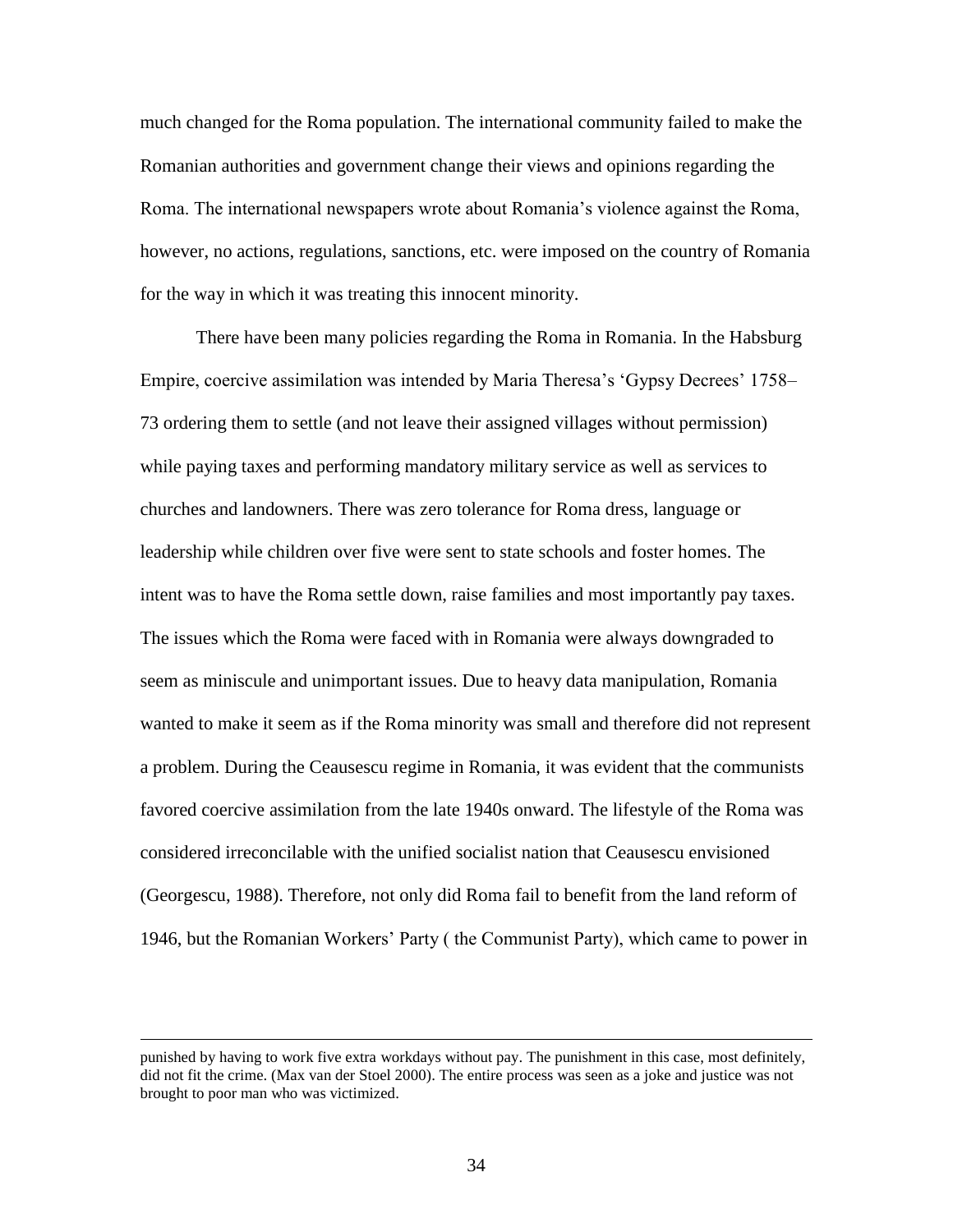1948, did not recognize the Roma minority. It was only in the 1977 census that the Roma were allowed to declare themselves as belonging to the Roma group (Turnock 2008).

Since the Roma minority was not officially recognized on the census until 1977, it was impossible to accurately track the exact number of Roma residing in Romania at any one point in history. There are two main reasons why it is very difficult to gauge the exact number of Roma living in Romania. The first reason is because, before and after the 1977 census, the Romanian government tried to conceal the exact number of Roma living in the country. The state tried to conceal this number because having a large number of Roma in the country was viewed by other nation states as a negative. In 1956 there was a report in Romania which claimed that there were 104,216 Roma residing in the country. By 1966 that number was reduced to 64,197. However, according to the Research Institute for Quality of Life, by 1998 the number of those identifying themselves as belonging to the Roma minority soared up to 1,452,700. As one author concluded, "this decrease has no other explanation than that of statistical manipulation" (Pons, 1999). In the census which took place in 1977, it was stated that 227,398 Roma were living in the country, however, it was later corrected to state that there were about 260,000. The World Congress of Roma challenged the Romanian government because they felt there were about one million Roma residing in the country. The response of the Romanian government was shocking, and stated that there were no Roma in the country at all. In reality, the Roma most likely represent the largest minority in Romania. In a 1992 census there were 409,723 Roma that identified themselves as belonging to the Roma minority (Helsinki Federation 1989).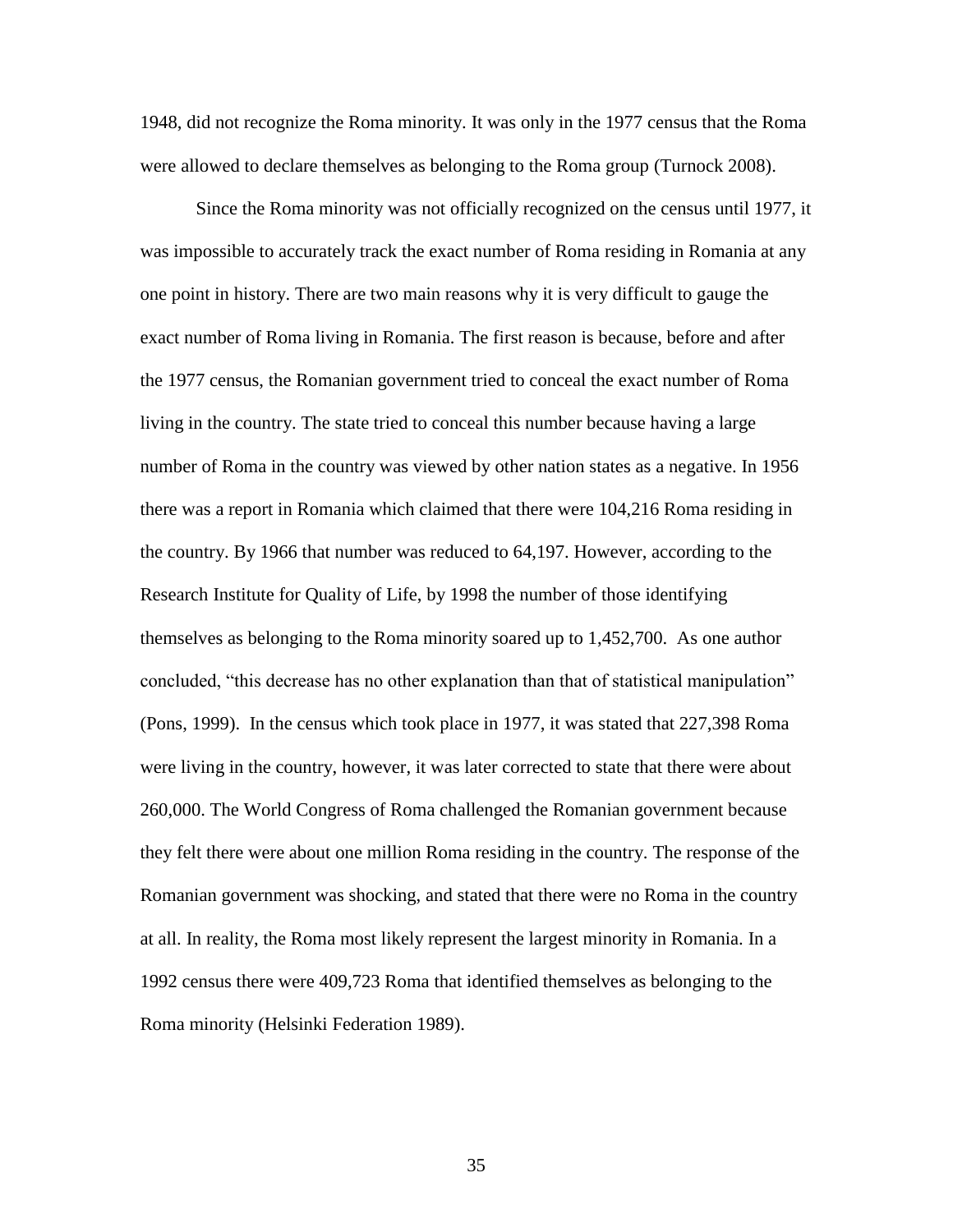The second reason it is so difficult to accurately state how many Roma are residing in Romania is because many do not identify as such on reports or are illiterate and unable to complete the reports. Estimating the Roma population accurately is extremely difficult because on census reports many Roma categorize themselves as Romanian or Hungarian on the census forms. The reason many Roma refuse to identify themselves as such is because of the negative connotation associated with the ethnic identity of the Roma. In addition, many Roma do not complete the forms at all due to high levels of illiteracy. Research conducted by sociologists from Bucharest University in 1993 estimated that the number of Roma still living the "traditional Romani life," or still abiding by the traditions of this way of life, was approximately 1,010,000 or 4.6 per cent of the total population (Zamfir 1993).

The Roma are both socially and politically disadvantaged. The Roma are always forced to live in the worst parts of the cities. For example, in a city called Timisoara, the poor Roma families are forced to live besides a river, which is prone to flooding, while the Romanians live on higher land, away from the river and consequently away from the potential flooding (ERRC 1998). Furthermore, land owners are often reluctant to sell building land to Roma families, which results in the Roma not being able to live in better/ middle class areas. Furthermore, many Romanians do not want to live near the Roma or invest in areas where the Roma reside (Mehretu et al. 2000). Therefore, investors steer clear of Roma areas because of their perceived social or environmental contamination. Thus, despite low taxes there is no interest in investing in the areas where Roma reside. Similarly, the Romanian families do not want to reside next to Roma families. Roma are believed to harbor infectious diseases: a clear case of "others" creating a sense of unease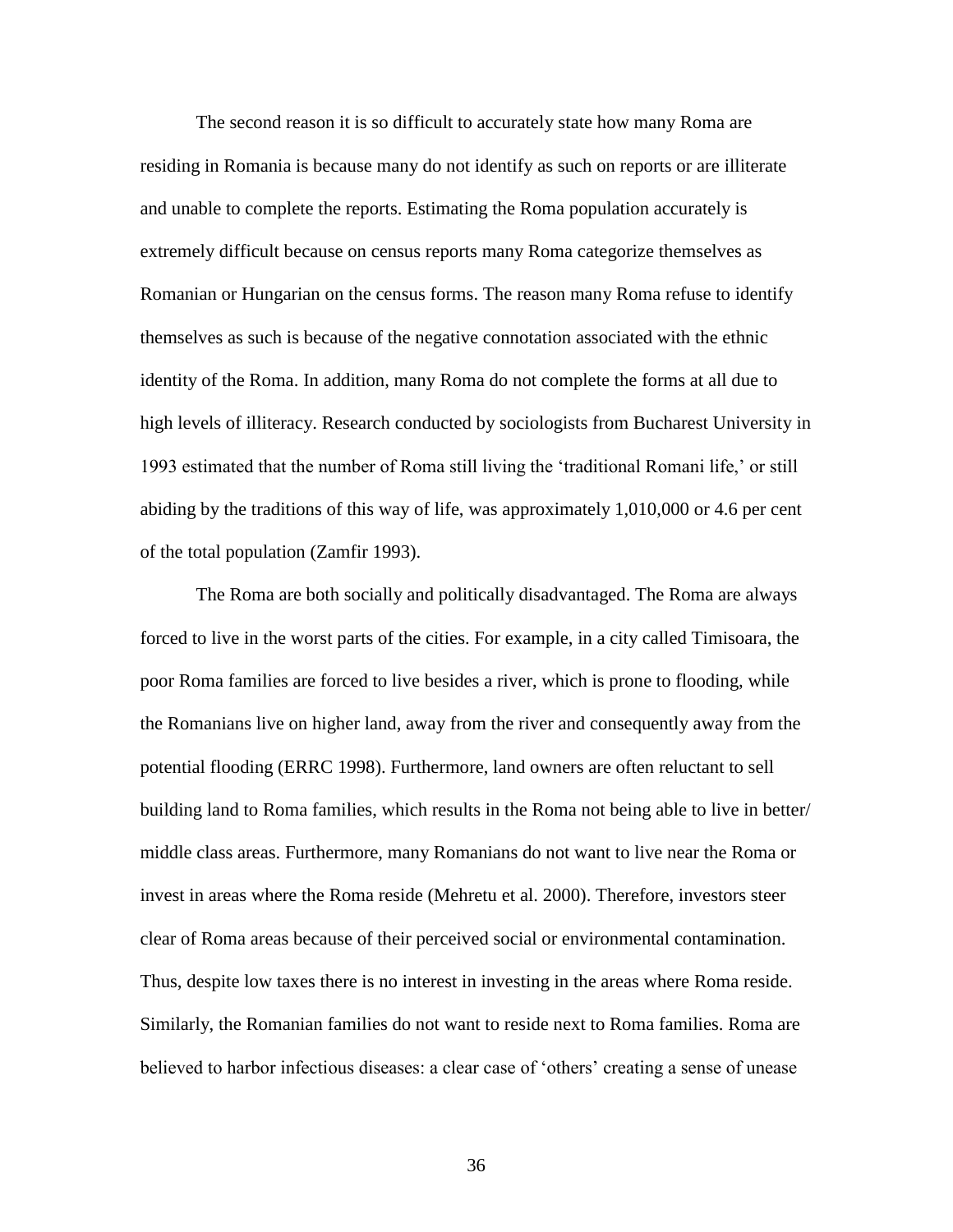and discomfort. The children of Romanians are often forbidden to play with Roma children, as they are seen as dirty and unhealthy (Cretan 2007).

From an economic standpoint, the Roma have always provided either free labor, during the period of enslavement, or cheap labor, as is the current case in Romania. Economic inequality arises not only through differences in access to employment, but also through the wage levels available. The Romanian Institute of National Statistics, published a report in 2006 which shows that while Romanian women earn 1200lei (about 250 Euro) monthly on average compared with 1500lei (about 300 Euro) for men, Roma women averaged below 500lei (about 120 Euro) compared with 800lei (about 140 Euro) for men. The Roma men and women are often discriminated against and paid less than the wage a Romanian man or woman would earn for the same job and the discrepancy between the rates was very large. During the period of ascension to the EU, one of the best practices which could have been imposed on Romania could have been a minimum wage for everyone or sanctions for discriminating against the Roma. If a minimum wage would have been imposed on all of the EU countries trying to gain membership, then that would have helped create equality among the Roma and the non-Roma population. Unfortunately, the only action the EU took was to ask that all ascending countries abstain from discriminating against anyone. This policy was too vague and carried no consequences, making it easy for Romania to ignore.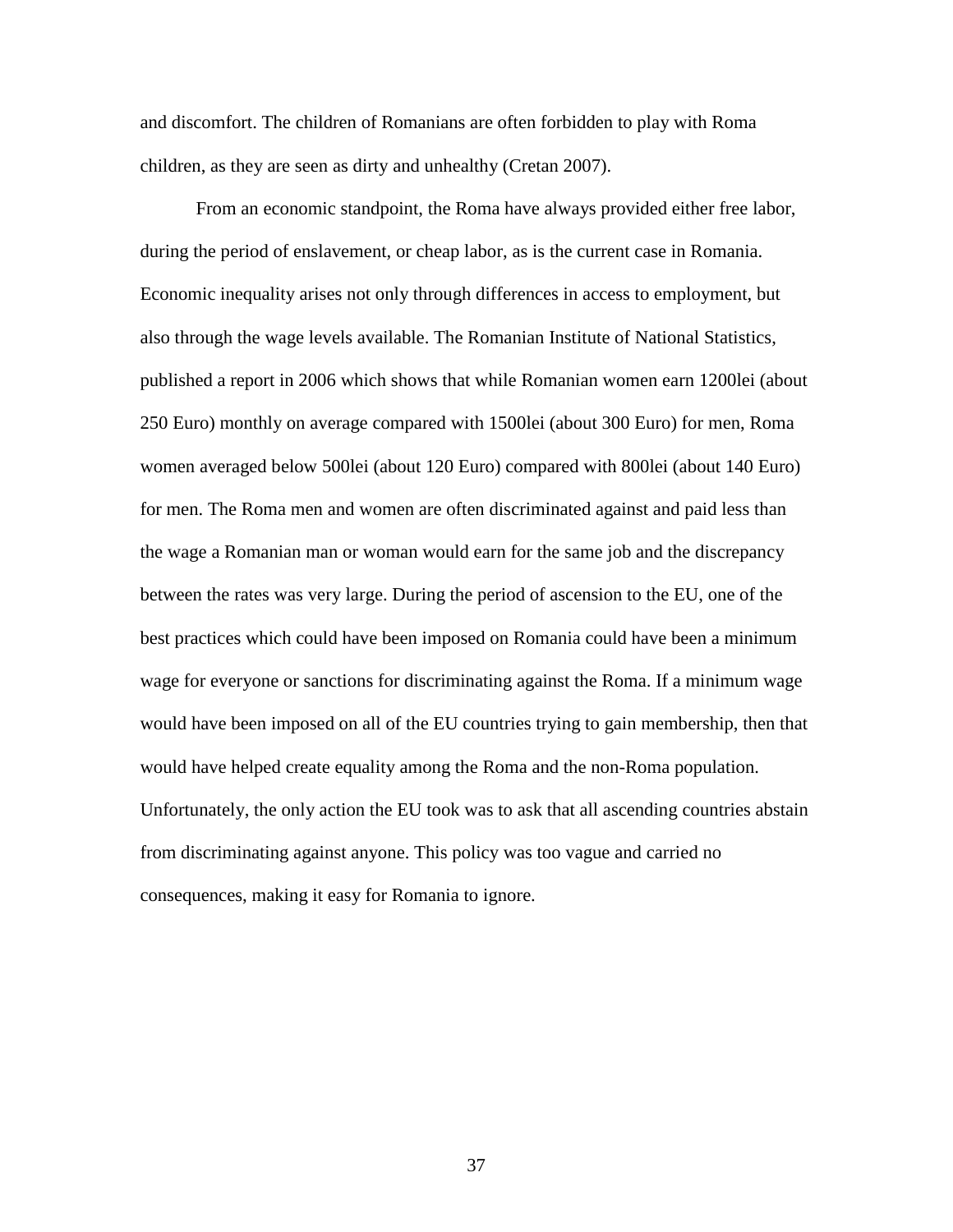#### **EU and the Roma**

It is only within the past few decades that minority rights have become central to the global discourse that stresses the need to protect and value both cultural and ethnic diversity. The EU is an example of a large international body which has attempted to change national and state behavior towards ethnic minorities (Vermeersch 2008). In order to be able to join the EU, post-Communist Central and Eastern European countries have been heavily pushed, since the early 1990s, to adopt the notion of minority rights (Vermeersch 2008).

During the early 1990s, in Europe, there were no specific initiatives devoted to dealing with the Roma. However, that is not to say that the EU did not pay any attention to the Roma during this period. The EU was concerned about the Roma due primarily to its enlargement policy and its engagement in developing a more thorough fundamental rights agenda (DeSchutter and Verstichel 2005). In 1991, at the initiation of Switzerland and Russia, the issue of "national minority" was addressed at the Conference on Security and Co-operation in Europe (CSCE) (Economist, July 1991). The Maastricht Treaty of 1992 and the Treaty of Amsterdam of 1997 were particularly important in the development of the minority rights agenda of the EU. These two treaties enabled European institutions to take measures to combat discrimination based on ethnic origin; this included the Roma. The Vienna Declaration of the 1993 World Conference on Human Rights states that each State has to "ensure that persons belonging to minorities may exercise fully and effectively all human rights and fundamental freedoms without any discrimination" (Thornberry 1993). It further stated that those who belong to a minority have the right, without any form of discrimination, to "enjoy their own culture,"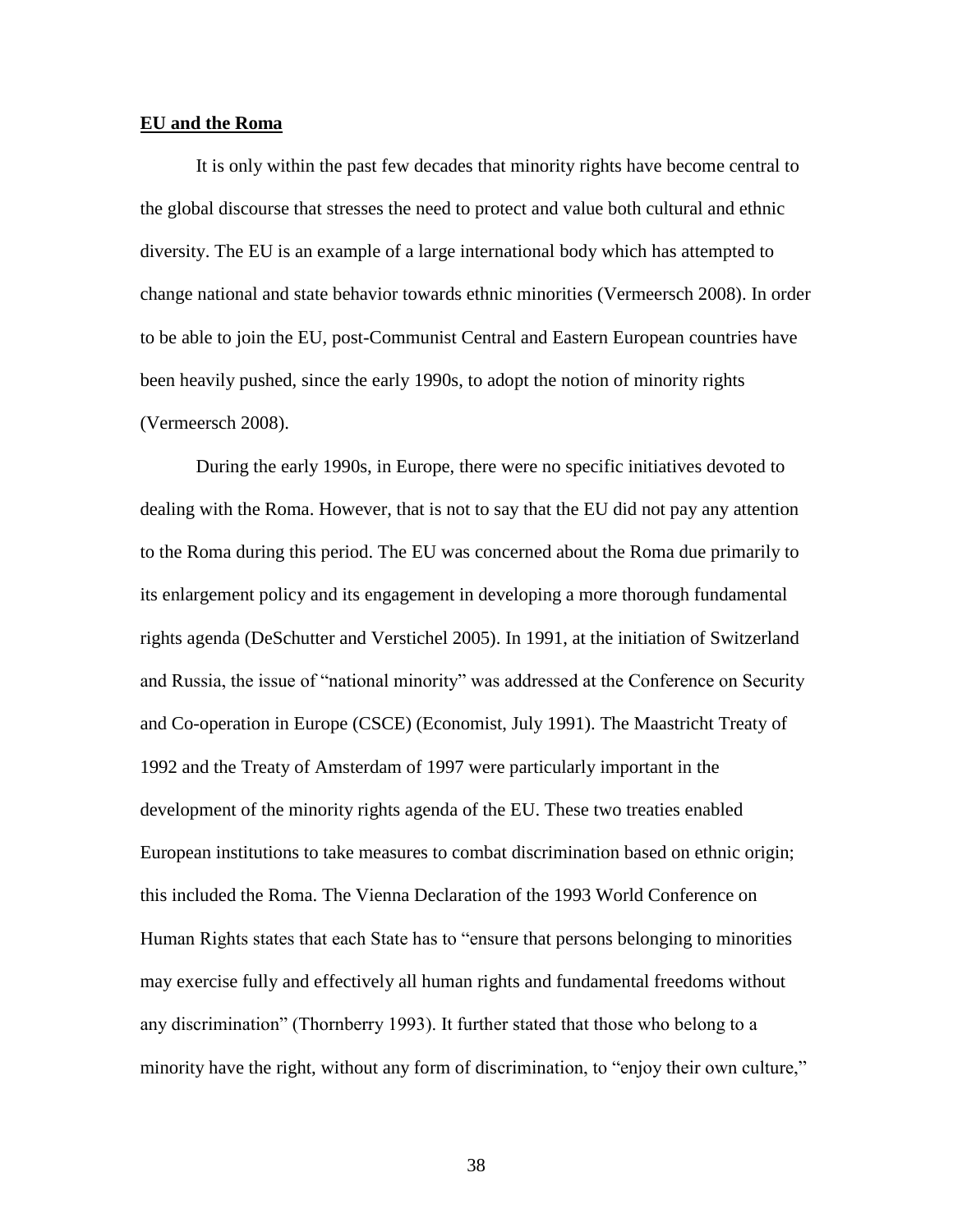practice their own religion and in a public place use their own language (Thornberry 1993). Most importantly, in 1993, the European Council included in its Copenhagen criteria "respect for and protection of minorities" as a political precondition for EU membership. It is important to note that the Council specifically avoided the term "minority rights" (Vermeersch 2008). In June of 1999, the Cologne European Council took the next step and drew up the Charter of Fundamental Rights, and this was followed by the adoption of the Racial Equality Directive 2000/43/EC in June of 2000. The Racial Equality Directive prohibited racial discrimination in the areas of employment, education, social security, healthcare and access to goods and services in all EU member states. The Directive gave victims of discrimination the right of redress, and it mandated member states to designate a special independent institution that promotes equal treatment and provides independent assistance to victims of discrimination in pursuing complaints. The Lisbon Treaty of December of 2009 and the Charter of Fundamental Rights are directly enforceable by the EU and national courts. Article 6(1) of the Treaty on the European Union provides that "the Union recognizes the rights, freedoms and principles set out in the Charter of Fundamental Rights."

The Council of Europe was the first European institution to address the situation of the Roma in Eastern Europe. The EU stepped in when membership negotiations started to get under way with the new democracies that wanted to join the EU. The Roma issue was high on the agenda of the European Parliament and it became one of the regular topics in the debates about the progress of the countries vying for EU membership. Unfortunately, many of the commitments which were made by the European countries, at the time when they were trying to gain the approval of the EU, turned out to be just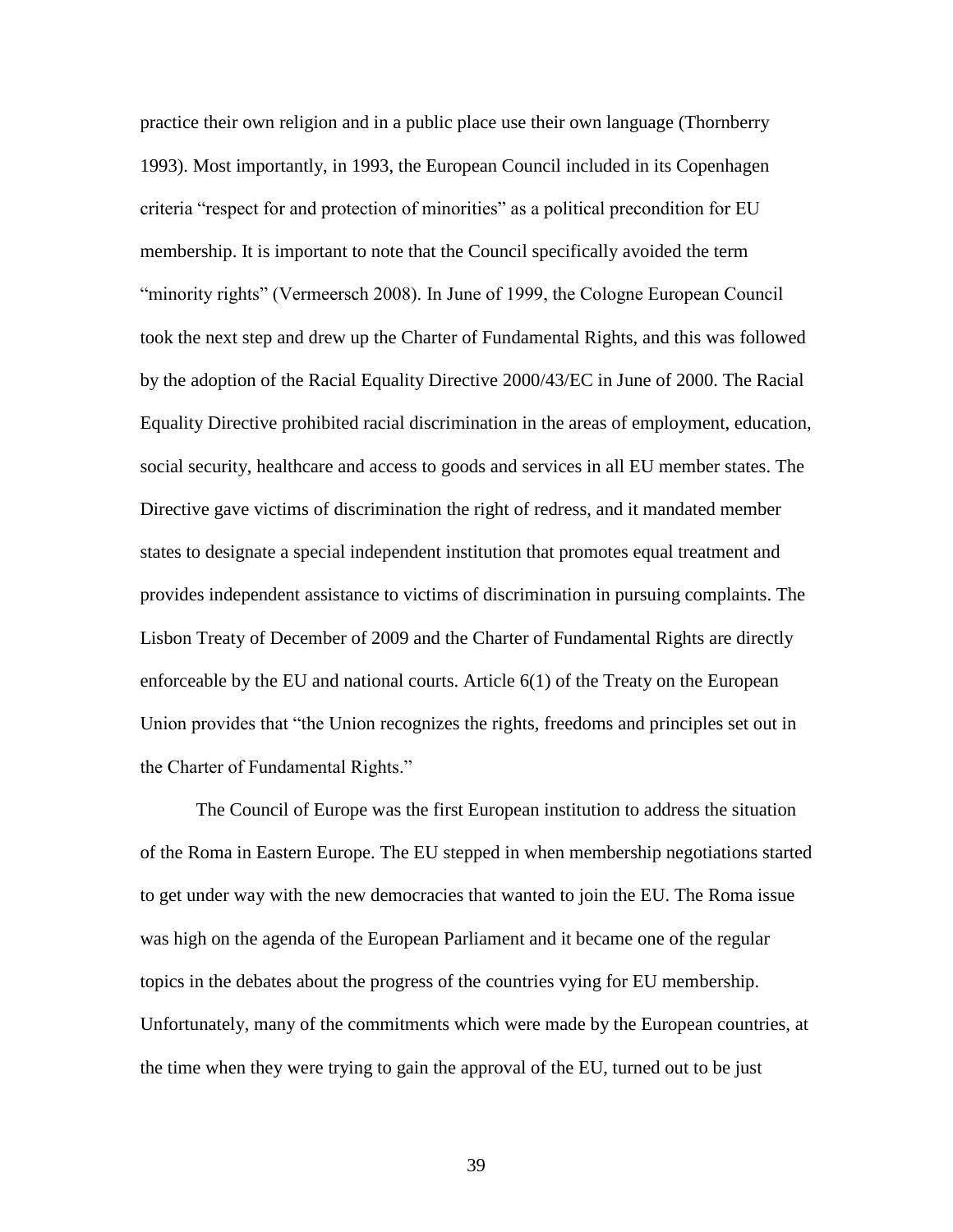empty promises. After EU accession, the governments, including the Romanian government, placed the issue of minority rights on the back burner and allowed other priorities to dominate the political battles. The structures put in place to deal with the problems of the Roma turned out to be weak and without sufficient political backing.

During the 1990"s, due to the enlargement of the EU, special attention was starting to be given to the Roma. The Copenhagen criteria was adopted by the European Council at the June 1993 EU Summit. This criterion helped the EU influence policies targeting Roma in the accession countries (Cameron 2001). Since 1997, through its annual Progress Reports, the European Commission has reminded the accession countries of the need to improve the situation of their Roma populations (Cameron 2001). During that time, the theory of improving the situation of the Roma was a noble idea; however, there were problems and obstacles with achieving that goal. One such problem was that the usage of political conditionality was based on the assumption that introducing comprehensive conditions for EU membership would incite prospective members to align their policies with the standards set by the EU, but compliance was not demanded from existing EU members, and neither was it monitored in the existing EU member states (Hughes and Sasse, 2003). Secondly, the effective power of conditionality to change matters on the ground was fairly limited. Studies by the OSCE, the Council of Europe and the EU Agency for Fundamental Rights (FRA) have reported a perpetual lack of improvement and alarmingly high levels of discrimination in all areas of life. In some EU member states that have a significant Roma population, there was an increase in anti-Roma sentiment.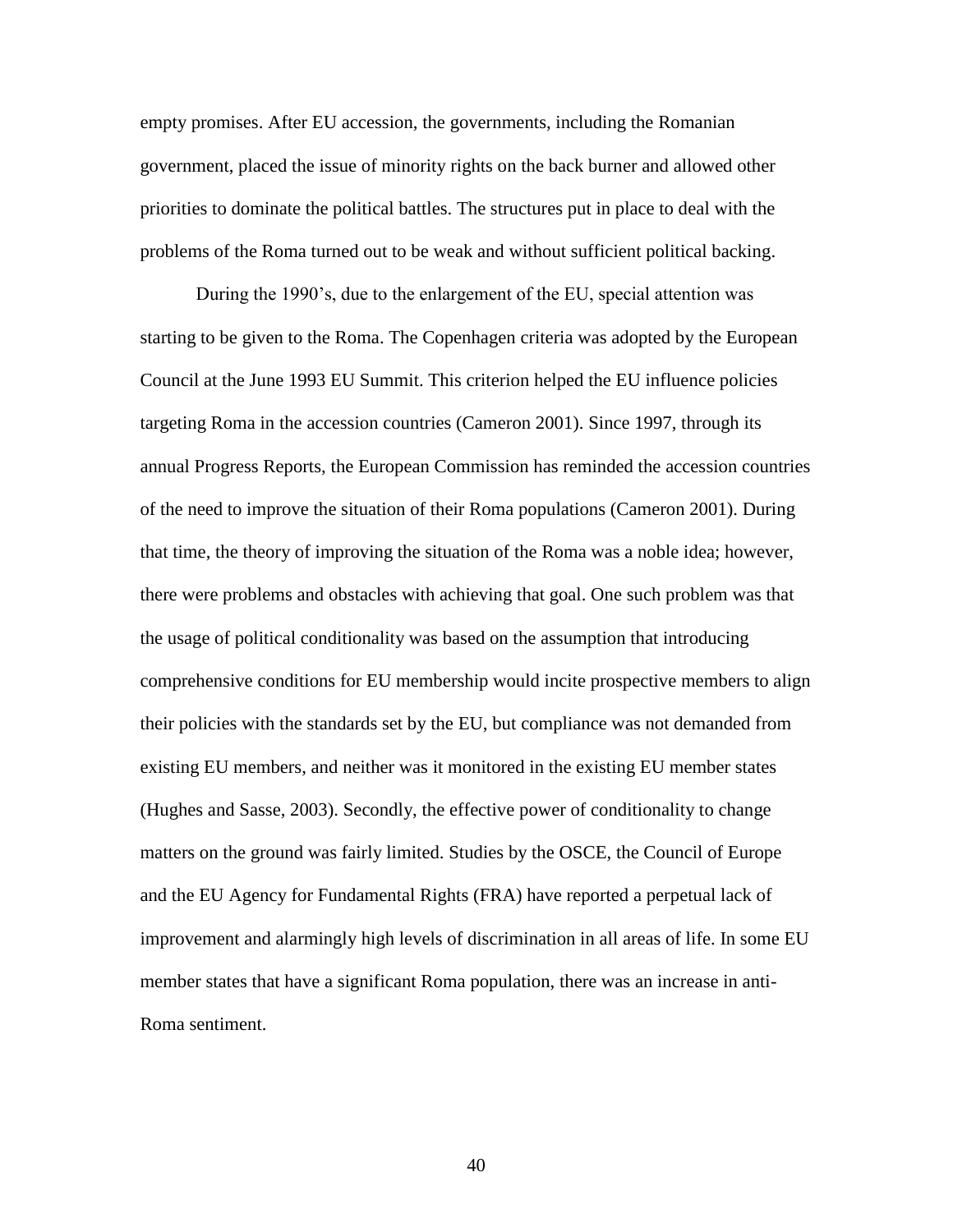During the late 1990"s and early 2000"s, since the commitments made before accession were not legally binding, the EU could not intervene due to the lack of a legal basis, where the minorities are considered to be the responsibility of the member states (Wiersma 2011). The only time when the EU can intervene is when there is an infringement of EU laws (Wiersma 2011). A report of the EU Roma Taskforce stated that EU funds are often not fully used in an effective way, and after spending considerable sums of money on Roma projects and having produced tons of reports about the problems facing the Roma, the Roma problem has still not been resolved (Wiersma 2011). While the EU recognizes the need to fight discrimination against Roma and ensure their equal access to all fundamental rights, it fails to specify measures to combat discrimination, intimidation, or violence against Roma.

During the period of ascension, the EU responded to the issue of the Roma mainly from the viewpoint of its human rights agenda and its enlargement strategy. The underlying theoretical assumption was that the EU would be capable of fostering change through the promotion of human rights norms. For example, the EU brought pressure onto the acceding countries by stating that they needed to adapt to the common EU norms about adequate minority protection, and the countries which wanted to become a part of the EU, Romania included, were to use the norms as guidance tools and create policy aimed at addressing the issue of the Roma. The basis of the EU"s approach was that acceding member states, having been committed to the larger common goals and standards of EU membership, would be likely to accept these norms (Schimmelfennig 2001). For the Roma, however, the effects of this membership conditionality and the EU"s pressure on the acceding countries have been minimal. Membership conditions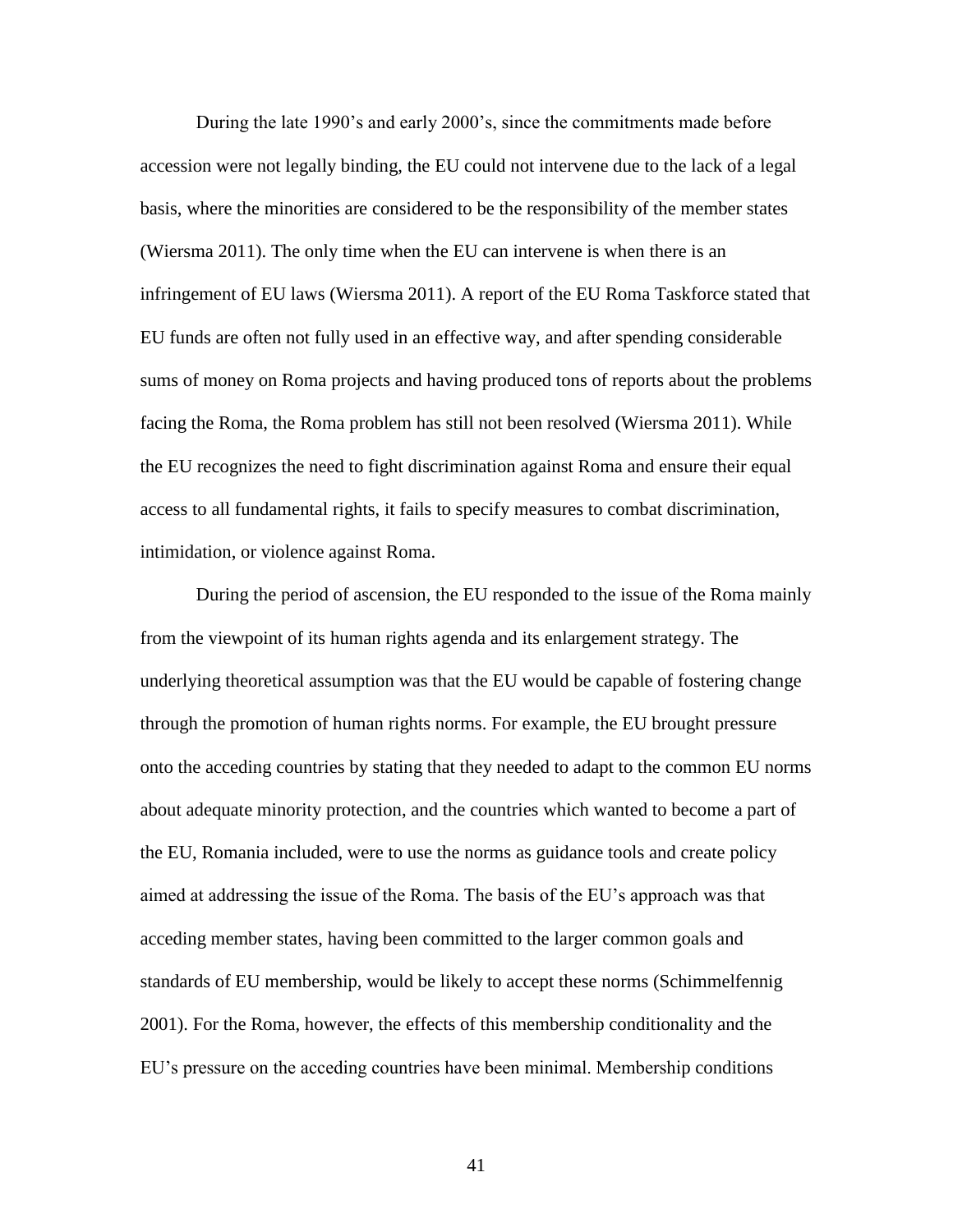relating to minority protection may have been successful in drawing the attention of domestic policy makers to the issue of the Roma, and it may have been a factor leading to the introduction of new government plans for action, but implementation seriously lagged behind. The EU developed a strong institutional policy regarding the Roma; however, it has not lead to much change regarding the Roma. For example, according to the 2009 EU Minorities and Discrimination Survey (EU‐MIDIS) data gathered in various member states such as the Czech Republic, Hungary, Poland, Greece, Slovakia, Bulgaria and Romania, on average 47% of all Roma respondents indicated that they were victims of discrimination based on ethnicity in the 12 months before the survey.

The EU has provided a lot of funding to Romania, aimed at the improvement of the Roma situation. Between 1993 and 2004, the EU provided 35,654,736.00 Euros. The Romanian government provided another 6,230,000 Euros. The Romanian government only began contributing to the programs for the Roma in 2001 (Kovacs 2000).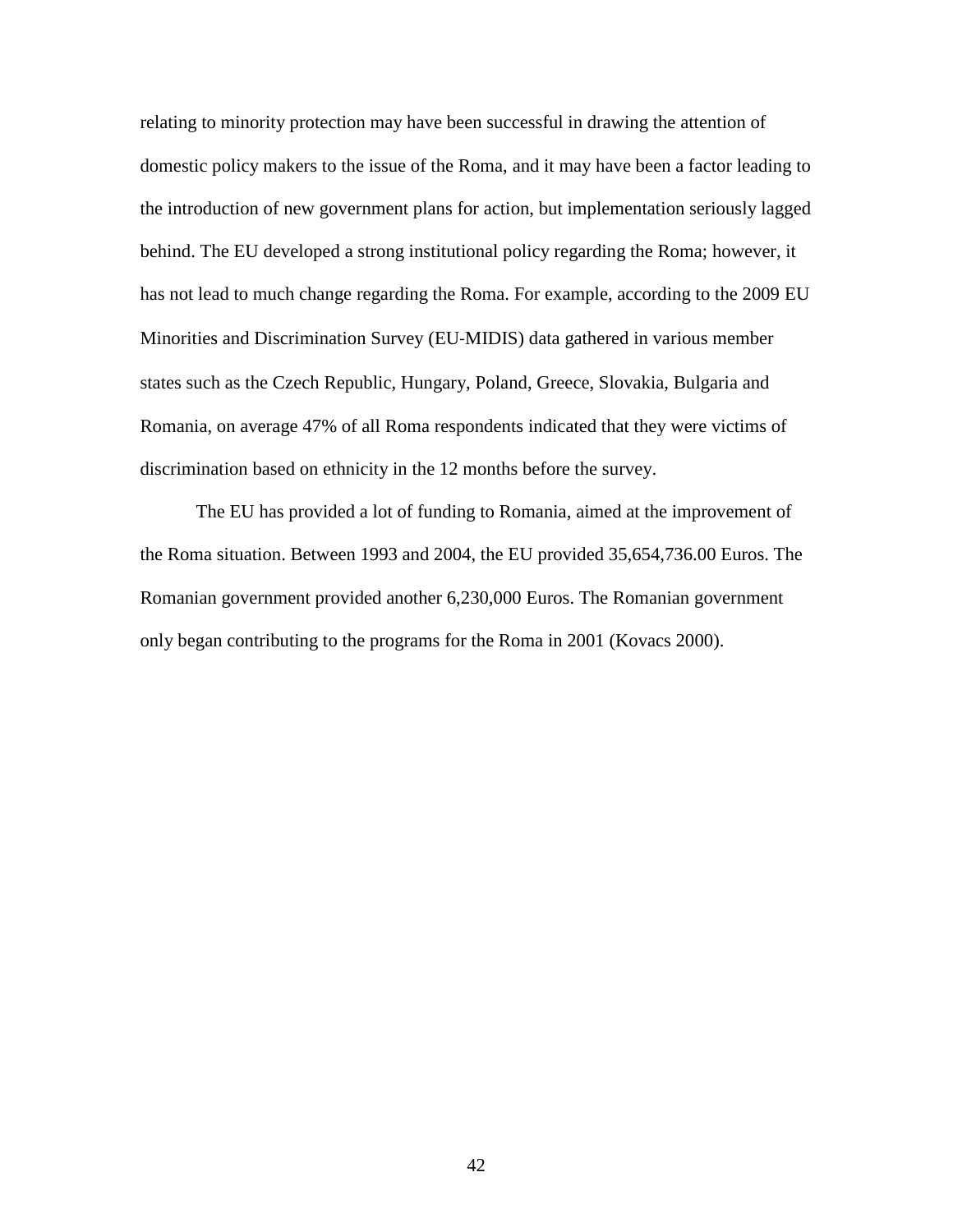# **Accession Criteria and Policy**

During the Communist regime, in Romania, the Roma were considered foreigners who needed to be Romanianized. The culture of the Roma was regarded as one of underdevelopment and poverty (Pons 1999). As a result of this, something needed to be done to destroy the specific culture of the Roma, as well as their distinct pattern of their life. The Roma represent one of the largest minorities in Romania, and in order for the country to achieve its goals it believed that the Roma needed to be assimilitated into the Romanian way of life. The Roma group governed themselves antithetical to the political life of the modern sovereignty of Romania. Therefore, they were seen as a threat to the country, which was trying to destroy the very elements which characterized the Roma.

According to the principles of the communist regime, all occupations characterized as ""privitized" had to be eliminated. This meant that all private factories, which belonged to private owners, had to be confiscated by the state. Since the majority of Roma at this time were working in traditional occupations of woodworking, metal working and jewelry manufacturating, they were forced to realign their skills. The Roma were integrated in agricultural activities. Those who were skilled in metalworking tried to continue using this skill. By the fall of communism in 1989, 48-50% of the Roma population had been forced to realign their skills and work in agriculture. The state wanted to control all aspects of the life of the Roma people. The Roma who continued to practice traditional crafts were not considered by the state to be legitimate workers. All illegitimate workers were exposed to a high risk of being punished by the communist regime. Punishments included being imprisoned or forcibly taken to work in the agricultural field (Pons 1999).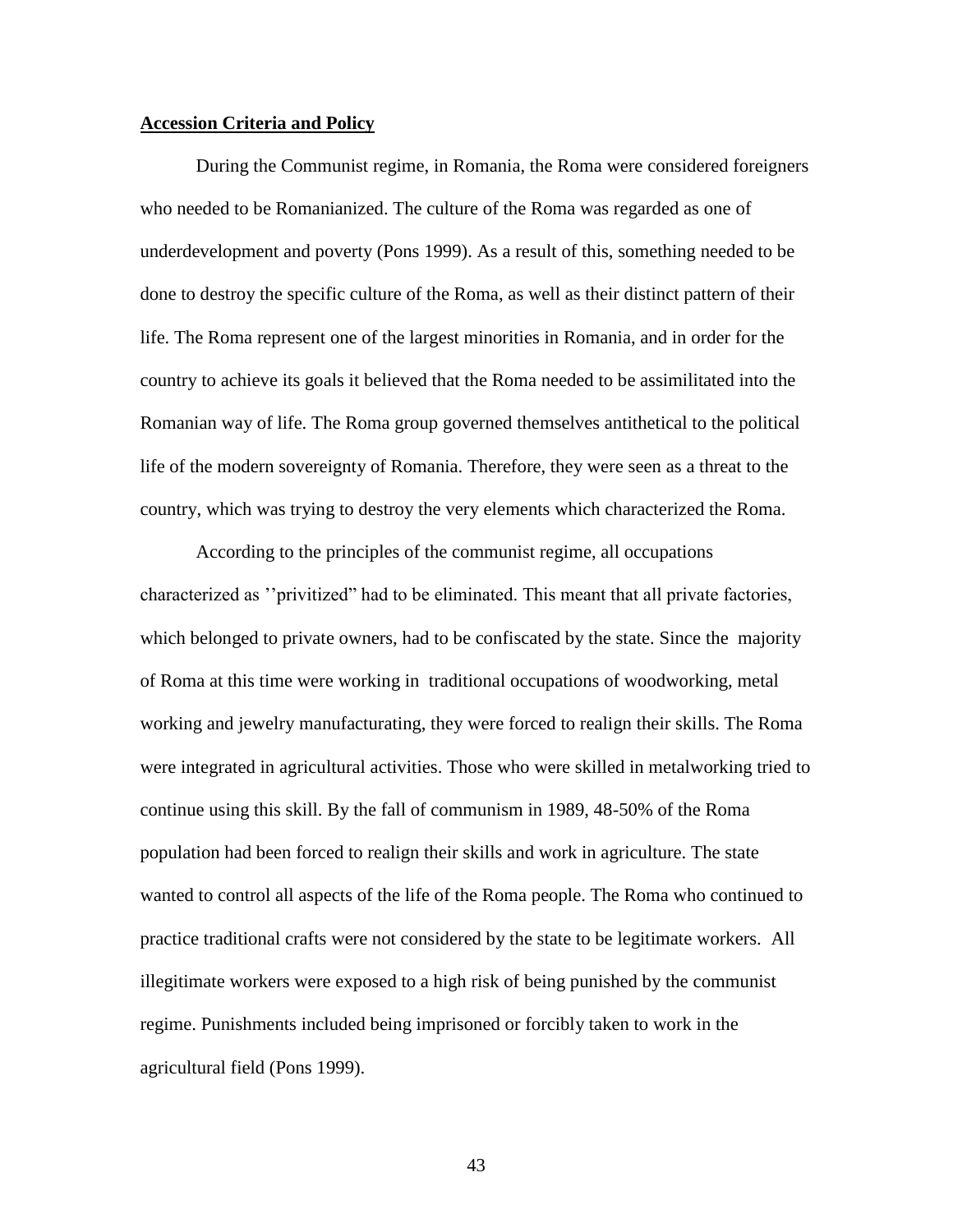In the early 1960"s, the communist regime, in order to assimilate the Roma population, undertook a number of policies and measures aimed at achieving the goal of consolidation. Unlike the Hungarians and German minorities that were residing in Romania, the Roma did not have the right to represent themselves as an ethnic minority and they were not free to promote their cultural traditions. Socialism or Communism destroyed many of the Roma traditional occupations and the specific elements of their lifestyle. Therefore, they were forced to start integrating in the life style that was being imposed on them. Under this phase of forced consolidation by the state, the Roma, like other Romanians, received jobs in the state-owned farms and factories. Although the Roma were forced into this lifestyle, some would argue that the policies and practices of forced labor imposed by the Communist regime created somewhat of an economic and social security, due to the fact that they were able to provide for their families. Along with being forced to work for the state, the Roma were also provided a secure home for themselves and their families (Pons 1999).

Throughout the 1980"s, the Roma maintaned a very high record of illiteracy. Following the assimilation policies promoted by the Communist state, Roma families were forced to enroll their children in school. The fact that the Roma children were forced to go to school was both a positive and a negative. It was a good thing, on the one hand, because Roma children were offered the opportunity to get an education. However, on the other hand, the Roma children"s curriculum, unlike the curriculum of the Romanian children, was geared towards vocational and technical schools. Furthermore, due to the fact that there was a very high dropout rate among the Roma children, in an effort to demonstrate that these policies were working and the Roma children were being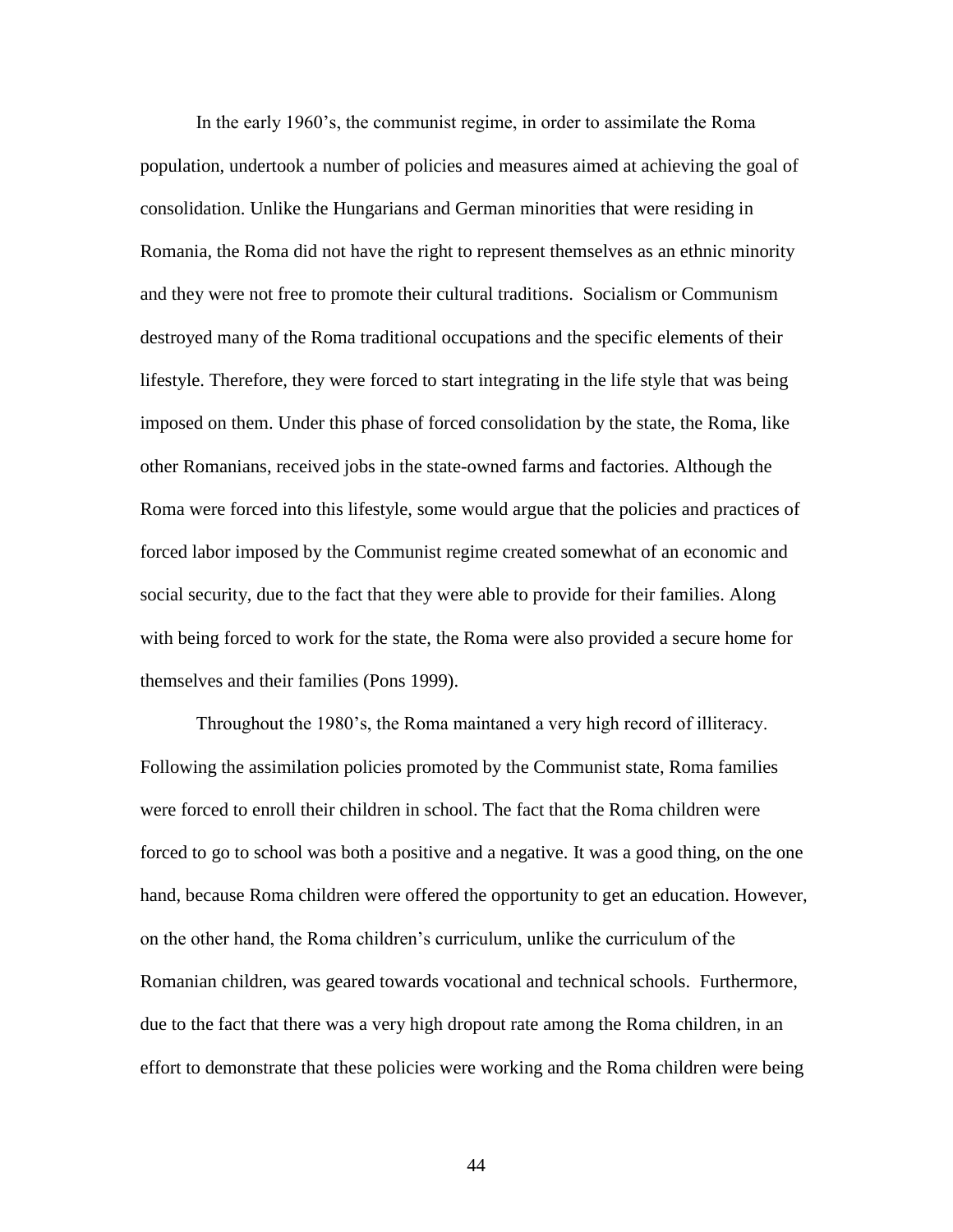assimiliated into the way of life of the other inhabitants, the Communist state still forced the educational system to give the Roma children diplomas of completion. This ultimately led to an influx of unskilled workers who received diplomas simply because the state was forced to pass them out, and who were not prepared for employment. As a result of this, being unprepared ultimately meant that many Roma ended up unemployed. It has been argued that "these factors have violated the principle of equal opportunities in education and played a role in strengthening the negatives, such as a low level of school attendance, high levels of school dropout, a low percentage of those who have completed primary school" (Rostas 2000). Therefore, this forced process of assimilating the Roma ended up harming them more than helping them.

The violence against the Roma during the Communist regime was somewhat subdued. There were instances of violence, however, these instances were not routine. During the Communist regime police raids against Roma were claimed to be purely incidental. Furthermore, the possesions of the Roma, such as jewelery, were often seized and the authorities claimed that the jewelery did not really belong to the Roma, but rather that it came from transactions made on the black market (Kenrick 1998).

During the last ten years of communism, in Romania, there was an economic crisis which halted the process of modernization and the assimilation of the Roma population. Many Roma lost their jobs and this resulted in the loss of housing and the opportunity to send their children to school. Forced to survive, the Roma turned to any means necessary to survive. Some turned to illegitimate means of making a living, while others reverted to fortune telling and doing odd jobs on a daily basis for which they could earn a small monetary compesantion. This lead to further marginilization, poverty and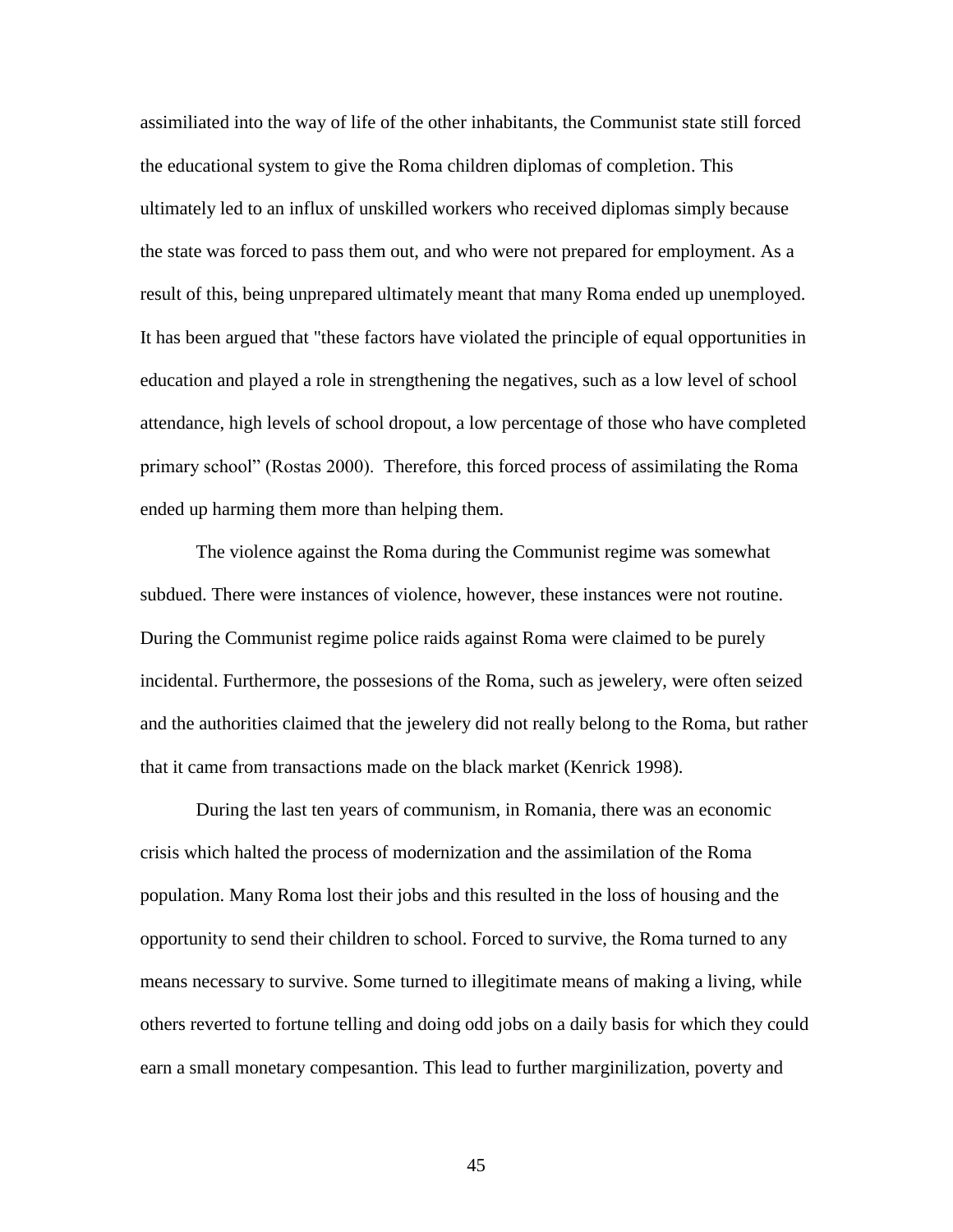deliquency. Once again, the Romanian people felt they were justified in the negative stereotypes they possesed about the Roma and the hostile attitute towards them once again increased (Zamfir 1993).

The situation of the Roma was believed to be on the track for drastic change after the fall of Communism. When Romania took the next step and started its ascension to the European Union, its mistreatment of the Roma would finally come back to haunt it. Roma can be found in almost all Council of Europe member states and indeed, in many central and east European countries, they represent over 5% of the population. Although they have been in Europe for century, very often they are not recognized by the majority society as a fully-fledged European people. As a result of centuries of rejection many members of the Roma communities live in very difficult conditions, shunned by the members of the societies in which they have tried to integrate. From first hand knowledge, which comes from residing in Romania, I can attest that the society"s rejection of the Roma is evident even by looking at the housing situation of this minority. The Roma are almost always located on the outskirts of the city/village. They are found in inadequate housing, in what is considered to be the poorest and worst area of the city/village.

In European countries, the participation of the Roma in public life is often very limited. Furthermore, it is very difficult for them to ensure that their contribution to European culture is not only acknowledged, but also appreciated. Since 1993, the Roma issue has been at the heart of three of the European Union Council's top priorities: protection of minorities, the fight against racism and intolerance and the fight against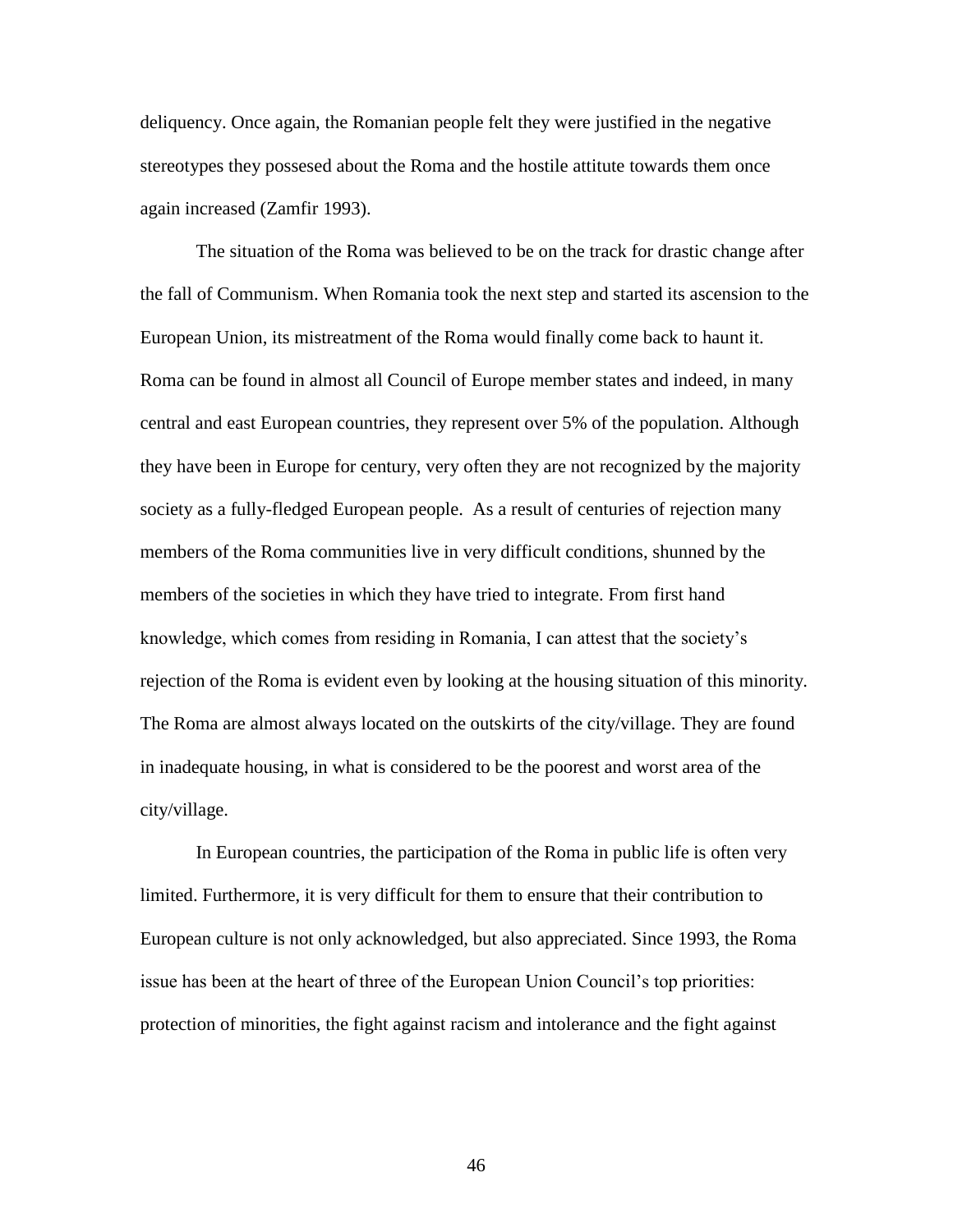social exclusion. The difficult situation facing numerous Roma communities ultimately represents a threat to social cohesion in member states.

Romania became a member of the European Union in 2007. The road to the European Union was a long road. During the late 1990"s a number of positive changes began to take place, and many of the changes were fueled by Romania"s desire to become a member of the European Union. A government decision adopted in 1997 established the Council of National Minorities, whose role was to advise the Department for the Protection of National Minorities on issues relating to minorities. The Council is composed of "representatives of all the organizations of the citizens belonging to the national minorities that were legally founded until September 27, 1992" (Max van der Stoel 2000).

To assist Romania in meeting the European Union"s accession criteria, including in particular the political criterion of protecting minorities, the European Commission made available to the Romanian government a PHARE grant totaling two million euro. In August 1998 the government established an Inter-Ministerial Commission on National Minorities, chaired by the head of the Romanian Government"s Department for the Protection of National Minorities (DPNM), to elaborate a national strategy. In November of 1998 the government created an Inter-Ministerial Sub-Commission for Roma Issues, which was co-chaired by the head of the DPNM"s Office for Roma and a representative of the Working Group of Roma Associations (Max van der Stoel 2000).

The PHARE program's goal was to first have the government work in close partnership with Roma representatives and come up with a national strategy to improve the situation of Roma. The second stage, in close consultation with Roma representatives,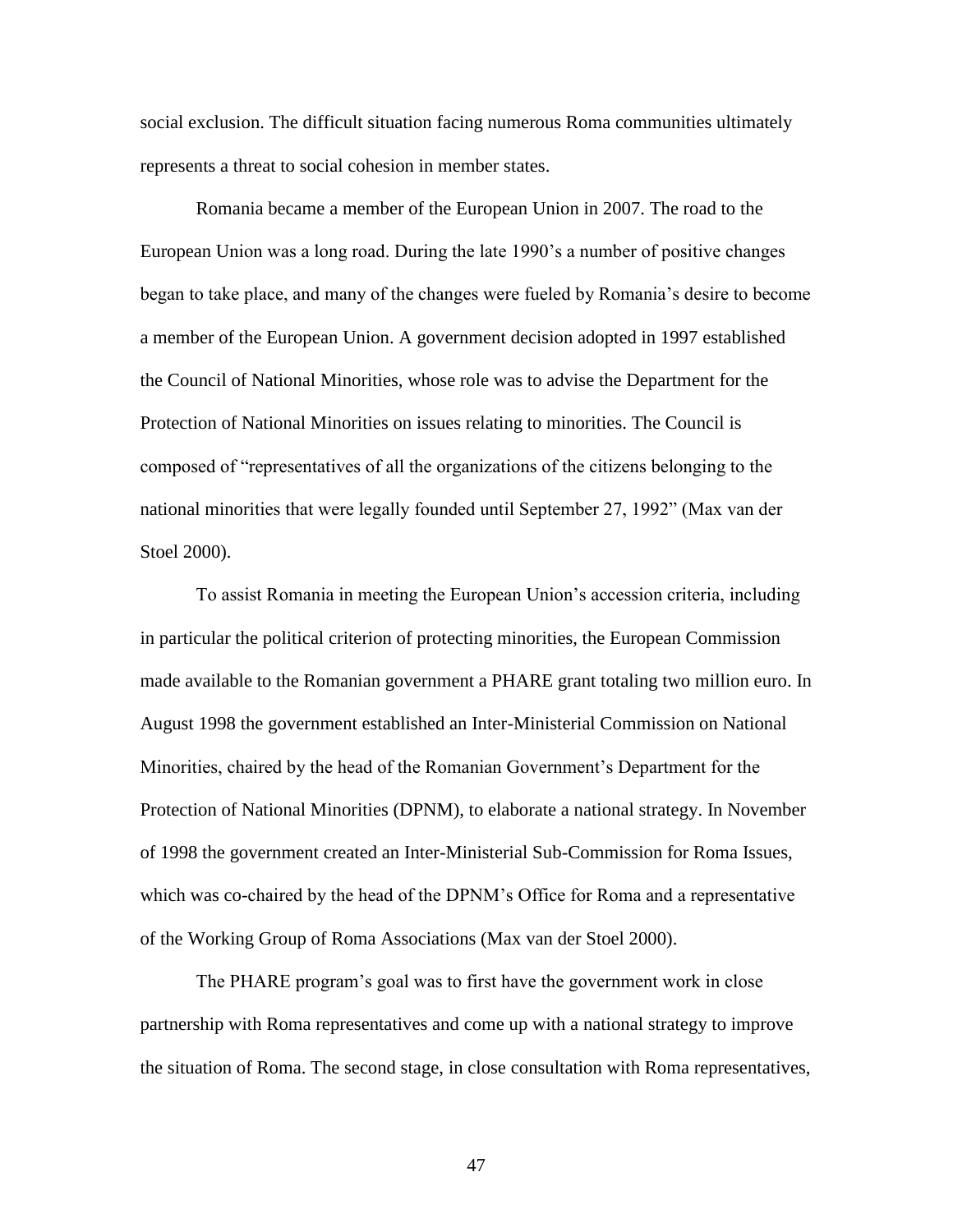entailed the design and implementation of innovative pilot projects (Max van der Stoel 2000). Some representatives of Romania"s Roma community claimed that government officials responsible for developing the initial European Union proposal or terms of reference for the PHARE did not consult them. To address concerns about their exclusion from this process, a Congress took place in Southern Romania from January 22-23, 1999, at which representatives of thirty-six Roma NGOs met and decided to form a Working Group to negotiate with the Romanian government on the expansion of its national strategy with regard to minorities. At the Congress, eight Roma experts were elected to represent Roma on an ad hoc basis during a meeting with government officials that took place on January 28-29, 1999 (Max van der Stoel 2000). The meeting between the Roma and the Romanian government officials was organized and mediated by the U.S.-based Project on Ethnic Relations (PER), in the hope that it could contribute to the resolution of outstanding issues. At this meeting, which was also attended by representatives of the European Commission and the Council of Europe, the Roma negotiators proposed a plan for ensuring Roma participation in various stages of elaborating the national strategy (Max van der Stoel 2000). No concrete resolution was established, therefore, further meetings were needed. The next meeting took place a few months later, in February of 1999, in the city of Sibiu. This meeting was attended by fifteen members of the Working Group of Roma Association, each of whom were selected by a broad coalition of Roma leaders to represent them in further discussions with government representatives. This group, in turn, developed a list of twenty-seven Roma specialists in areas relevant to the national strategy, of whom eight would hopefully be able to participate in the meetings of the government"s Sub-Commission on Roma Issues. In mid-March, 1999, the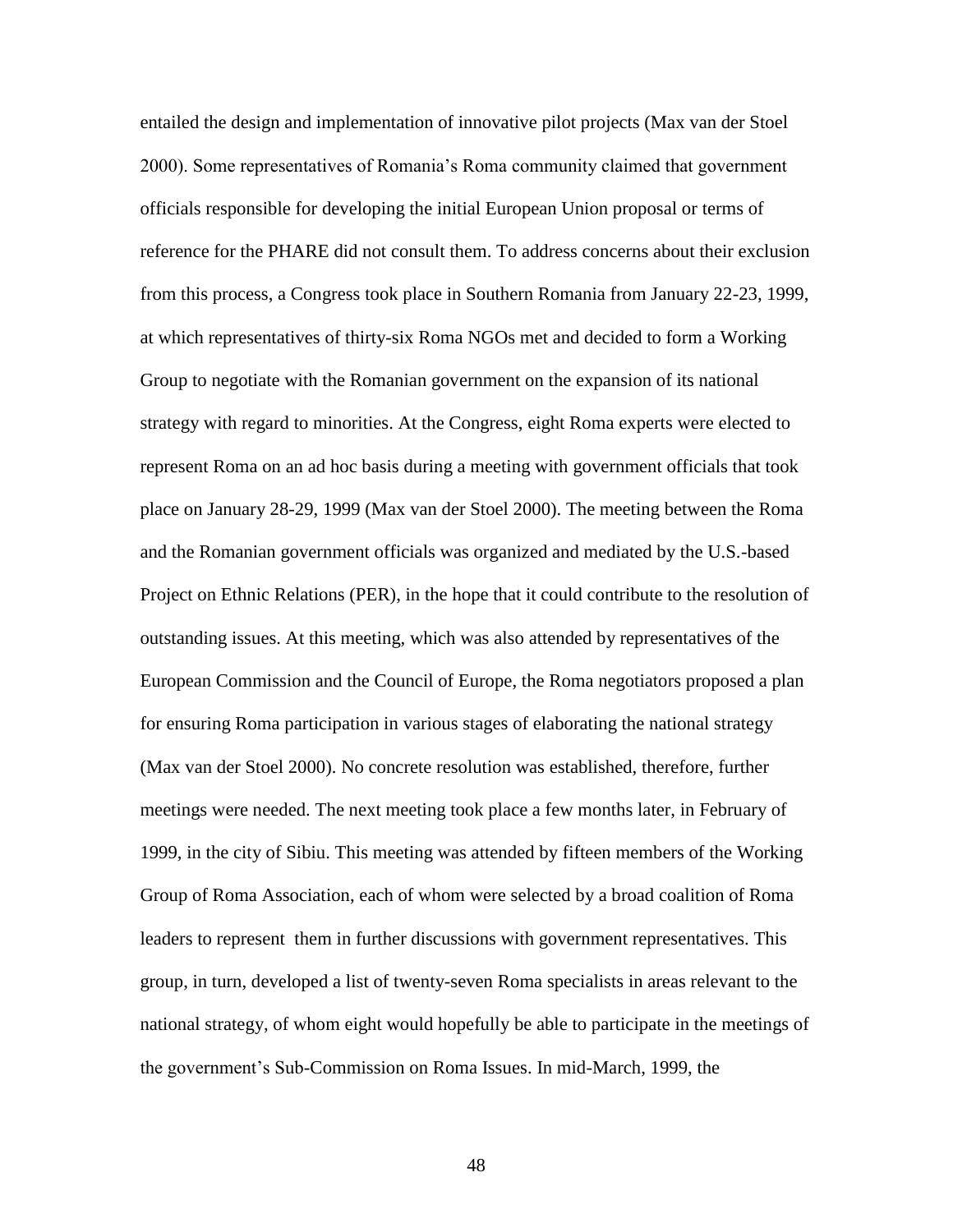government agreed to their participation in meetings of the Sub-Commission, and this commitment was formalized through a protocol signed by the Working Group and the DPNM on 3 May 1999 (Max van der Stoel 2000). Roma representatives had participated in recent meetings of the Sub-Commission, whose other members included representatives from key government ministries. As noted, this body had essentially advisory powers; it made recommendations to the Inter-Ministerial Committee, but it is the latter body, the Inter-Ministerial Committee that would make the final decisions in respect to the elaboration and implementation of the government's national strategy on Roma. The Roma leaders participated in the decisions made by the government in order to develop a national strategy (Rostaş 2000). While Roma representatives have thus succeeded in their efforts to get a seat at the Sub- Commission"s table, the ultimate effectiveness of this consultative process will turn on the degree to which their views are reflected in Romania"s national Roma policy (Max van der Stoel 2000).

Post-1989, in the newly democratized countries of Central and Eastern Europe, the Roma found themselves in a unique situation. On one hand, they rapidly became the primary victims of discrimination and hate crimes. Roma also faced severe unemployment with the erosion of protected accommodation systems and the transfer of low-rental housing from the state to municipalities. In consequence, many relocated to the slum ghettoes of major cities. Meanwhile, during the 1990"s the EU started focusing its social agenda toward the issue of minority protection.

To help prepare Central and Eastern European (CEE) countries for accession, the EU offered financial and technical aid with many projects geared specifically at promoting the greater integration of the Roma. After the 2004 and 2007 EU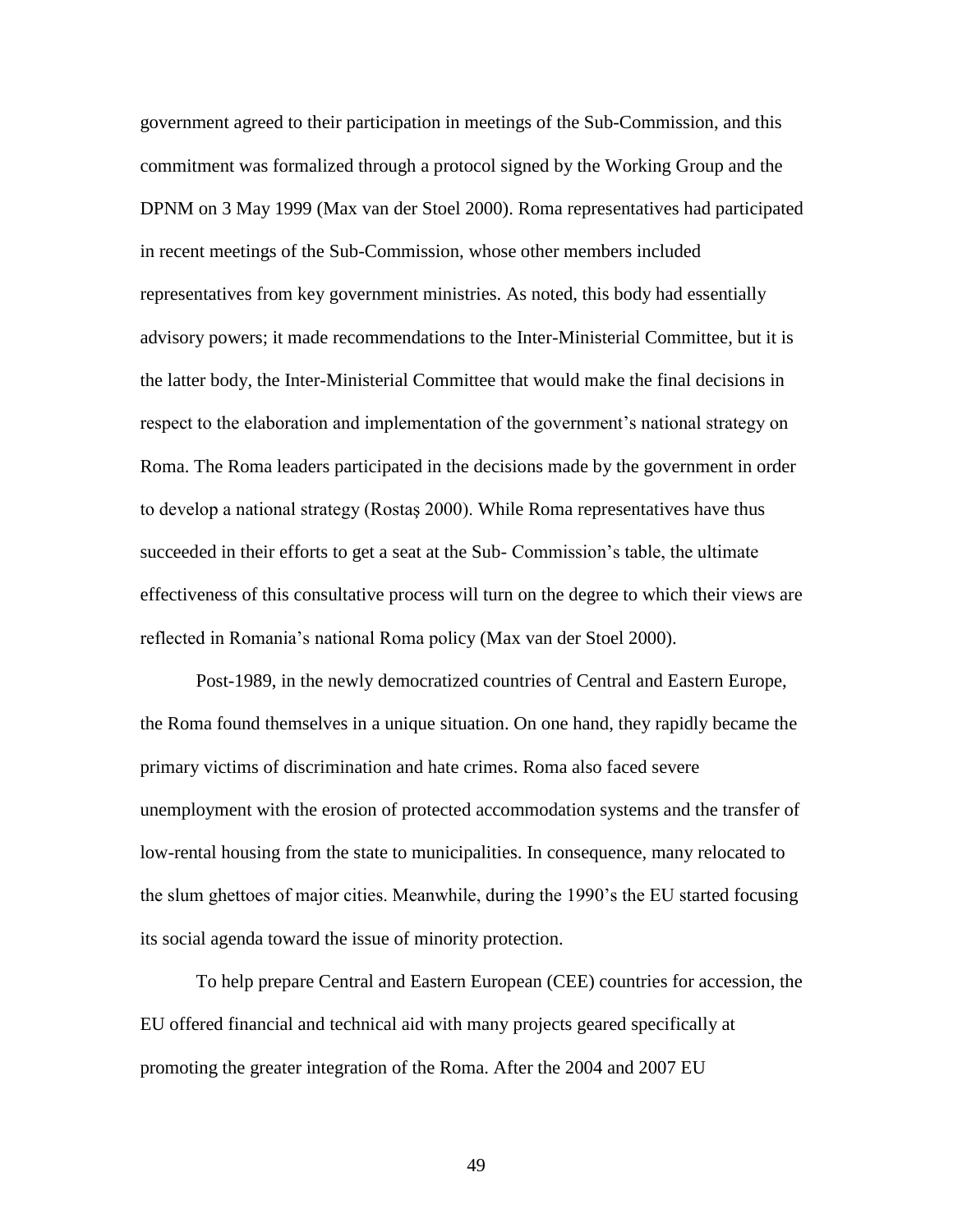enlargements, a large portion of the current Roma community could finally boast EU citizenship and enjoy the supposed protection of the human rights of the Copenhagen criteria. But many of the strategies implemented to fulfill the Copenhagen criteria were badly executed and consisted of vague solutions that did not address the deeply ingrained issues that the Roma were facing, the economic and democratic requirements of accession, leaving the fight toward social inclusion to be determined by the acceding states. Without a clear policy framework and effective initiatives, the programs largely failed to improve the situation and in some cases even worsened it. As José Manuel Eresno, adviser to the EU Commission on Roma issues and head of the Spanish government's Race and Ethnic Equality Council stated to the New York Times, "The fact is that gypsies in some countries have lower living standards today than 15 years ago."

One of the most important ways in which the EU became involved in the issue of Roma is through the PHARE program, which provided money for the Roma in Romania. Between 1993 and 2003, the PHARE program provided 10.66 million Euros: 16.0% of the 66.56 million for East Central Europe as a whole. In 1997, the European Commission "Agenda 2000" noted that integration of minorities in countries ascending to the EU was generally satisfactory, except with regard to the Roma. Further pressure was placed on candidate countries and continuing EU activity was seen through a Monitoring and Advocacy Program (EUMAP), which reported in 2001 and 2002 on the position of Roma in Central and East European Countries.

The European Roma Rights Centre (ERRC) has argued that the key to reducing discrimination against Roma lies in the level of education they are receiving, the schools, and calls for an end to the practice of putting Roma children in different schools then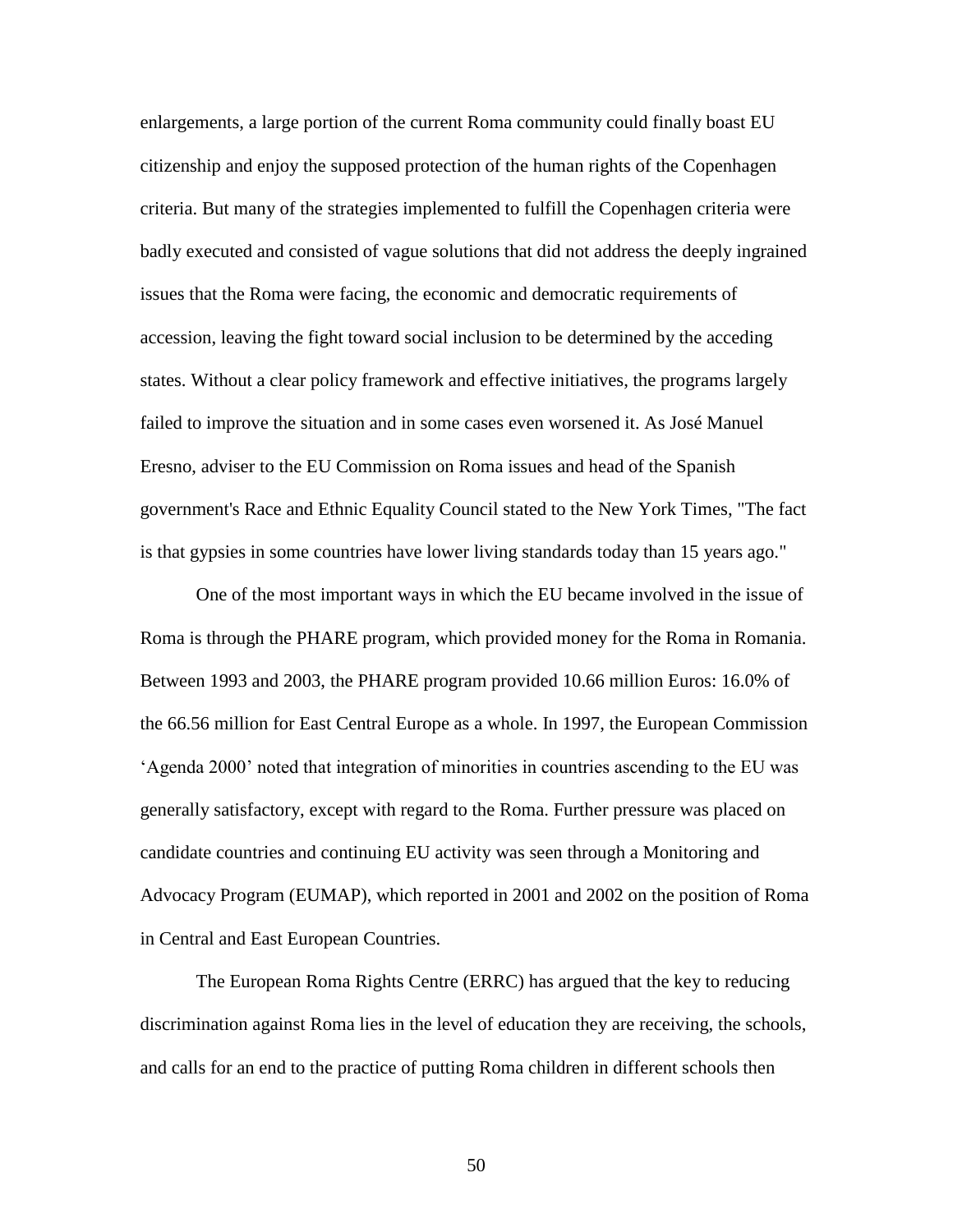would be attended by the general population. Poor families with several children cannot afford to buy the books and uniforms needed to attend school, which goes a long way to explaining low Roma enrolment rates.

The ERRC has used several techniques aimed at reducing discrimination against Roma, including sending matched Roma and non-Roma testers to apply for jobs and housing, and then charging employers and landlords who do not treat the applicants equally with discrimination. In September 2000, a Romanian Government ordinance was approved that prohibited discrimination by public and private companies on the grounds of nationality, race, ethnicity, age, gender, or sexual orientation, and set out a schedule of heavy fines for violations. Unfortunately, despite these techniques and Government ordinances, there was no follow on action which would result as a consequence of not abiding.

Despite the EU"s argument that it is doing everything it can to help the situation of the Roma minority, the reality is that other EU member states did not want to deal with the issue of Roma. For example, as the number of Romanian asylum-seekers increased in the 1990s, many EU countries signed re-admission agreements with Romania under which Romania promised to accept the return of its nationals who were refused asylum abroad. Between 1992 and 2000, Ireland received about 5,500 asylum applications from Romanians (mainly Roma), most of which were refused (Straubhaar 2002). In some EU countries the Roma were deported and forced to return to Romania. For example, in Italy the Roma were offered a stippen in order to leave the country. Likewise in Spain, France and England, the Roma were forced to leave the countries because none of these countries wanted to deal with the issue of minorities and especially the Roma minorities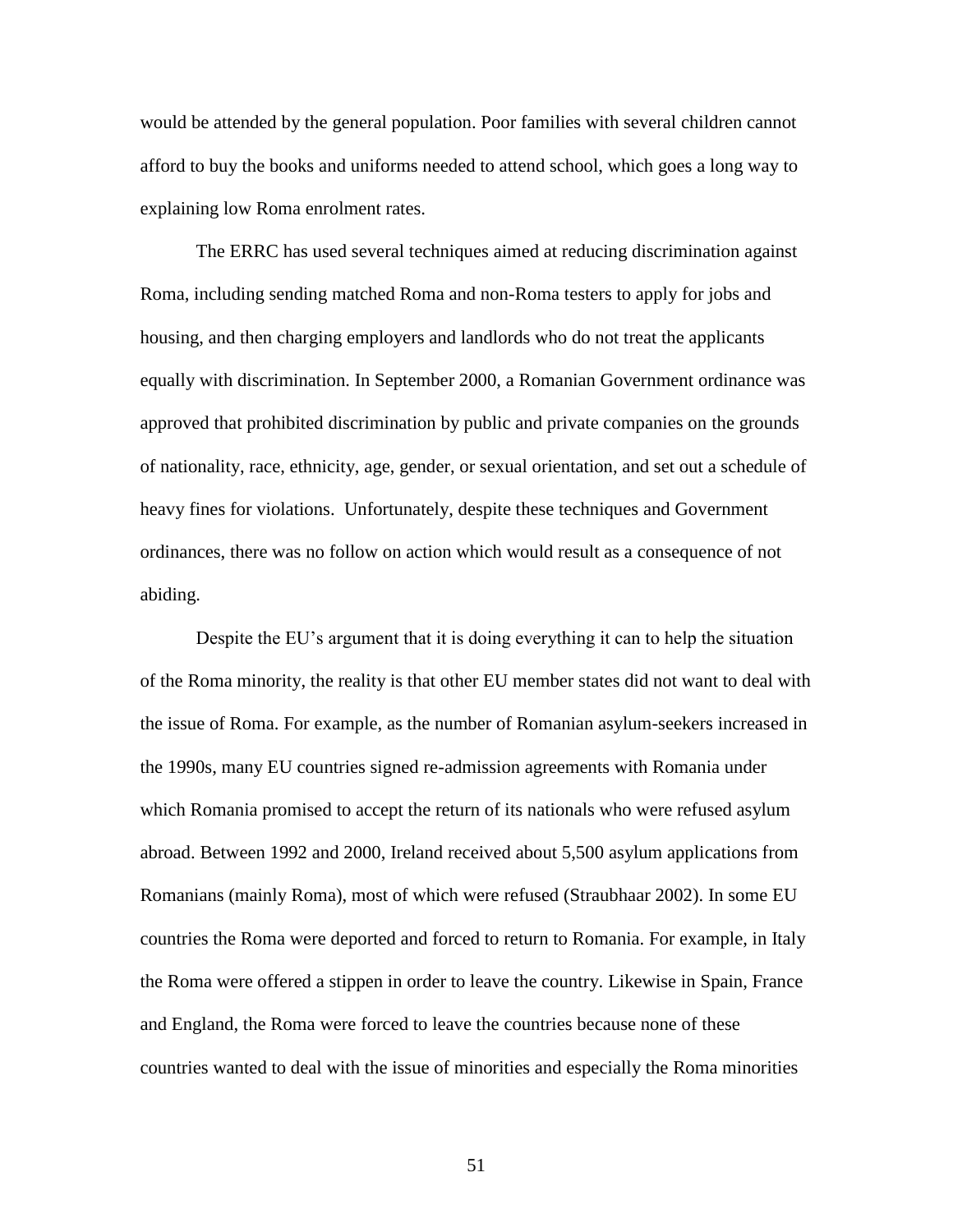which had such a bad reputation throughout Europe. At the time when all of these exportations were taking place, the EU did not step in to take any concrete action to defend the Roma. The EU simply condemned the actions of its member states, but took no economic or political actions against them.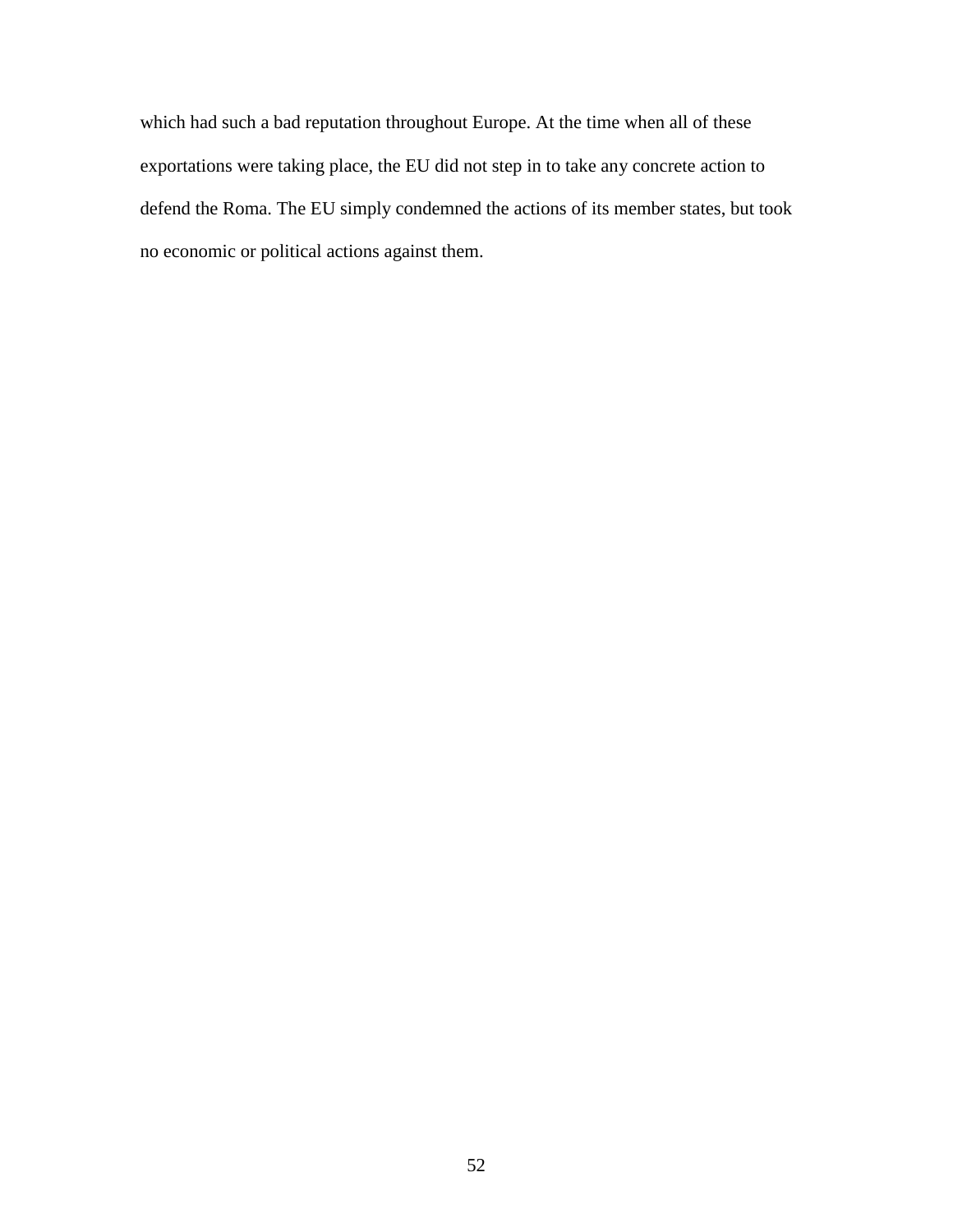# **Conclusion**

As one author stated, "being marginalized and oppressed, subject of forced assimilation and discrimination for centuries, the Roma have developed their own strategy of survival, which differentiates them from the non-Roma." (Rostas, 2000). Everywhere that the Roma have lived they have been badly treated, discriminated and abused. In this paper, I dedicated a section to the history of the Roma. A history filled with discrimination, obstacles and emotional and physical pain, against a group of innocent people who simply left their home countries of India in search of a better life. Instead of finding a better life, the Roma found a continent, Europe, which at first seemed inviting, but it within a short period of time turned the Roma into a much hated and discriminated against group of people. After the Roma"s entrance in Europe, it is not long before the Roma are enslaved. Once slavery is abolished, discrimination against the Roma continues and during World War II. The Roma continued to suffer cruelty and discrimination during that period of enslavement. Due to the fact that the Roma are so unique in their language, appearance and culture, they are immediately seen as a threat to the possibility of having a unified Romanian state. The colorful clothing that the Roma wear, the fact that they move around (nomads) and their rich culture of traditional folk songs and dancing, all run antithetical to the political life of the modern sovereignty of Romania. As a result of this, a strong anti-Roma violent and repressive regime emerges. The Roma are first enslaved in Romania. Then during World War I, the Holocaust against the Roma took place. Over 200,000 Roma men, women and children lost their lives as a result of the Holocaust.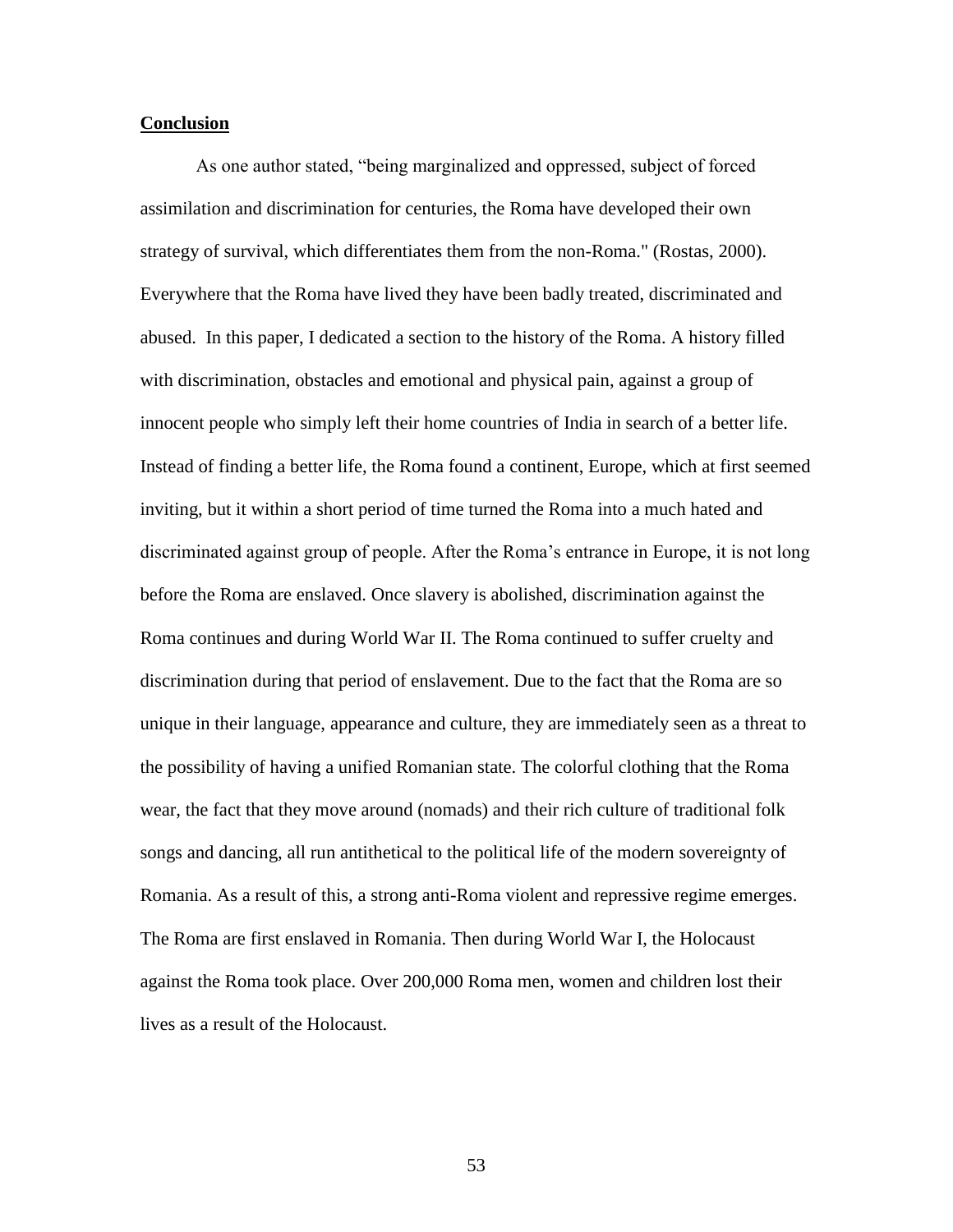Since the fall of communism in Romania there has been a considerable increase in nationalism and ethnically motivated incidents. While several minorities have been targeted as a result of this, Roma, as the weakest members of society, have been singled out as scapegoats by authorities and the majority population alike (Helsinki 1994). Between 1990 and 1995, community violence against Roma was a feature of life in Romania. There have been numerous instances where attacks were sparked by a crime committed by a Roma against a non Roma person (Braham 1992). As numerous examples have shown throughout the paper, almost any action by a Roma person can turn the non-Roma population against them and trigger acts of violence and retaliation. A small action can typically turn the non-Roma population against the local Roma population, as happened in Hadareni, and in several other cities and villages in Romania. Non-Roma individuals are rarely, if ever, brought to justice for these attacks, even in cases where Roma have been fatally injured or even killed.

In Romania, the Roma population suffers from a broad spectrum of social disadvantages, and the population is subjected to social exclusion and marginalization as a result of racial discrimination, which is three times higher than the national average. (Toma 2011). A World Bank report revealed that approximately 70 percent of the Roma population lives on less than US\$4.30 a day (Toma 2011). After the fall of Communism there was an outburst of racial hatred and a sweep of collective violence and abuse against the Roma. Despite some positive changes, such as the recognition of minority status, establishment of political parties and cultural organizations, and the publication of books and newspapers in their language, the Roma's problems in Romania have been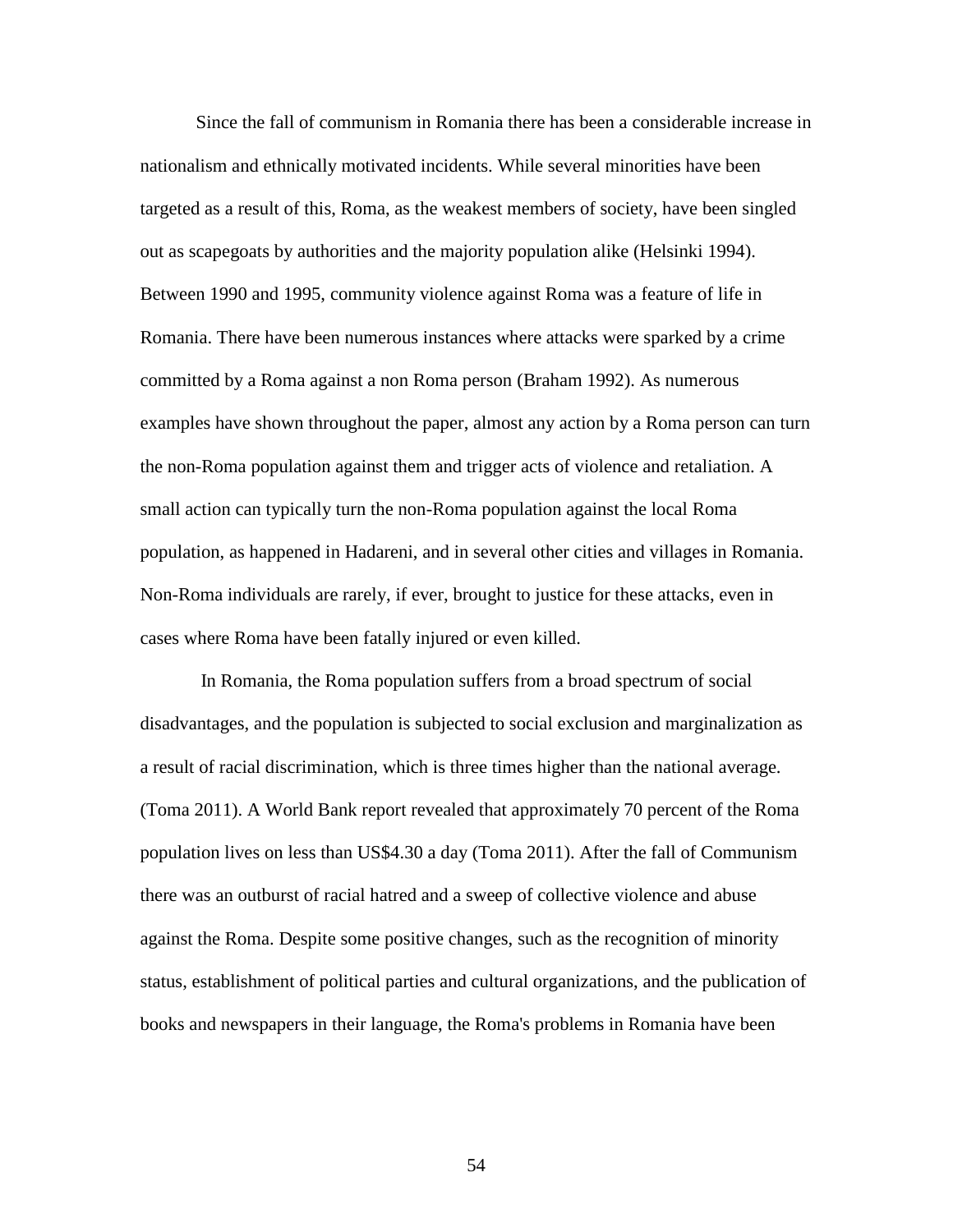particularly severe since the fall of communism, and the ascension to the EU has not done much to mitigate the problems or elevate the status of the Roma minority.

After the Revolution of 1989 and the consequential fall of Communism, one of Romania's main objectives was to integrate itself in the EU. In 1993, Romania signed the Europe Agreement. Meanwhile, in June of 1993, the European Council identified the Copenhagen Criteria for Membership. Romania and all candidate countries submitted their official application for membership in the EU. Along with its official EU application, Romania also submitted a document of support entitled the "Snagov Declaration", which was signed by the political parties of Romania, declaring their support for EU membership. (Melescanu 1996). When the former Communist countries began their ascension to the EU, the EU imposed minority rights protection as a condition of ascension and as a way to prevent discrimination and social exclusion of minorities.

In order to meet the strict conditions of EU membership, Romania was required to undertake drastic reforms in its political and economic systems. European Council in Copenhagen, in June 1993, identified as the Copenhagen Criteria for Membership. Romania and all the candidate countries had to fulfill the Copenhagen Criteria for Membership: Political Criteria, Economic Criteria and Ability to assume the obligations of membership. However, what the EU failed to do is guide the Eastern European countries along in the process of how they were to fulfill the Copenhagen Criteria. During the accession process, the international community started to look down upon Romania for the way in which it is treating the Roma population. During the accession, Romania was forced to allow some liberties for this oppressed minority in order to appease the EU and improve its chances at gaining EU membership. Unfortunately, this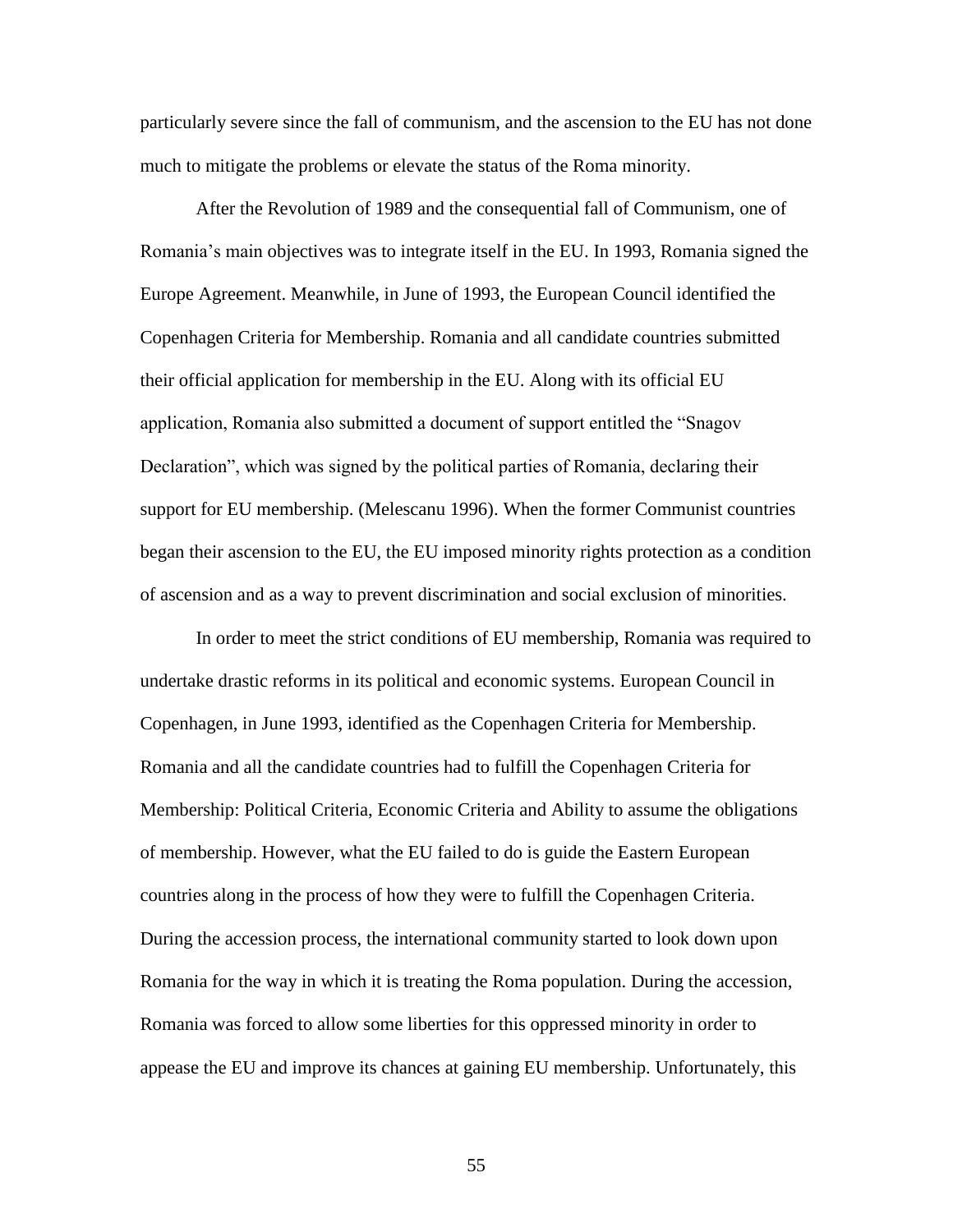change in attitude toward the Roma is being enforced by fellow European Union nation states, and it does not come as a result of the Romanian nation state's desire to change, the likelihood of change was very slim.

The situation of Roma in Romania deteriorated sharply after 1991. In a climate of change which left other minorities hopeful about the future, Roma have faced discrimination, poverty and in some cases, death. Minority rights have failed to defend the Roma. Their situation is one of poverty and discrimination. The Roma children are not given the same opportunities as the Romanian children. The Roma are robbed of the very basic elements that each and every one of us takes for vantage each and every day: housing, access to health care, opportunity for a good education and the right to be treated with respect and dignity. If the EU wanted to be a true vehicle for social change, it should have focused more on persuading the Romanian government and exerting pressure on local government to implement and follow through with initiatives.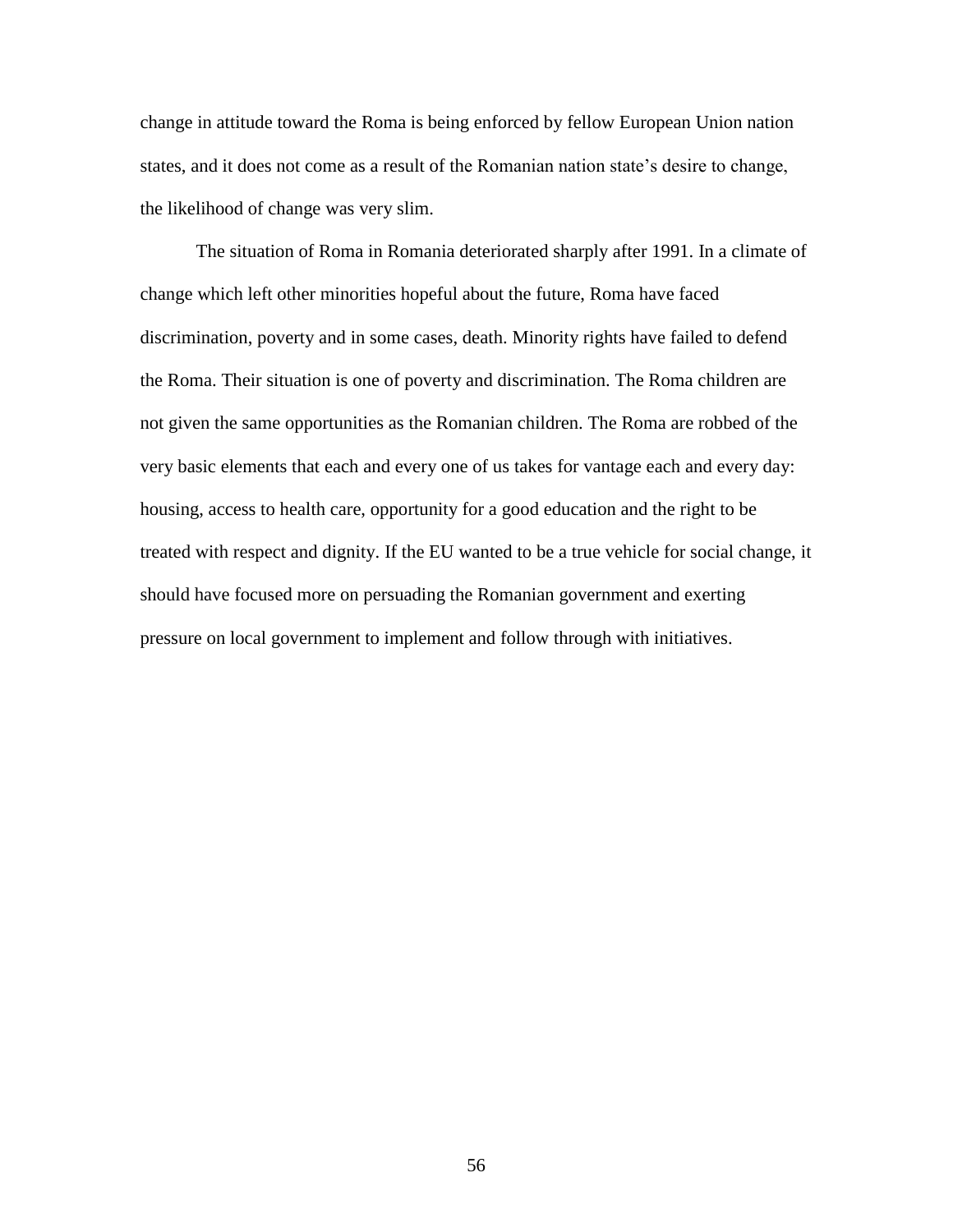## **Bibliography**

- Abraham, Dorel, Badescu, Ilie and Chelcea, Septimiu. Relatiile interetnice în Romania: Diagnoze sociologice si evaluarea tendintelor. Cluj-Napoca: Editura Carpatica. 1995
- Ahmed, Tawhida. The Impact of EU Law on Minority Rights (1-84113-872-X, 978-1- 84113-872-5). (09/2010).
- A Long Road: Europe"s Romanies. The Economist. September 18, 2010. Pg. 73
- Amnesty International. Romania: broken commitments to human rights The Roma: a catalogue of injustice. London: Amnesty International.1995
- Apararea Drepturilor Omului in Romania (APADOR-CH). Accessed via [www.apador.org.](http://www.apador.org/)
- Braham, Mark. The Untouchables: a survey of the Roma people from Central and Eastern Europe. Geneva: UNHCR. 1992
- Brolmann, Catherine, Rene Lefeber and Marjoleine Zieck, ed. Peoples and Minorities in International Law. Martinus Nijhoff Publishers: Netherlands. 1993
- Blaga, Ion. Romania"s Population: A Demographic, Economic and Socio- Political Essay. Bucharest: Meridane Publishing House. 1972
- Campeanu, Vera. The Image of the National Minorities in Romania"s Press, Balkan Neighbors Newsletter, No. 5, 1997.
- Castellan, Georges. A History of the Romanians. Boulder: Columbia University Press. 1989
- Crowe, David. A History of the Gypsies of Eastern Europe and Russia. $2<sup>nd</sup>$  Edition. Palgrave MacMillan. 2007.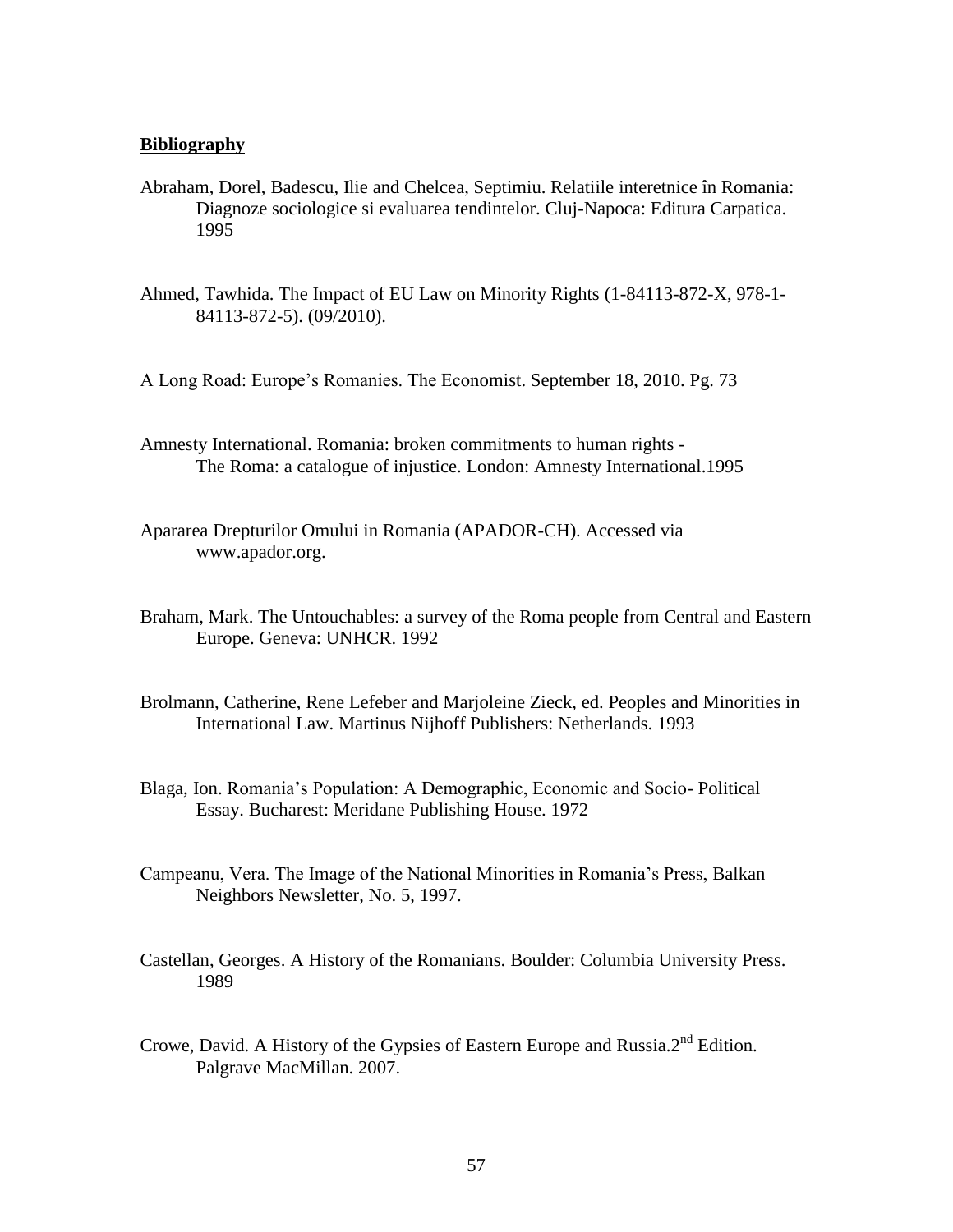- Destroying Ethnic Identity: The persecution of Gypsies in Romania. A Helinski Watch Human Rights Publication. 1991.
- De Schutter, Oliver and Annelies Verstichel. The Role of the Union in Integrating the Roma: Present and Possible Future. European Diversity and Autonomy Papers. Italy. 2005.
- European Roma Rights Center (ERRC). Roma Rights: Summer 1998. Budapest: ERRC. 1998
- Festival to combat discrimination toward Roma bottle collectors. The Copenhagen Post. Monday, June 20, 2011. Culture News.
- Filipescu, Corina. Revisiting Minority Integration in Eastern Europe: Examining the Case of Roma Integration in Romania. Debatte, Volume 17, Number 3 (December 2009): 297-312
- Gheorghe, Nicolae. The Social Construction of Romani Identity. Gyspsy Politics and Traveller Identity, ed. Thomas Acton. Hertfordshire: University of Hertfordshire Press. 1998
- Gheorghe, Nicolae and Andrzej Mirga. The Roma in the Twenty-First Century: A Policy Paper. Princeton Press. 1998
- Hancock, Ian. The Pariah Syndrome: An Account of Gypsy Slavery and Persectiion. Karoma Publishers. Ann Arbor, 1987
- Hearing Before the Commission on Security and Cooperation in Europe. One hundred Sixth Congress. Second Session. June 8, 2000. US Government Printing Office. Washington: 2001
- Hearing Before the Commission on Security and Cooperation in Europe. One hundred Seventh Congress. Second Session. April 9, 2002. US Government Printing Office. Washington: 2002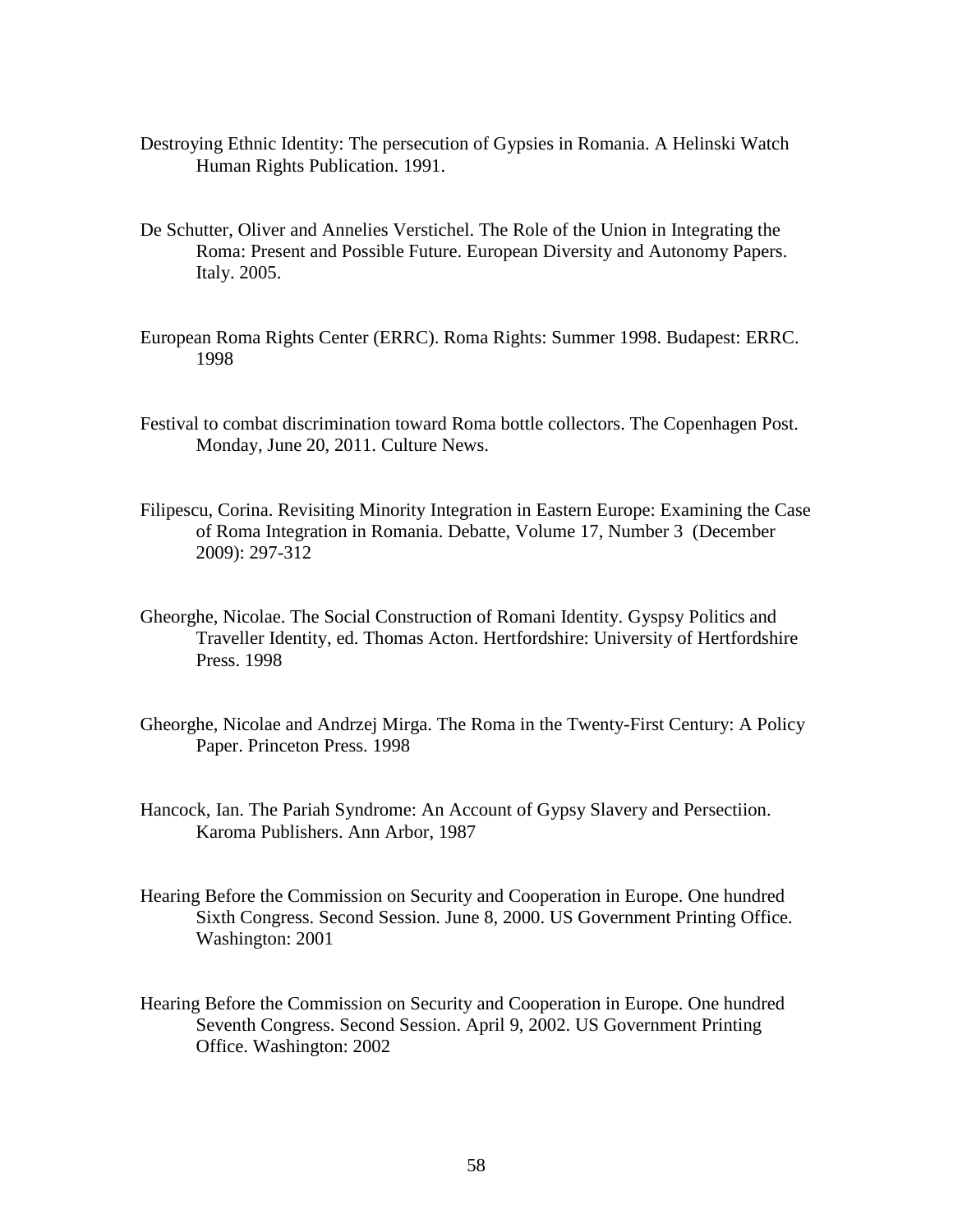- Hearing Before the Commission on Security and Cooperation in Europe. One hundred Fourth Congress. Second Session. July 21, 1998. US Government Printing Office. Washington: 1998
- Henrard, Kristin. Devising an Adequate System of Minority Protection: Individual Human Rights, Minority Rights and the Right to Self-Determination. Martinus Nijhoff Publishers and Kluwer Law Internationa. Netherlands. 2000.
- Helsinki Watch. News from Romania: ethnic conflict in Targu-Mures. New York: Helsinki Watch. 1990
- Helsinki Watch/ Destroying Ethnic Identity: The Persecution of Gypsies in Romania. New York: Human Rights Watch. 1991
- Helsinki Watch. Lynch Law: violence against Roma in Romania. New York: Human Rights Watch/ Helsinki. Vol.6, No.17. 1994
- International Helsinki Federation (IHF). Romania: enemy of its own people. Vienna, International Helsinki Federation for Human Rights. 1989.
- International Helsinki Federation (IHF). Europe"s Gypsies: a vulnerable minority. Vienna: International Helsinki Federation for Human Rights. 1993.
- Ioanid, Radu. The Holocaust in Romania: The Destruction of Jews and Gypsies Under the Antonescu Regime.Library of Congress. 2000
- Ionescu, Vasile. Annotations to the Ministry of Foreign Affaires -2000 Report "Information about legislative and other measures considered in order to have an effect on the principles enunciated by the frame/fundamental convention for protecting national minorities in Romania." 2000
- Kenrick, Donald. Gypsies: From the Ganges to the Thames. University of Hertforshire Press. Great Britain. 2004
- Kenrick, Donald and Gillian Taylor. Historical Dictionary of the Gypsies (Romanies). European Historical Dictionary No. 27. The Scarecrow Press. London. 1998.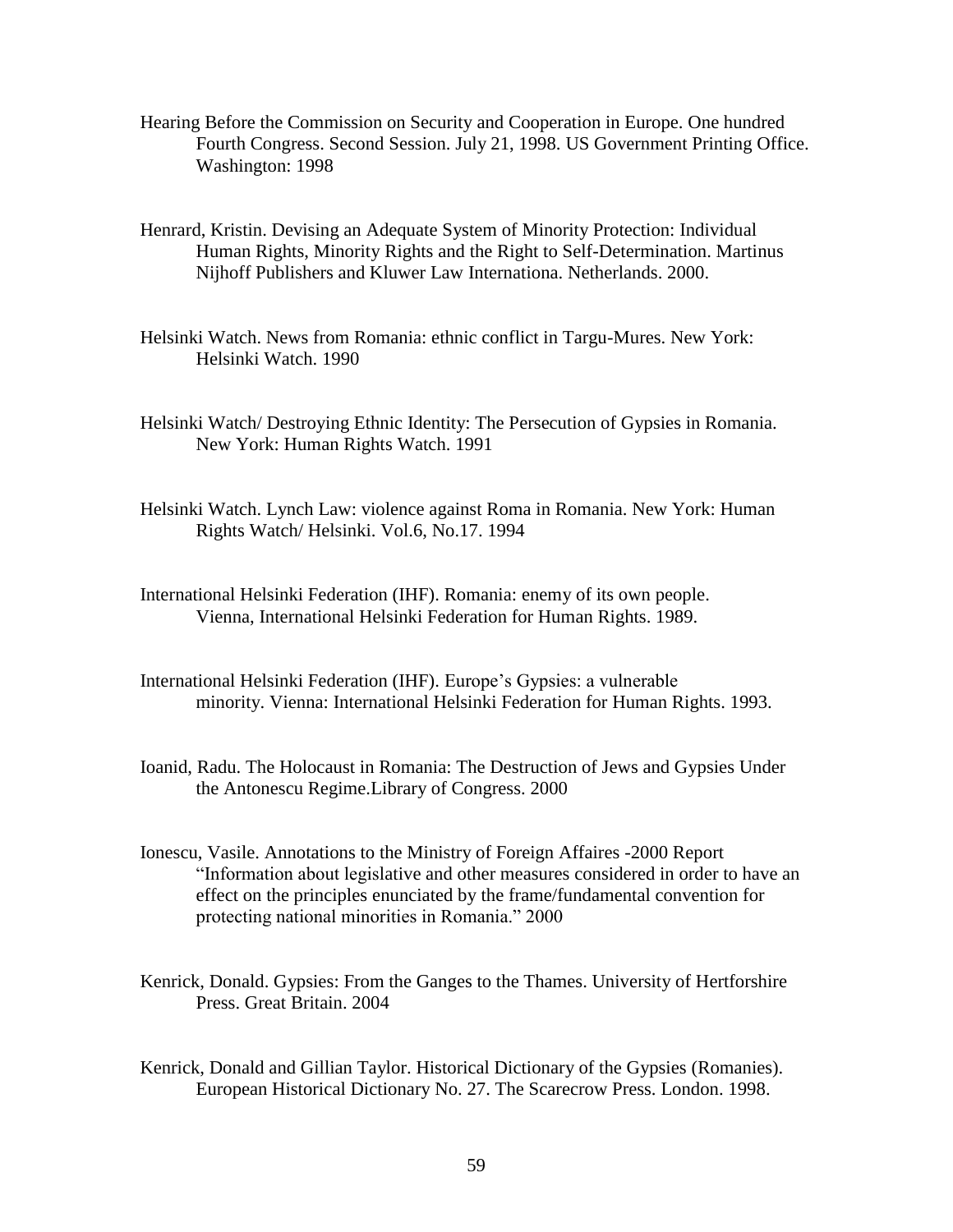- Kenrick, Donald and Puxon, Graham . Gypsies under the Swastika. Hertfordshire: University of Hertfordshire Press. 1995
- Kenrick, Donald (1998), "How Many Roads?" in Index on Censorship -Gypsies: Life on the Edge. Index on Censorship, 4/1998.
- Kenrick, Donald and Puxon, Grattan. The Destiny of Europe's Gypsies. Sussex: Sussex University Press. 1972
- Klein, George and Milan Reban. The Politics of Ethnicity in Eastern Europe. Columbia University Press. New York. 1981
- Kovacs, Peter. International Law and Minority Protection: Rights of Minorities or Law of Minorities?. Akademiai Kiado: Budapest, Hungary. 2000.
- Lewy, Guenter. The Nazi Persecution of the Gypsies. Oxford University Press. New York. 2000.
- Liegeois, Jean-Pierre and Gheorghe, Nicolae. Roma/Gypsies: A European Minority. London: MRG International. 1995
- Max van der Stoel, OSCE High Commissioner on National Minorities. A Study on Roma and Sinti, The Hague, March 10, 2000.
- Moreau, Roger. The Rom: Walking in the Paths of the Gypsies. Key Porter Books. Canada. 1995
- Phillips, Alan and Allan Rossas, ed. Universal Minority Rights. Institute for Human Rights: London. 1997
- Pons, Emmanuelle. Tiganii din Romania o minoritate in tranzitie. Bucharest: Compania. 1999.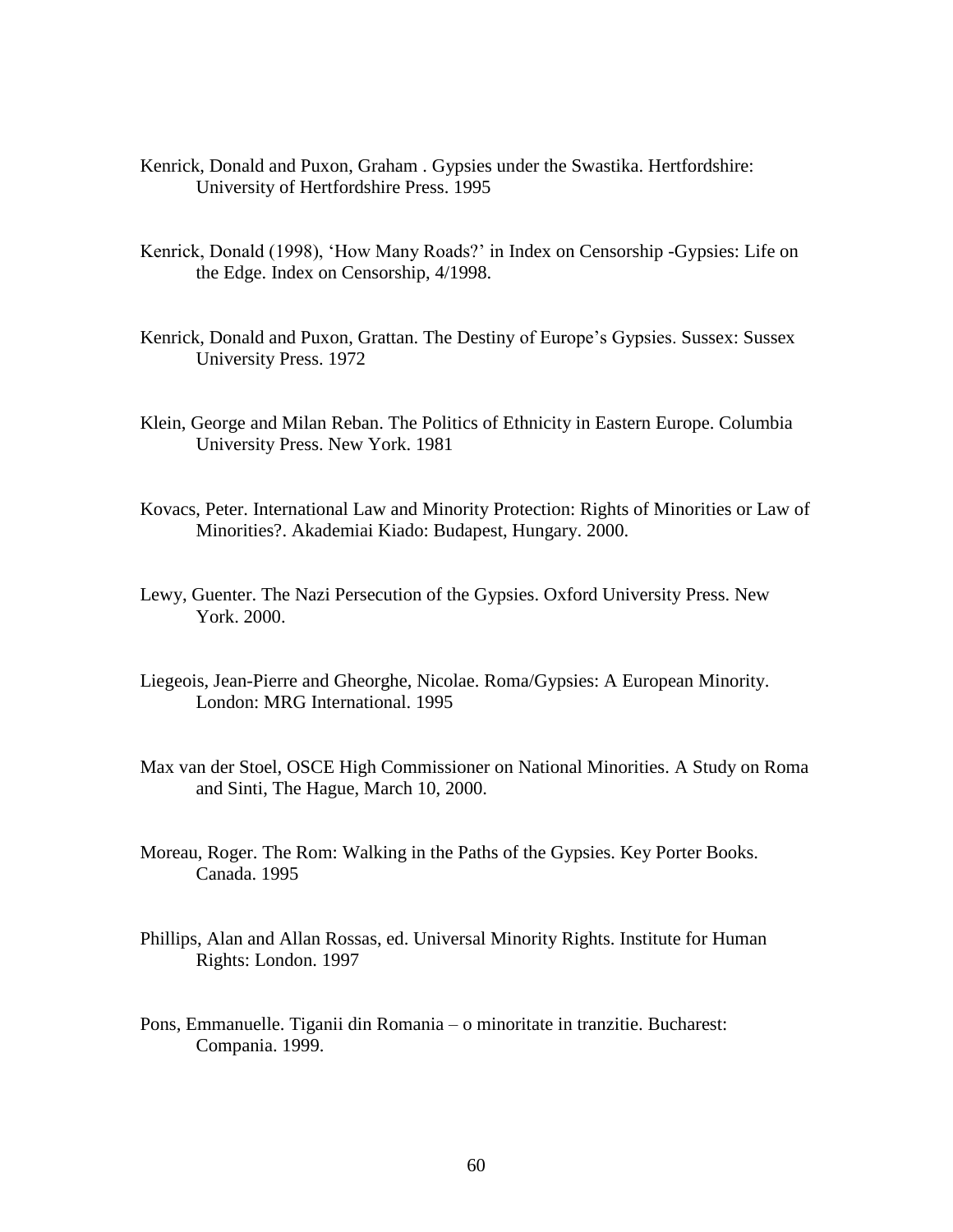- Populaţie. Structura Demografica. Census from 1992. Comisia Nationala de Statistica. Bucharest, Editura Comisiei Nationale de Statistica. 1992.
- Ringold, Dena and Mitchelle Alexander, et al. Roma In An Expanding Europe: Breaking the poverty cycle. The World Bank. Washington D.C. 2005
- Romanian Human Rights Institute. Rights of the Persons belonging to theNational Minorities. Bucharest: Regia Autonoma "Monitorul Oficial". 1993
- Romanian Ministry of Education. Ordinul Ministerului Educatiei Nationale No. 4150/13.07.1998. Bucharest: Buletinul Informativ No. 19. 1998

Romanian Ministry of Education website: www.edu.ro

- Rostas, Iulius. Social Problems of the Roma in Romania. Bucharest: National Office for Roma. 1998
- Save the Children Romania. Copiii romi din România: raport de cercetare. Bucuresti: Salvati Copiii. 1998
- Szente, Veronika L. Sudden Rage at Dawn: Violence against Roma in Romania. Budapest: European Roma Rights Center. 1996
- Mullerson, Rein. International Law, Rights and Politics: Developments in Eastern Europe and the CIS. Routledge: New York. 1994.
- Vermeersch, Peter. The Romani Movement: Minority Politics and Ethnic Mobilization in Contemporary Central Europe, Berghahn Books, Oxford–New York, 2006
- Vermeersch, Peter. Exhibiting Multiculturalism: Politicised Representations of the Roma in Poland. Third Text, Vol. 22, Issue 3, May 2008, 359-371
- Zamfir, E.. Gypsies Between Ignorance and Alarm. Editura Alternative, Bucharest, 1993